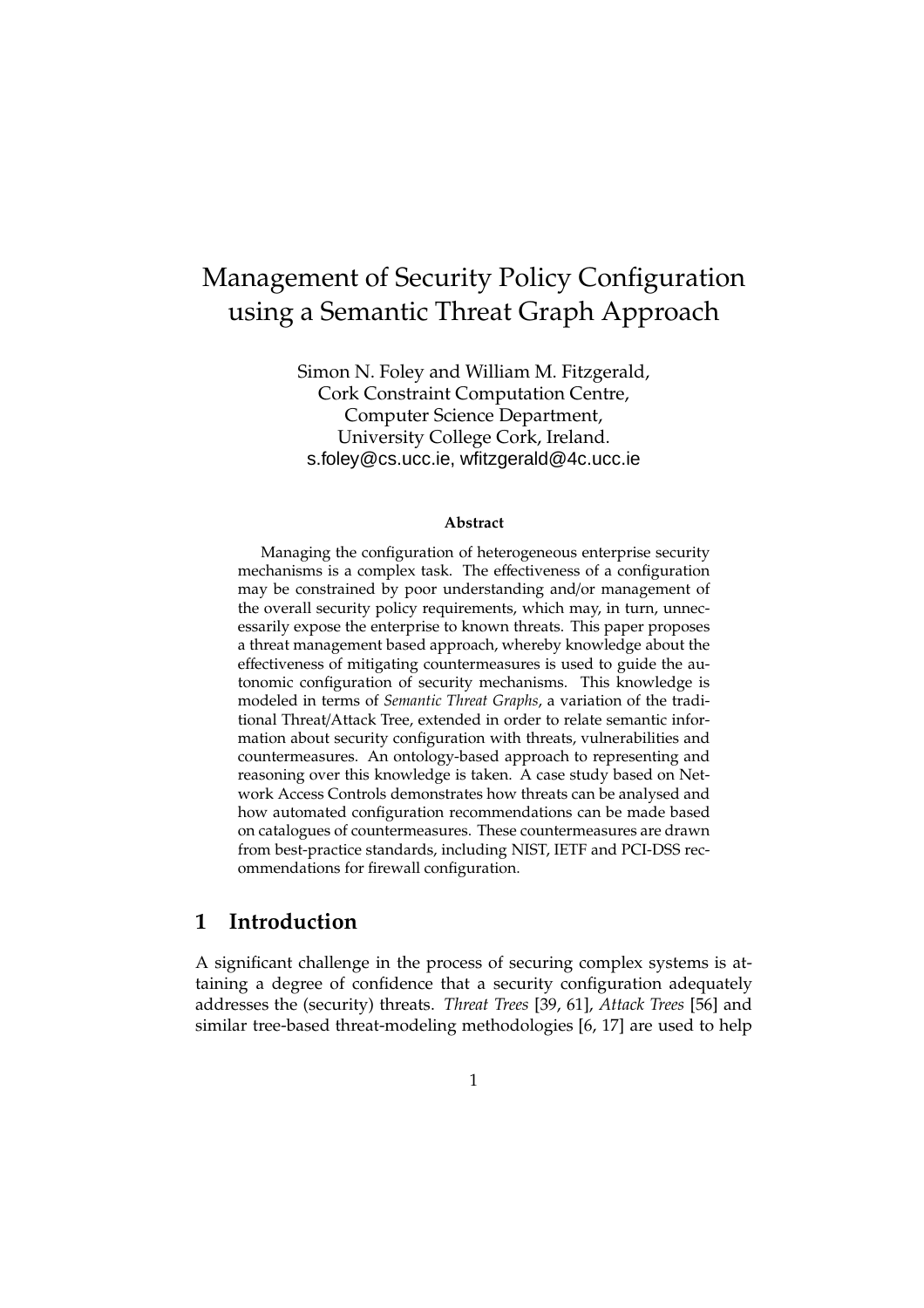identify, represent and analyse threats to an enterprise's assets. Their topdown approach provides a semi-formal but methodical way to determine viable threat vectors (who, why and how a system can be compromised). In practice these trees are used for threat elicitation and analysis: representing threats at a high-level of abstraction and they tend not to be used to capture low-level or concrete security configuration detail. For example, while a threat tree may identify a firewall countermeasure for a Denial of Service attack, a threat tree is not effective, or intended to model low-level configuration details. For example, distinctions between SYN-proxy versus SYN-threshold configurations [16] for a firewall in a subnet downstream from other similarly configured firewalls. In the latter case much of semantics of the threats and corresponding countermeasures are implicit and outside of the threat tree structure. Threat trees are useful for analysing threats in a local context that is decomposed from some root threat, however their advantages are diminished when one considers the threat in a global context (across multiple root threats).

In this paper, we consider how a threat tree style approach can provide a basis for automatically testing whether a security configuration adequately mitigates the identified threats. We extend the threat tree model to include semantic knowledge about the security configuration and how it relates to assets, threats, vulnerabilities and countermeasures. Knowledge, such as security and network configuration, and relationships with vulnerabilities and threats, is represented using ontologies [1], providing a framework in which to extend threat trees to *Semantic Threat Graphs* (*STG*s).

Semantic Threat Graphs are used to model knowledge about threat mitigation by security configuration. We take the Open World Assumption [3], whereby Semantic Threat Graphs are easily extended to incorporate knowledge about the configuration of new threats and/or additional security mechanisms. For example, building a Semantic Threat Graph using existing firewall ontologies [25, 24] in order to describe specific SYN-proxy and SYN-threshold countermeasure configurations.

We use Semantic Threat Graphs to build a knowledge-base of bestpractice defenses and security configurations against known threats. For example, bogon firewall rules [35, 49, 67] are best-practice protection against spoofing-threats for internal servers and end-user workstations, while NIST recommend multiple countermeasures over an n-tier network hosting a Web-server [64]. This knowledge-base is searchable—a suitable countermeasure can be found for a given threat—and provides the basis for autonomic security configuration.

This paper is a revised and extended version of the paper in [26]. Sec-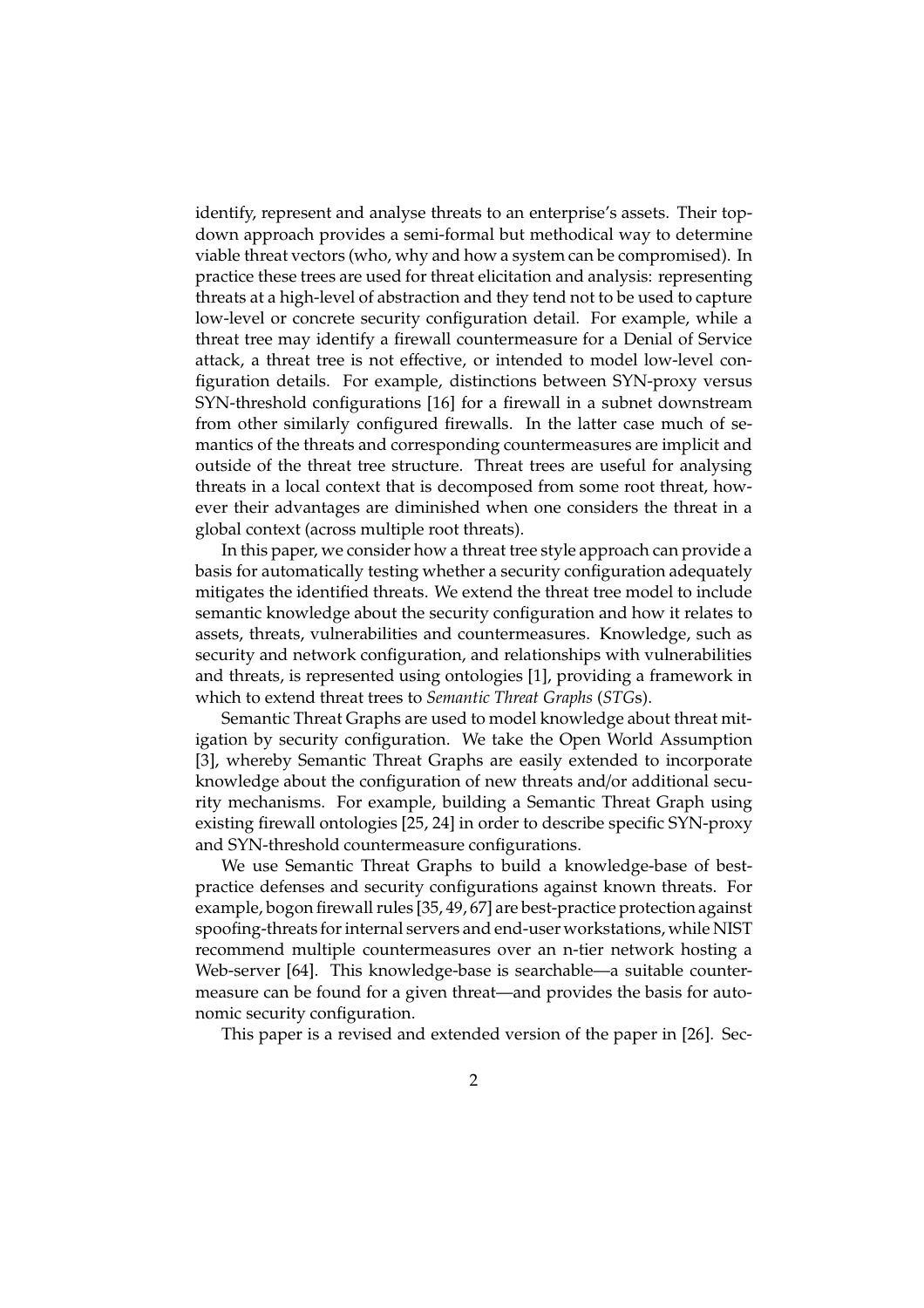tion 2 provides an introduction to traditional threat trees and considers their limitations with respect to capturing low-level security configuration. Section 3 proposes Semantic Threat Graphs as a more natural approach for representing and reasoning about security configuration knowledge. Section 4 models security policy configurations as Semantic Threat Graphs. Semantic Threat Graphs are compared with traditional threat trees in Section 5. Section 6 considers how existing firewall configuration recommendations can be systematically encoded as Semantic Threat Graphs thereby providing catalogues of best-practice. The exercise of encoding these catalogues also provides a systematic evaluation of the effectiveness of Semantic Threat Graphs in practice. A case study involving a 3-tier firewall environment is used in Section 7 to illustrate the application of Semantic Threat Graphs to the automated synthesis and analysis of firewall configurations. Tool support and a preliminary prototype are outlined in Section 8. Section 9 discusses related research.

## **2 Threat Trees**

A *threat* can be defined as "*a potential for violation of security, which exists when there is a circumstance, capability, action, or event that could breach security and cause harm*" [59]. Threat trees, and similarly, *attack trees* [56], provide a semiformal way of structuring the various threats that an asset may encounter. Various extensions of the threat tree paradigm have been developed. For example, the inclusion of countermeasures within the tree provides a new kind of tree called a *Defense Tree* [6] or *Protection Tree* [17]. For simplicity, and when no ambiguity arises, these approaches are collectively referred to as threat trees.

A threat tree is composed of a single root node that defines the primary threat to an asset (for example, 'Disrupt Web Server' in Figure 1a). A threat may be decomposed into additional fine-grained sub-threats (for example, 'Denial of Service'), thereby forming a tree hierarchy [39]. A *threat profile* can be described as the path from a leaf node to the root node which represents a specific set of states involved in either achieving the primary threat or countering it.

Threat trees provide a top-down approach to determining viable threat vectors (who, why and how a system can be compromised). In practice, these trees are used for threat elicitation and analysis—representing threats at a high-level of abstraction—and have tended not to be used to capture low-level or concrete security configuration detail. For example, while a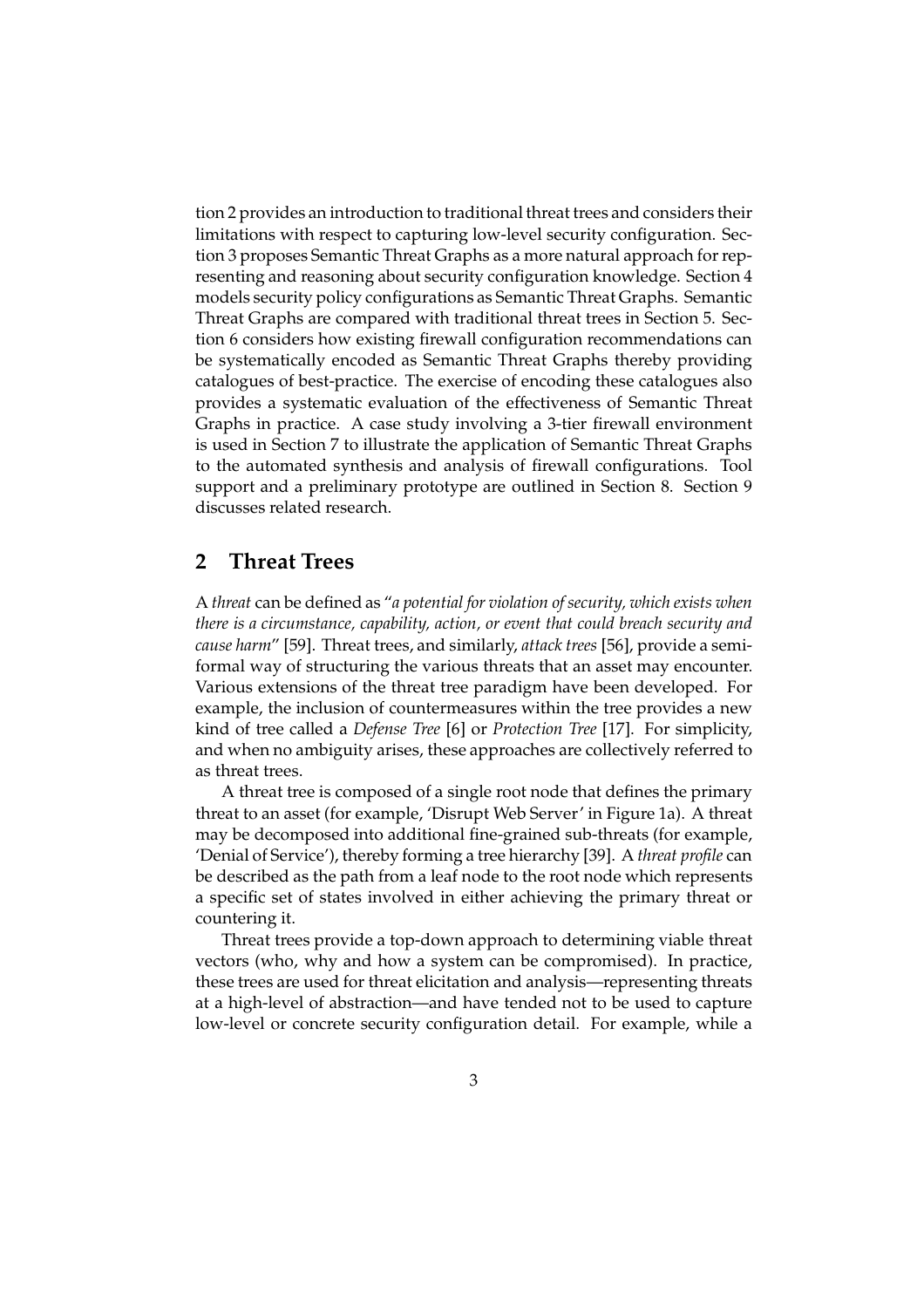

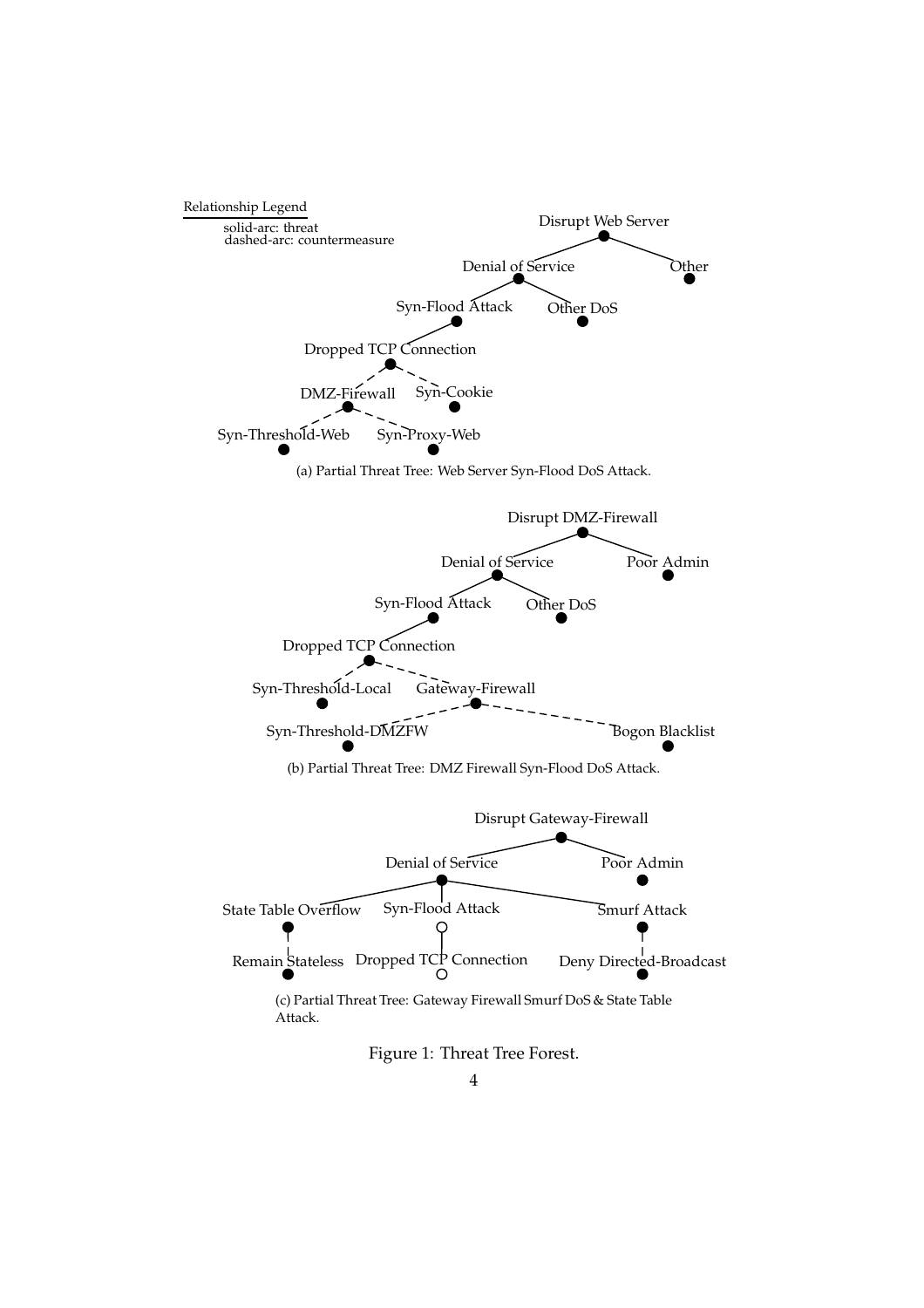threat tree may identify a firewall countermeasure for a Denial of Service attack, a conventional threat tree is not effective, or intended to model, for example, distinctions between Syn-Proxy versus Syn-Threshold configurations [16] for a firewall in a subnet that is downstream from other similarly configured firewalls. In the latter case, much of the semantics of the threats and corresponding countermeasures are implicit and outside of the threat tree structure. Threat trees are useful for analysing a threat in a local context that is decomposed from some root threat. However, their advantages are diminished when one considers the threat in a global context (across multiple root threats), as described below.

**Everything is a Threat.** Each node in a threat tree is either a threat or a countermeasure. In practice, threats are not viewed in isolation and additional concepts must be implicitly encoded within the nodes of the tree. For example, in Figure 1a, various enterprise *Assets* are referenced: a Web server and firewall are implied by the 'Disrupt Web Server', 'DMZ-Firewall' nodes respectively. Similarly, the Web server's TCP/IP stack indicates an implicit *Vulnerability* in the 'Dropped TCP Connection' threat node (Figure 2). By viewing everything as a threat, implicit information may be overlooked.

**Implicit Threat Relations.** A threat tree decomposes threats and does not explicitly model other relationships between threats (or concepts related to threats). For example, in Figure 2, the 'Dropped TCP Connection' *exploits* (relationship) a TCP stack connection overflow vulnerability (implied concept) and *threatens* (relationship) the Web server (implied concept).

**Cascading Threats.** Countermeasures themselves may also have threats whereby the entity that protects another is itself vulnerable. Cyclic dependencies between disparate trees cannot be explicitly modelled using threat tree constraints. From Figure 1a, installing a firewall ('DMZ-Firewall') with configuration 'Syn-Threshold-Web' and/or 'Syn-Proxy-Web' will mitigate or reduce the threat of a 'Syn-Flood Attack' on the Web server. The 'Syn-Proxy-Web' countermeasure in effect shifts the threat posed to the Web server onto the firewall itself and thus the 'Syn-Flood Attack' has now indirectly migrated to 'DMZ-Firewall' giving rise to the threat tree outlined in Figure 1b. One of the ways that 'DMZ-Firewall' can be protected is for 'Gateway-Firewall' (an implicitly defined asset) to filter traffic via its 'Syn-Threshold-DMZFW' configuration, thereby giving rise to the implicit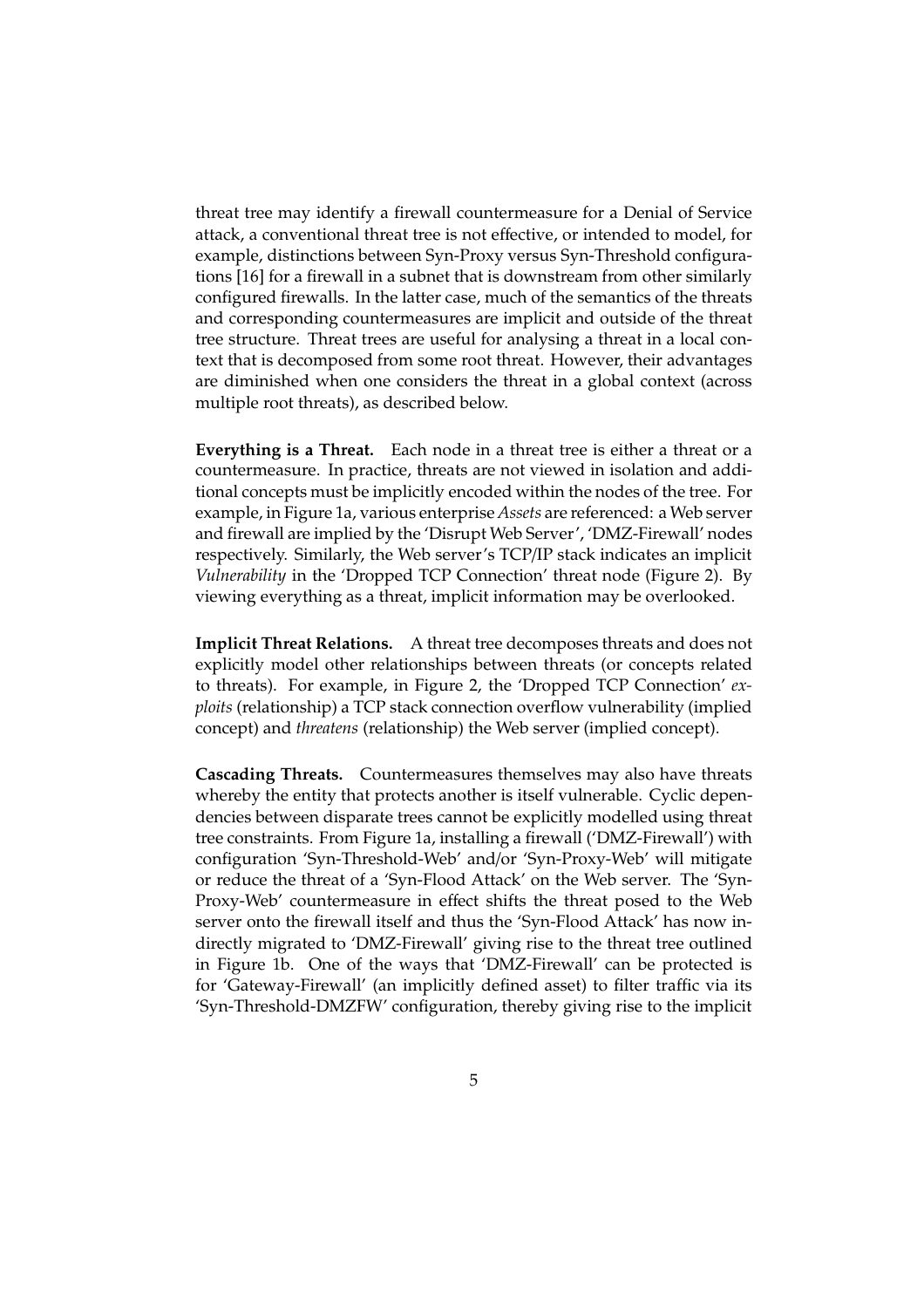

Figure 2: Threat Tree with Implicit Concepts, Individuals and Relationships.

dependency cycle. Should the 'Gateway-Firewall' implement the 'Syn-Threshold-DMZFW' countermeasure, then it subsequently controls the rate of TCP syn-based connection attempts towards the DMZ-Firewall. However, if that 'Syn-Threshold-DMZFW' countermeasure is a stateful firewall rule, then the 'Gateway-Firewall' runs the risk of an overflow of its stateful connection tracking table [30] ('State Table Overflow') while managing the Syn-based connection attempts. To avoid this scenario the 'Gateway-Firewall' should 'Remain Stateless'.

**Unclear Threat Hierarchy.** Threat trees are typically developed in isolation, that is, they focus on a single threat target (for example, decompose 'Disrupt Web Server' threat), and as a consequence it becomes difficult to inter-relate implicit information across multiple threat trees. Both 'Disrupt Web Server' and 'Disrupt DMZ-Firewall' (Figure 1) form part of a forest of (implicitly related) threat trees. By the definition of a tree, a node should have one parent in the tree and given that the threat tree structure allows for only one type of relationship (subsumption) a problem arises whereby the threat hierarchy becomes ambiguous when constructing the overall forest of trees. Either a new root node 'Disrupt Servers' is created where both 'Disrupt Web Server' and 'Disrupt DMZ-Firewall' are treated as disjoint siblings, or the 'Disrupt DMZ-Firewall' tree becomes a sub-node of the 'DMZ-Firewall' node within the 'Disrupt Web Server' threat tree. The language provided by conventional threat trees is not sufficient to state explicitly that the former disjoint sibling approach should be adopted with the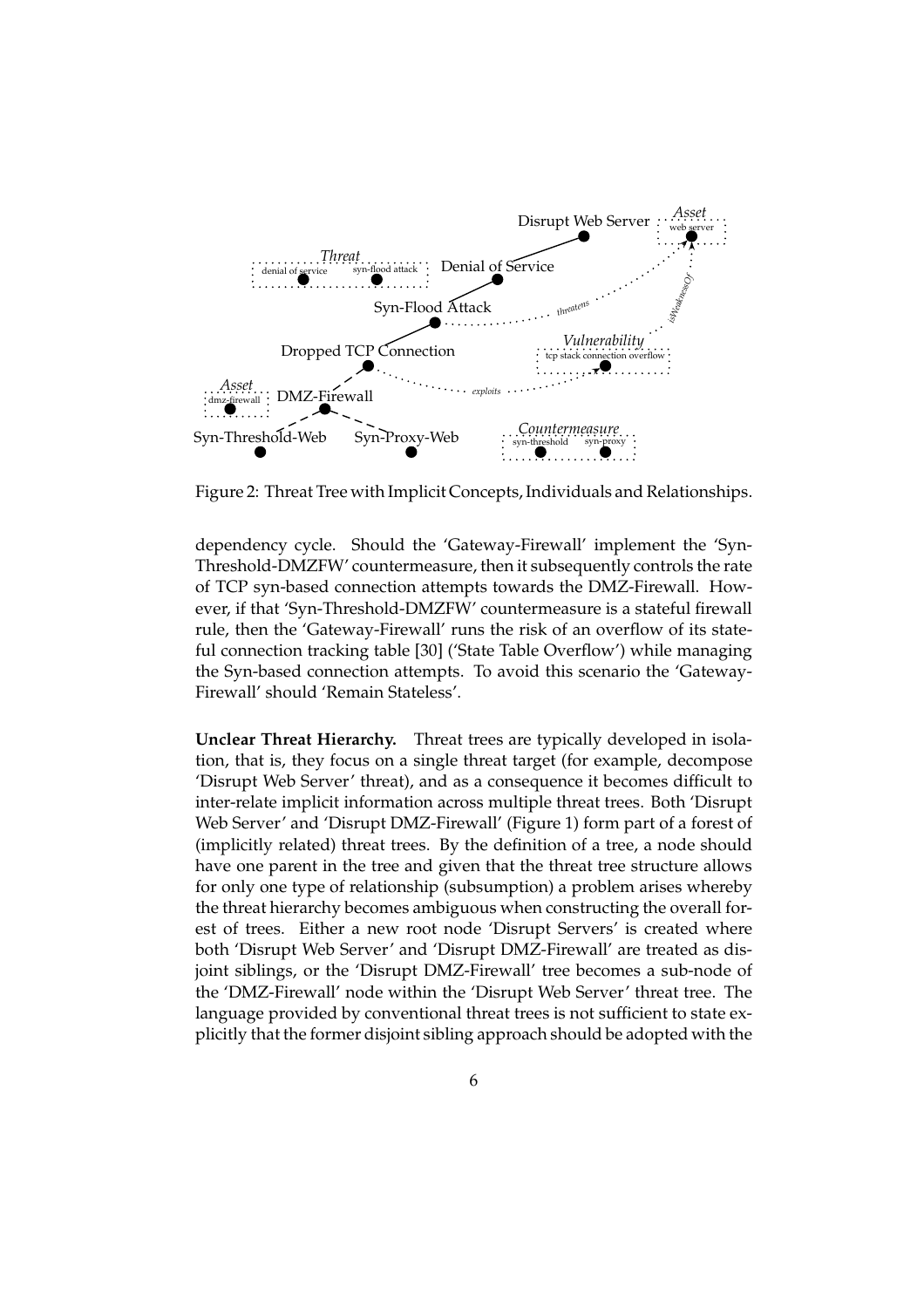inclusion of a dependency relationship (for example, a *protects* or *threatens* relationship) that links the two trees together.

**Threat Tree Reuse.** Threat trees are not sufficiently expressive to capture the right level of explicit information to help make informed decisions as to how best to reuse portions of a tree. Consider the example in Figure 1. While it is perfectly acceptable to reuse the 'Denial of Service', 'Syn-Flood Attack' and 'Dropped TCP Connection' portion of the 'Disrupt Web Server' tree as part of the 'Disrupt DMZ-Firewall' tree, it cannot be generalised across all firewall threat trees. The 'Disrupt Gateway-Firewall' threat tree (Figure 1c) is not susceptible to a TCP stack connection overflow exploit ('Dropped TCP Connection'), indicated by the hollow tree nodes ( $'$ O'), as it does not examine TCP flags ('Remain Stateless') for TCP connections (Figure 1c). However, it may be susceptible to other kinds of denial of service threats, for example, a Smurf attack [59]. As a consequence, threat tree reuse is not straightforward.

## **3 Semantic Threat Graphs**

A Semantic Threat Graph can be defined as a graph that represents the meaning of a threat domain. Intuitively, a Semantic Threat Graph makes explicit the information that is typically implicit in a threat tree. An abstract model of a Semantic Threat Graph that illustrates the concepts involved and their relationships is provided in Figure 3.

Semantic Threat Graphs are constructed in terms of an ontology [1]. An ontology provides a conceptual model of a domain of interest [22]. *Description Logic* (*DL*) is a formalism for representing knowledge (ontology) and belongs to a family of logic that represents a decidable portion of first-order logic [3]. Concepts represent sets of individuals and properties represent binary relations applied to individuals.

Enterprise IT assets are represented as individuals of the *Asset* concept. An asset may have one or more *hasWeakness*'s (property relationship) that relate to individuals categorised in the *Vulnerability* concept. Individuals of the *Vulnerability* concept are exploitable (*exploitedBy*) by a threat or set of threats (*Threat* concept). As a consequence, an asset that has a vulnerability is, therefore, also *threatenedBy* a corresponding *Threat*. A countermeasure *mitigates* particular vulnerabilities. Countermeasures are deemed to be kinds-of assets and thus are defined as a *subConceptOf Asset*. Figure 4 illustrates an example instantiation of the Semantic Threat Graph that explicitly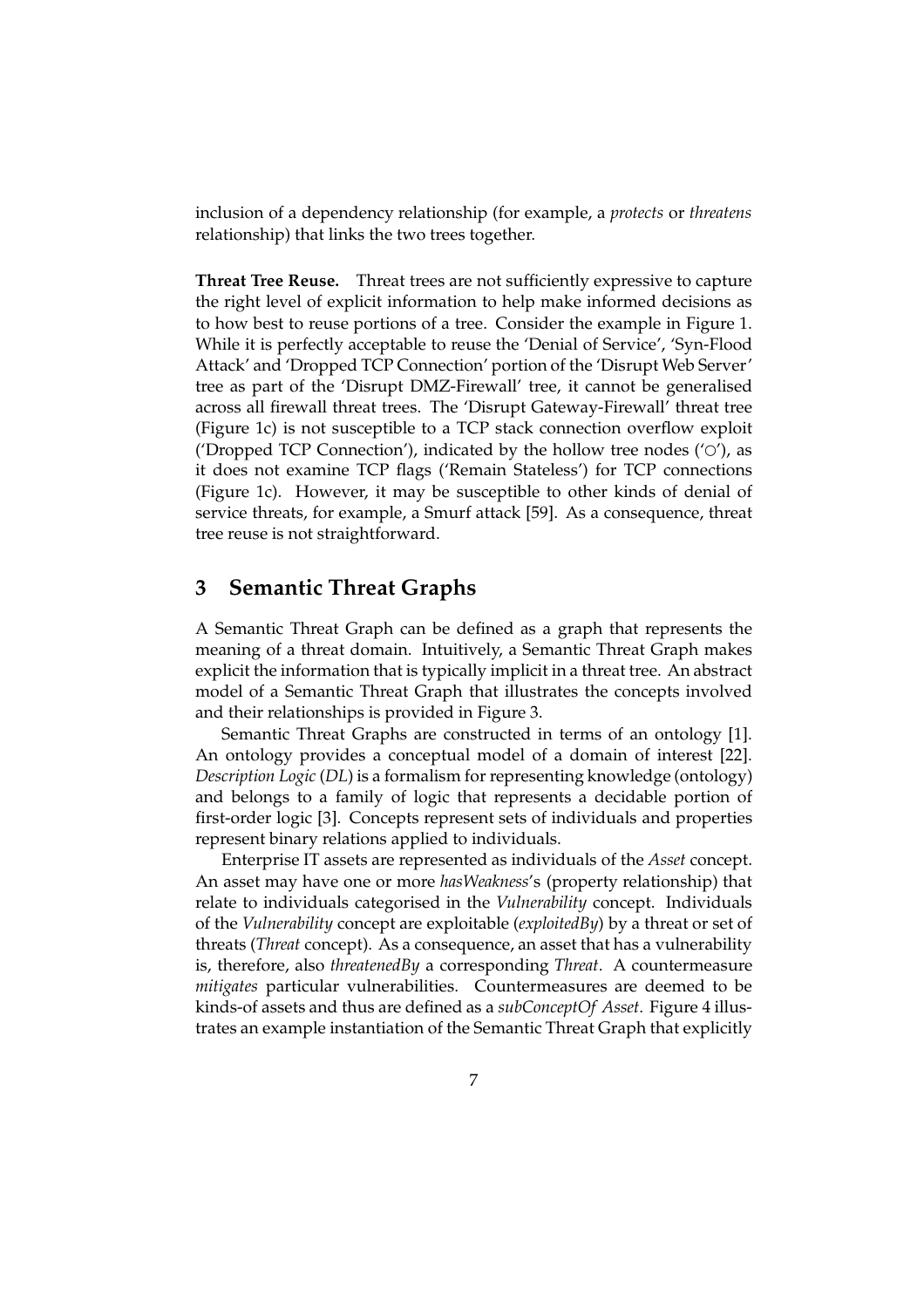

Figure 3: Abstract Semantic Threat Graph Model.

represents the threat tree example in the previous section. Regarding Figure 4, while countermeasures iptr<sub>SynThresholdWeb</sub> and iptr<sub>BogonBlacklist</sub> have the ability to mitigate vulnerabilities (dashed arc), they are not currently implemented (no *implements* property relationship) by the respective firewalls.

## **4 An Ontology for Semantic Threat Graphs**

This section outlines a model for Semantic Threat Graphs encoded in terms of an ontology. Note that in presenting the model components, for reasons of space, we do not provide complete specifications in particular, definitions do not include disjoint axioms, sub-properties, data type properties or closure axioms.

Asset. Concept *Asset* represents any entity of interest within the enterprise that may be the subject of a threat. While assets can include people and physical infrastructure, this research only considers computer-system based entities such as Web servers, database servers, firewalls and so forth.

Individuals of concept *Asset* may have zero or more vulnerabilities (∀ restriction) along property *hasWeakness*. As a result, those assets may be exposed to various individuals of the *Threat* concept. An asset may have the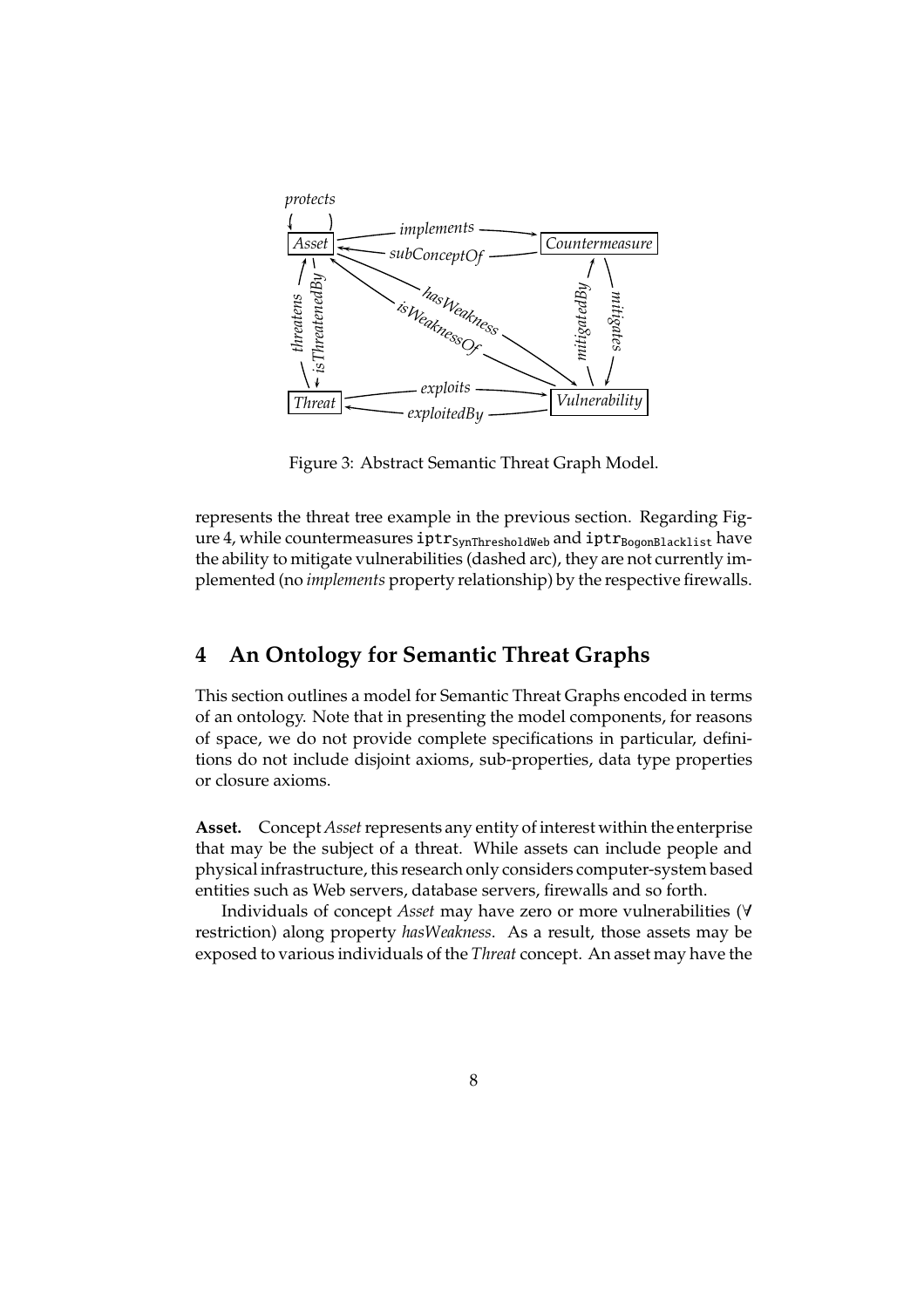

Figure 4: Fragment of Web Server and Firewall Semantic Threat Graphs.

capability to implement a countermeasure to protect itself or other assets.

*Asset* ⊑ ∀*hasWeakness*.*Vulnerability* ⊓ ∀*isThreatenedBy*.*Threat* ⊓ ∀*implements*.*Countermeasure*

Concept *Asset* is further specialised to have more specific kinds of asset concepts. For example, *BusinessServer*, *NetworkSecurityServer* ⊑ *Server*, where *Server* is a sub-concept of *Asset* and represents the set of servers (individuals) an enterprise may have. Figure 5 depicts a fragment of the *Asset* hierarchy.

An individual webServer of the *BusinessServer* concept (inferred as an individual of concept *Asset*) is vulnerable to a TCP stack connection overflow ( $\text{vul}_{\text{WebTCPconnMax}}$ ) weakness. As a consequence, the webServer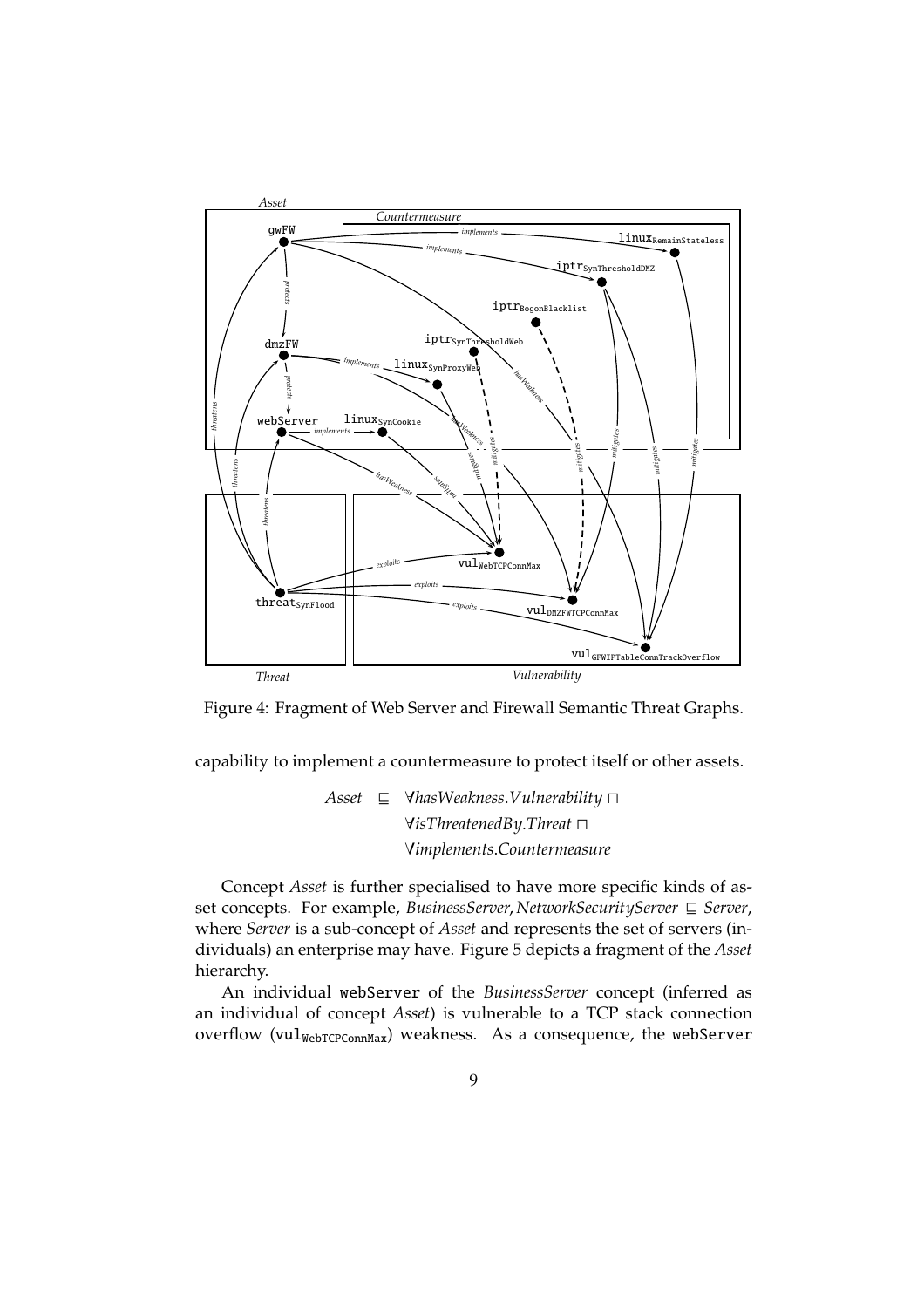*isThreatenedBy* a Syn-Flood attack represented as threat<sub>SynFlood</sub> individual. The following fragment of the ontology asserts these facts.

Asset(webServer) ← hasWeakeness(webServer, vul<sub>WebTCPConnMax</sub>) П *isThreatenedBy*(webServer, threat<sub>SynFlood</sub>)

The concept *NetworkSecurityServer*, represents the network access control systems within the network and have a role in protecting (*protects*) internal servers (including themselves). The *NetworkSecurityServer* concept definition further restricts the *implements* property by requiring a protection server to implement one or more (∃≥1) individuals of the *NACRule* concept (sub-concept of *Countermeasure*).

| $NetworkSecurityServer \subseteq Server \sqcap$ |  |                                          |
|-------------------------------------------------|--|------------------------------------------|
|                                                 |  | $\exists_{>1}$ protects.Server           |
|                                                 |  | $\exists_{>1}$ <i>implements.NACRule</i> |

The following ontology fragment, asserts that the gateway firewall (gwFW) protects the Web server from a Denial of Service by implementing a TCP syn-based rate-limit countermeasure (iptables rule).

```
NetworkSecurityServer(gwFW) ← protects(gwFW, webServer) ⊓
                                     implements(gwFW, iptr<sub>SynThresWeb)</sub>
```
Note, in order to avoid explaining the low-level details of each ontology individual, human readable names are used to provide an intuition of its meaning. For example, individual iptr<sub>SynThresWeb</sub> can be interpreted as an iptables [28] rule (iptr) that limits the number of inbound TCP Syn packets destined for the Web server according to a specified threshold (SynThresholdWeb).

**Threat.** A threat is a potential for violation of security [59]. An individual of the *Threat* concept is considered to exploit one or more vulnerabilities  $(\exists_{\geq 1}$  restriction).

> *Threat* ⊑ ∃≥1*exploits*.*Vulnerability* ⊓ ∃≥1*threatens*.*Asset*

For example, an individual of concept *SynFlood* (sub-concept of *Threat*), threat<sub>SynFlood</sub>, threatens the webServer.

*Threat*(threat<sub>SynFlood</sub>) ← *exploits*(threat<sub>SynFlood, vul<sub>WebTCPConnMax</sub>) ∩</sub> *threatens*(threat<sub>SynFlood, webServer)</sub>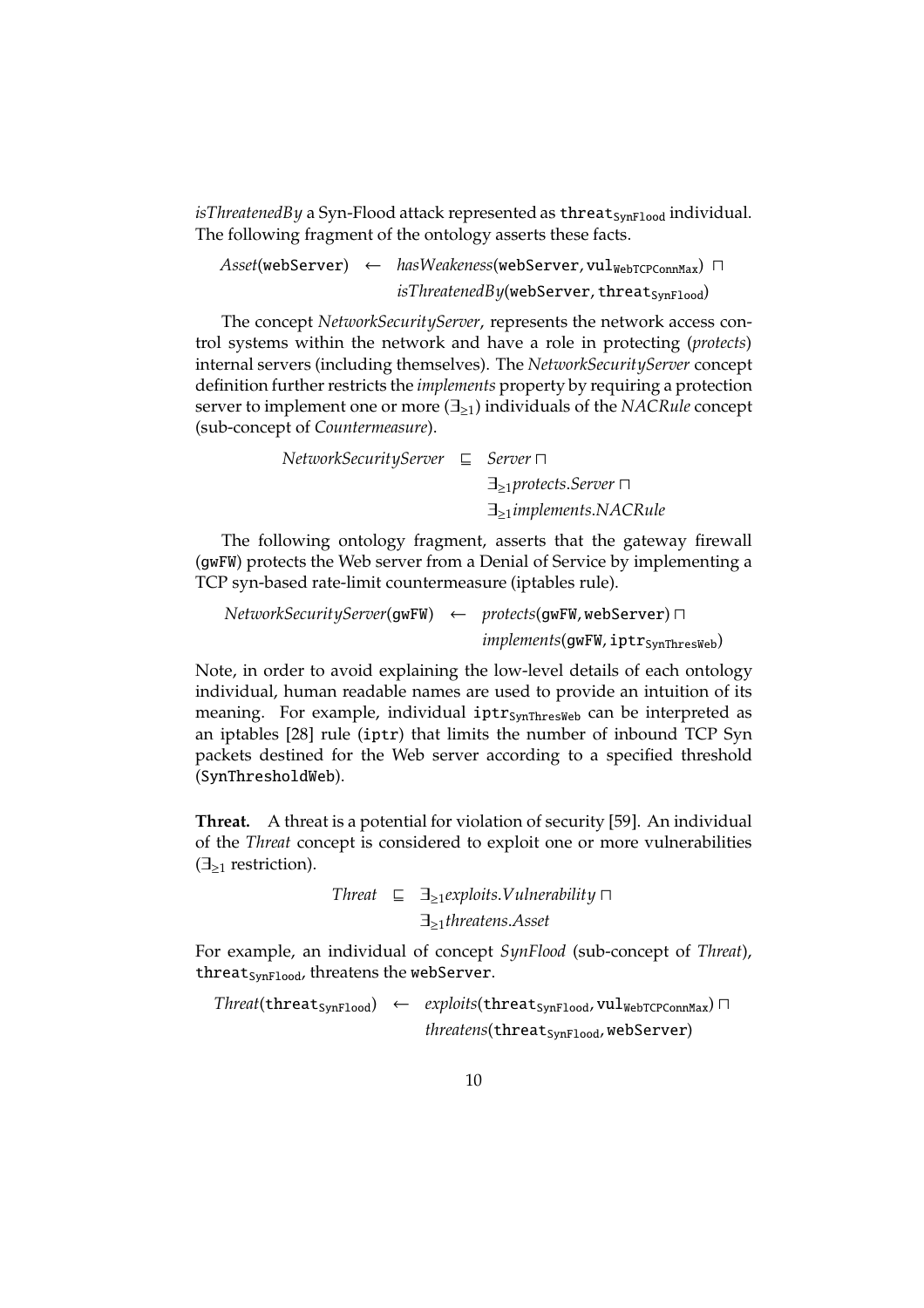

Figure 5: Fragment of Enterprise Asset Hierarchy.

**Vulnerability.** A vulnerability is a flaw or security weakness in an asset that has the potential to be exploited by a threat.

> *Vulnerability* ⊑ ∃≥1*isExploitedBy*.*Threat* ⊓ ∃≥1*isWeaknessOf*.*Asset*

For example, mis-configured firewall configurations have the potential to expose both internal servers and the firewalls themselves to threats. The following fragment in the ontology states that the webServer is susceptible to a threat  $_{SynFlood}$  attack via the vul<sub>WebTCPConnMax</sub> weakness. Note,  $\text{vul}_{\text{WebTCPConnMax}}$  is representative of a weakness in the TCP stack where it is possible surpass the maximum number of socket connections permitted by the TCP protocol due to a syn flood attack [30].

*Vulnerability*(vul<sub>WebTCPConnMax) ← *isExploitedBy*(vul<sub>WebTCPConnMax, threat<sub>SynFlood</sub>) □</sub></sub>  $isWeaknessOf(vul_{WebTCPConnMax}, \text{webServer})$ 

**Countermeasure.** A countermeasure is an action or process that mitigates vulnerabilities and prevents and/or reduces threats. A countermeasure is an asset.

$$
Countermeasure \subseteq Asset
$$

Concept *NACRule* is representative of the network access-control rules that mitigate one or more vulnerabilities, provided they are implemented by *NetworkSecurityServer* individuals.

> *NACRule* ⊑ *Countermeasure* ⊓ ∃≥1*mitigates*.*Vulnerability* ⊓ ∀≥0*isImplementedBy*.*NetworkSecurityServer*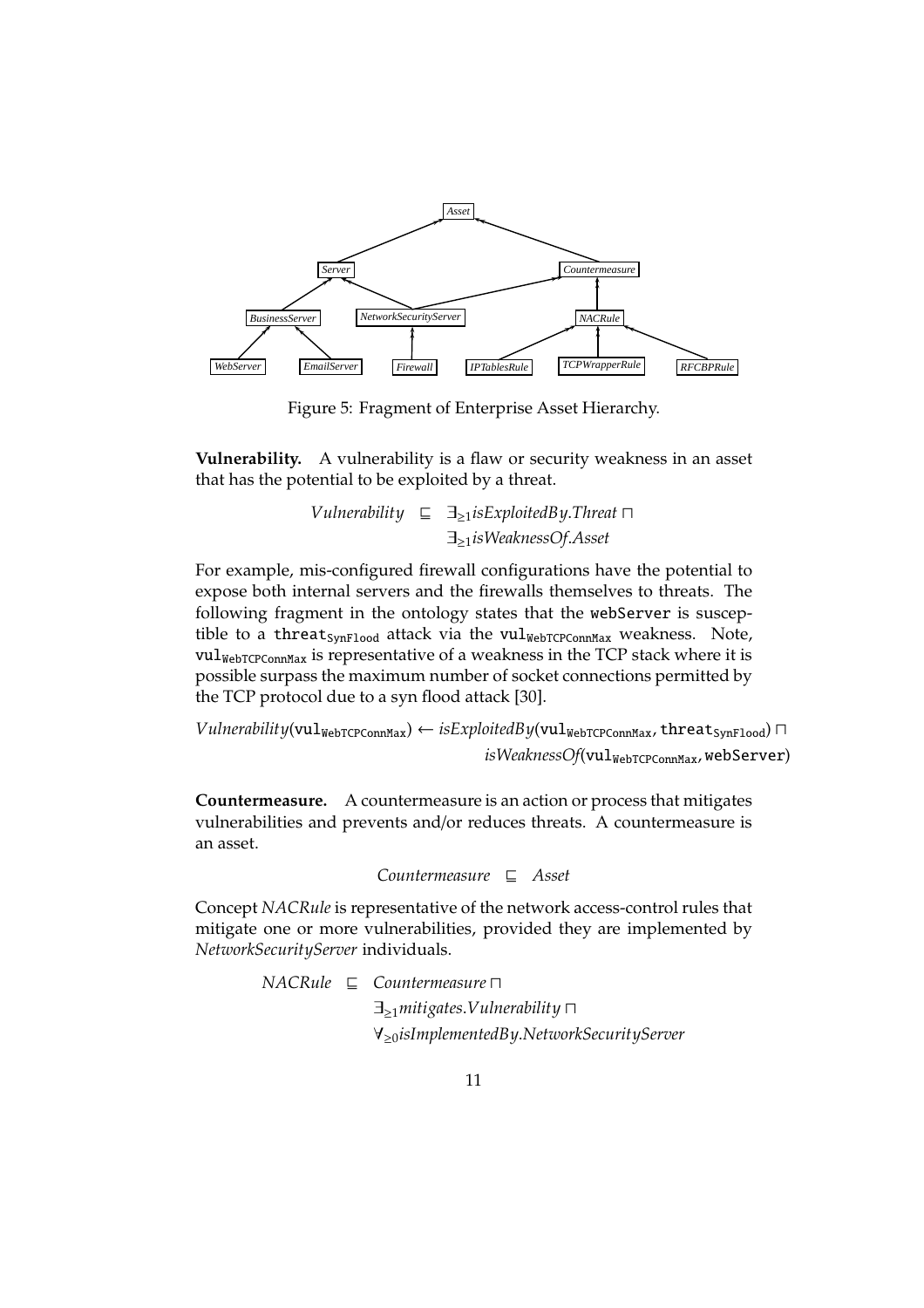Ontologies have been developed for the Linux iptables firewall [28] and the TCP-Wrapper firewall [66], and are described in [22, 25].

Concepts *IPTablesRule* and *TCPWrapperRule* are sub-concepts of concept *NACRule* and represent the set of iptables and TCP-Wrapper rules respectively. An iptables rule, represented as individual  $iptr<sub>SvnThresWeb</sub>$ , mitigates the vulnerability vul<sub>WebTCPConnMax</sub> on the Web server (webServer).

*IPTablesRule*(iptr<sub>SynThresWeb) ← *mitigates*(iptr<sub>SynThresWeb, vulWebTCPConnMax) □</sub></sub>  $isImplementedBy$ (iptr<sub>SvnThresWeb</sub>, gwFW)

**Threshold.** This value is used to define the minimum degree of effectiveness of a countermeasure in mitigating the impact of a threat on an asset.

*Countermeasure* ⊑ ∃=1*minE*ff*ect*.*Threshold*

Simlarly, each threat has a threat level that defines the maximum impact on the asset.

$$
Thread \quad \sqsubseteq \quad \exists_{=1} maxImport. Threshold
$$

For example, *Threshold* can be defined as enumerated class:

 $Threshold \subseteq$  {high, medium, low, nil}

and a fragment in the ontology is

$$
\begin{array}{rcl}\nThreat(\texttt{threads}_{\texttt{ynFload}}) & \leftarrow & exploits(\texttt{threads}_{\texttt{ynFload}}, \texttt{vul}_{\texttt{WebTCPConnMax}}) \sqcap \\
 & & threatens(\texttt{threads}_{\texttt{ynFload}}, \texttt{webServer}) \sqcap \\
 & \textit{maxImport}(\texttt{threads}_{\texttt{ynFload}}, \texttt{high})\n \end{array}
$$

The threshold level characterizes the degree to which a countermeasure mitigates a threat: an asset is considered secure if the effectiveness (threshold) of the countermeasures are greater than the impact (threshold) of the corresponding threats they mitigate. For example, if  $iptr<sub>SynThresWeb</sub>$  was considered to have medium effectiveness at mitigating threat<sub>SynFlood</sub> then the asset remains under threat, albeit less threat than having no countermeasure. While vulnerability databases such as CVE [13] may provide suitable threshold metrics, the elicitation of threshold weightings is not the focus of this paper.

For the sake of clear exposition, not all property relationships involving assets, threats, vulnerabilities and countermeasures are described in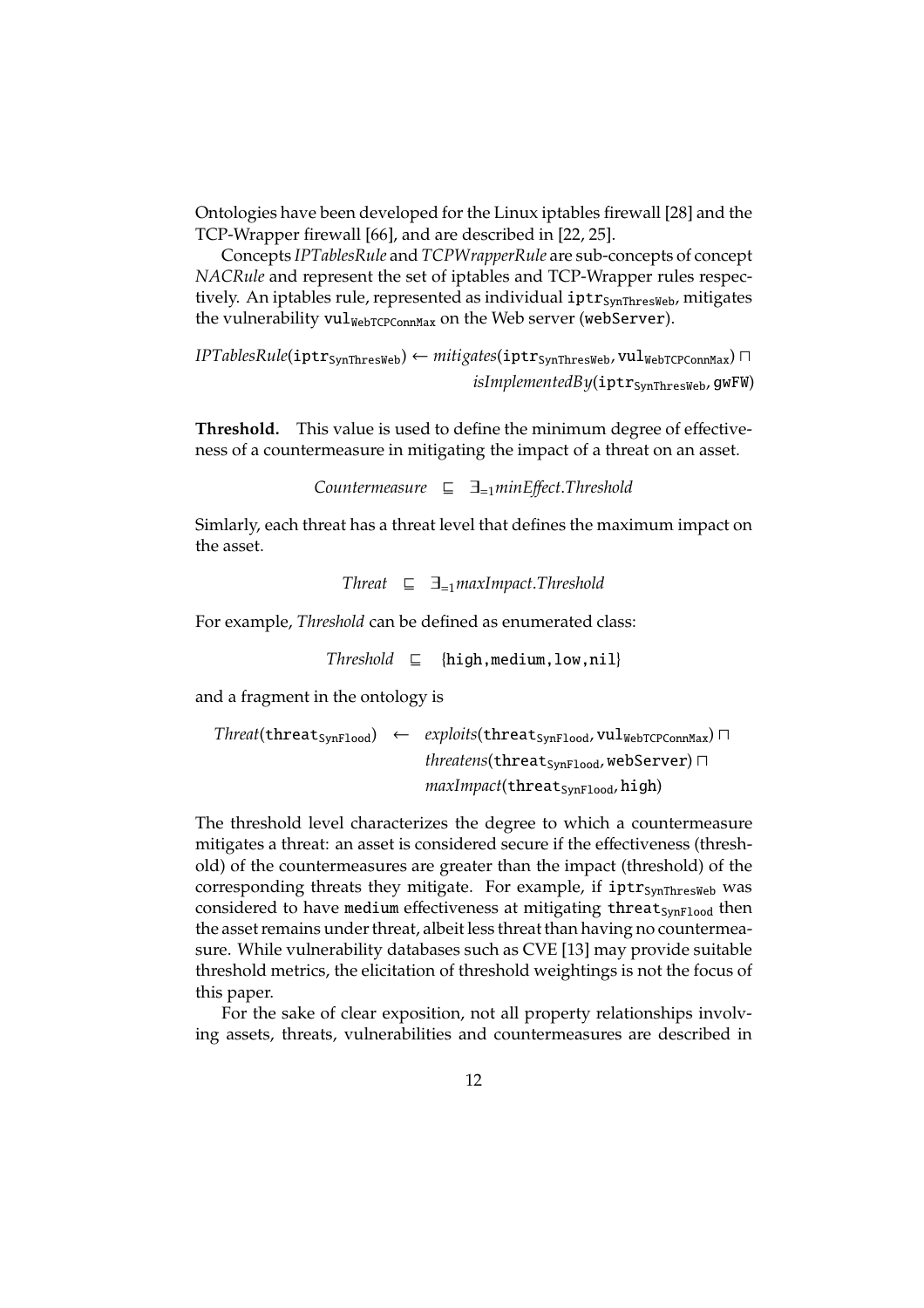this paper. For example, while we assume servers have one IP address, in practice they may have multiple IP addresses. In addition, when the meaning is clear we do not define property inverse relationships; for example, *isExploitedBy* is assumed to be the inverse of property *exploits*.

## **5 Semantic Threat Graphs Assessment**

**Explicit Concepts and Relationships.** Semantic Threat Graphs provide a framework to explicitly define concepts (other than a threat concept).

**Cascading Threats.** Taking the graph-based approach, cascading threats are identified explicitly within the Semantic Threat Graph ontology. Figure 4 demonstrates a threat that cannot be easily represented within a threat tree structure. Asserted relationships (for example, *protects*) define that the webServer is protected by the dmzFW which, in turn, is protected by the gateway firewall, gwFW, thus identifying the cascade threat. For simplicity, the scenario shown in Figure 4 models the threat<sub>SynFlood</sub> as the same threat for firewalls and systems. As a result of DMZ firewall, dmzFW, mitigating the  $\text{val}_{\text{WebTCPConnMax}}$  vulnerability on the webServer by way of a linux<sub>SynProxyWeb</sub> (for example, SQUID [69]), it then adopts that threat while proxying the Web servers TCP stream vulnerability.

**Graph Hierarchies.** Although threat trees provide hierarchies of the *Threat* concept, they are unable to define a hierarchy for the implicit concepts within the tree. The Semantic Threat Graph model presented in Figure 3 can be further refined with sub-concepts that are more refined than their parent concepts. For example, the *Asset* concept can define a sub-concept *Server* to represent the set of servers (individuals) an enterprise might have (Figure 5). This concept can in turn be further categorised as *BusinessServer* (containing Web, Email, Application servers and so forth) and *NetworkSecurityServer*(for example, Firewalls, IDS's, VPN's, Anti-Spam). The *Threat* concept, as an additional example, can define a number of sub-concepts in accordance with best practice, such as the Microsoft STRIDE standard whereby threats are categorised as (Figure 6): *Spoofing identity*, *Tampering with data*, *Repudiation*, *Information disclosure*, *Denial of service* and *Elevation of privilege* [31].

**Graph Reuse.** Poly-hierarchies are permitted in a Semantic Threat Graph, thereby allowing the reuse of concepts. This is illustrated in Figure 5, where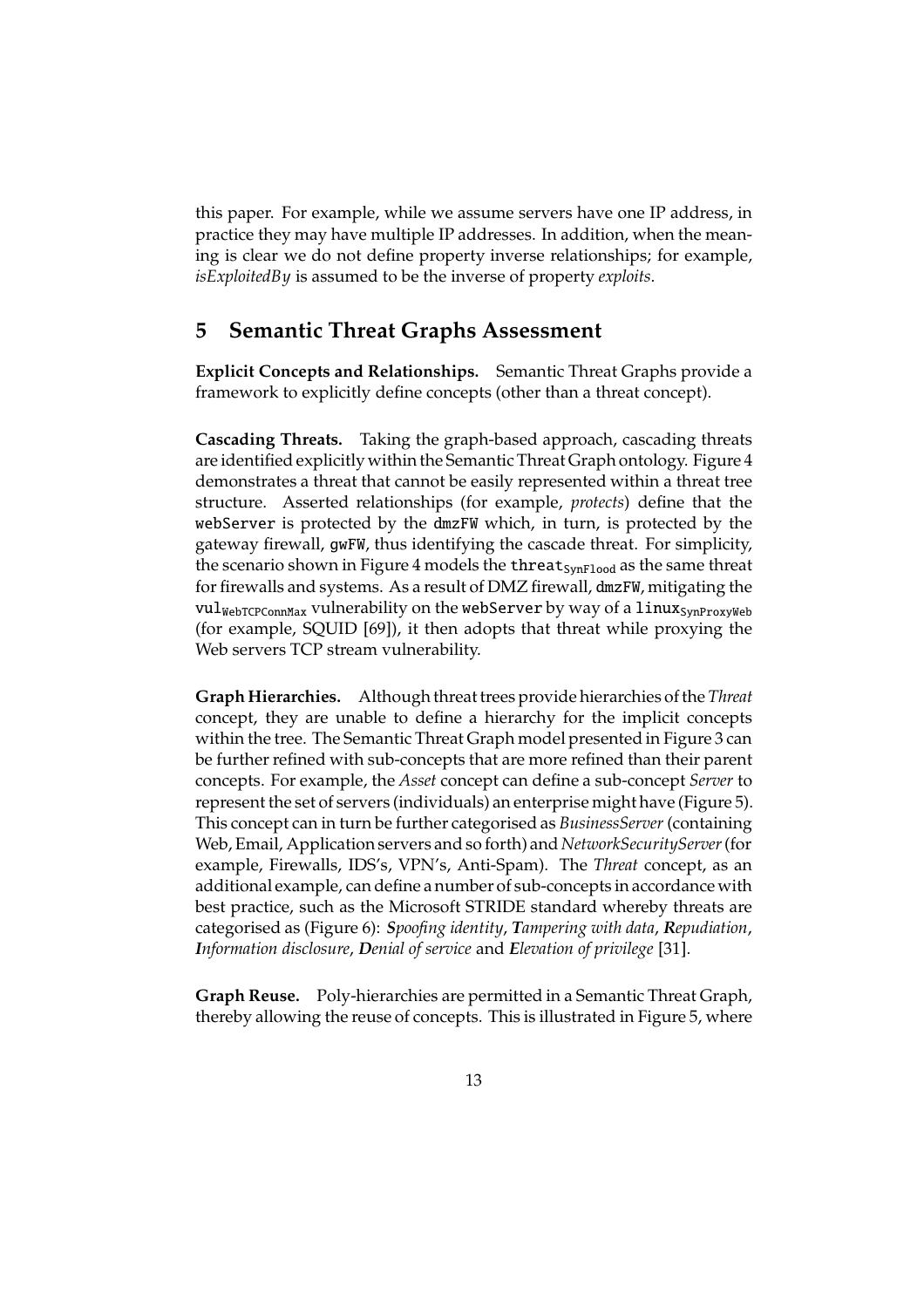

Figure 6: Fragment of Threat Hierarchy.

the *NerworkSecurityServer* concept has the *Server* concept and the *Countermeasure* concept as it's parent concepts. As a result, instances (for example, dmzFW and gwFW) of child concept *NetworkSecurityServer* are not only members of concept *Server* but also members of concept *Countermeasure*. As an other example, concept *RFC*3330*Threat* (Figure 6) represents known threats that should be prevented in accordance with best practice [35]. Individual threatInbound127.0.0.0/8SrcIPPkt, a member of concept *RFC*3330*Threat*, represents the following threat: "*127.0.0.0*/*8 - This block is assigned for use as the Internet host loopback address . . . no addresses within this block should ever appear on any network anywhere*" [35]. Individuals may be members of more that one concept that is not based on a subsumption relationship. For example, individual threat<sub>Inbound127.0.0.0/8SrcIPPkt</sub> is asserted or inferred (based on concept restrictions or SWRL [44] inference) to also be a member of concept *Spoofing*. Figure 4 illustrates explicitly the reuse of individuals, for example threat<sub>SynFlood</sub> and property relationships (*threatens* and *mitigates*).

## **6 Best Practice Catalogues**

A best practice catalogue is a high-level document, written in natural language (typically English text), that defines a set of best practices (countermeasures) to protect sensitive and critical system resources. Conforming to best practice provides confidence that a security policy is upheld. For example, the National Institute of Standards and Technology (NIST) provide a set of recommended guidelines for securing public Web servers [64], recommending that "*all tra*ffi*c between the Internet and Web server*" should be controlled and that "*all inbound tra*ffi*c to the Web server except tra*ffi*c which is required, such as TCP ports 80 (HTTP) and*/*or 443 (HTTPS)*" should be denied.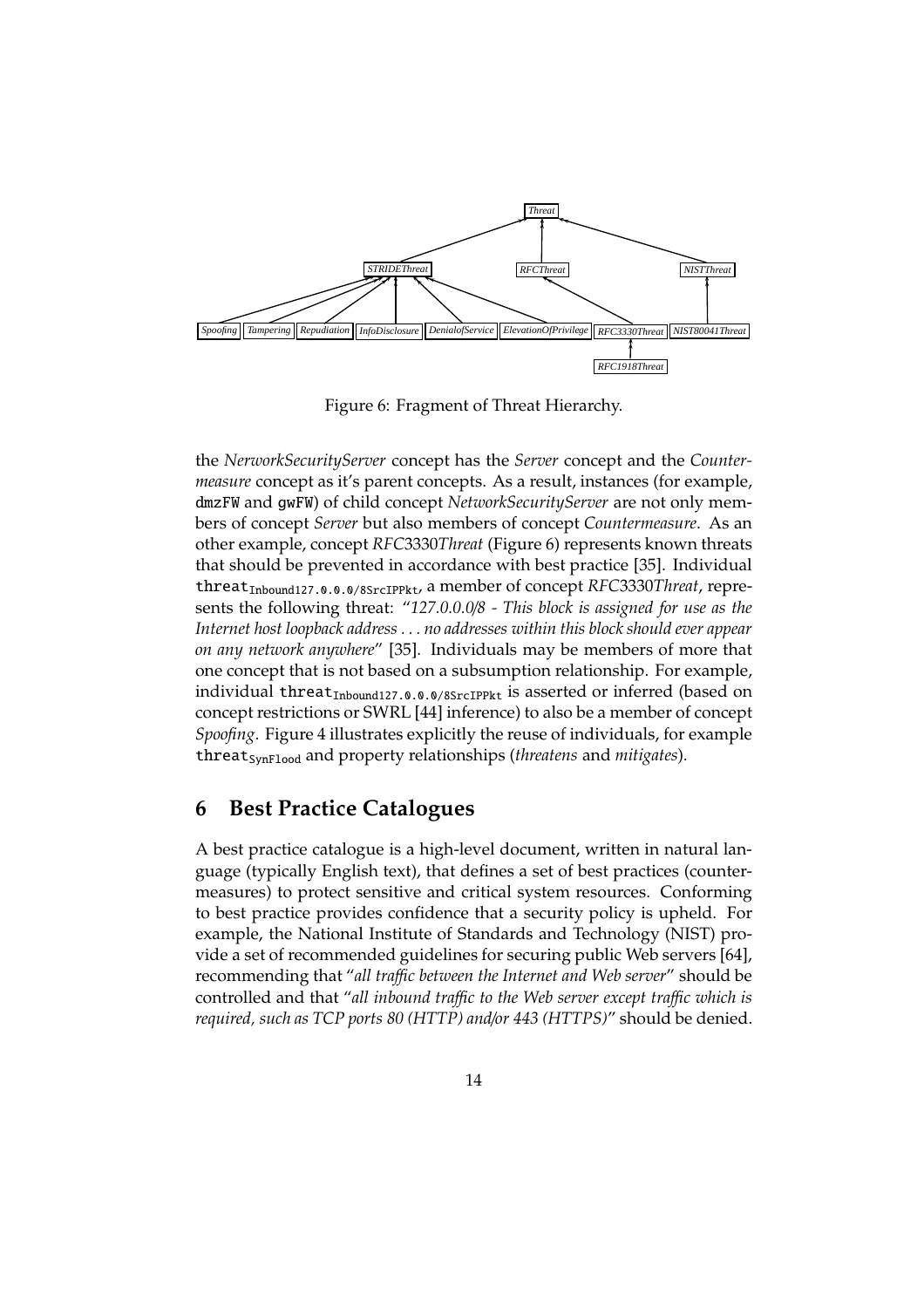Best practice recommendations are typically countermeasure-centric where threats and vulnerabilities are implicit [22]. Thus, it is not always clear what the consequences are of not restricting access to the Web server over ports HTTP and HTTPS. Rather, the security administrator must draw upon his or her experience and/or additional information from other best practice recommendations such as [55] to conclude that the recommendation is intended to prevent the threat of unintended access to other services that the Web server may host. Furthermore, it is often a regulatory requirement for an enterprise to be compliant with best practice standards such as [12, 8, 37]. This further compounds the necessity to make explicit, the implicit knowledge about best practice recommendations in order to help generate effective network access control configurations. In this paper, a catalogue of low-level firewall configuration recommendations encoded as Semantic Threat Graphs is contructed from high-level best practice catalogues. An objective of this exercise was to evaluate the effectiveness of Semantic Threat Graphs in implementing a knowledge-base of real-world firewall configuration recommendations.

#### **6.1 Semantic Threat Graphs for Best Practice Standards**

Best practice standards for network access control, including PCI-DSS [12] for systems that process credit card information, NIST for secure Webservers [64] and Internet RFCs for anti-bogon [35] have been encoded as Semantic Threat Graphs, providing a basis for firewall (iptables [28] and TCP-Wrapper [66]) configuration recommendations for known threats [22]. For the purposes of illustration in this paper the Semantic Threat Graph encoding of a fragment of NIST-800-41 [67], depicted in Table 1, is considered.

Firewall best practice, FBP-1 (Table 1), recommends that (spoofed) packets arriving on an external interface claiming to have originated from either of the three RFC1918 reserved internal IP address ranges should be dropped. Such traffic indicates a Denial of Service attack typically involving the TCP syn flag. Therefore, *Threat* individual threat<sub>Inbound192.168.0.0/16SrcIPPkt,</sub> is asserted to be a member of sub-concepts *Spoofing*, *DenialOfService* and *RFC*1918*Threat*. Figure 6 illustrates a partial hierarchy of threats. A similar hierarchy is adopted for the corresponding vulnerability and countermeasure concepts.

For the sake of clarity, Table 1 excludes the relevant TCP-Wrapper countermeasures and instead illustrates the fourteen three-tuple relationships between threats, vulnerabilities and countermeasures with respect to the iptables firewall. Representing knowledge about the NIST-800-41 stan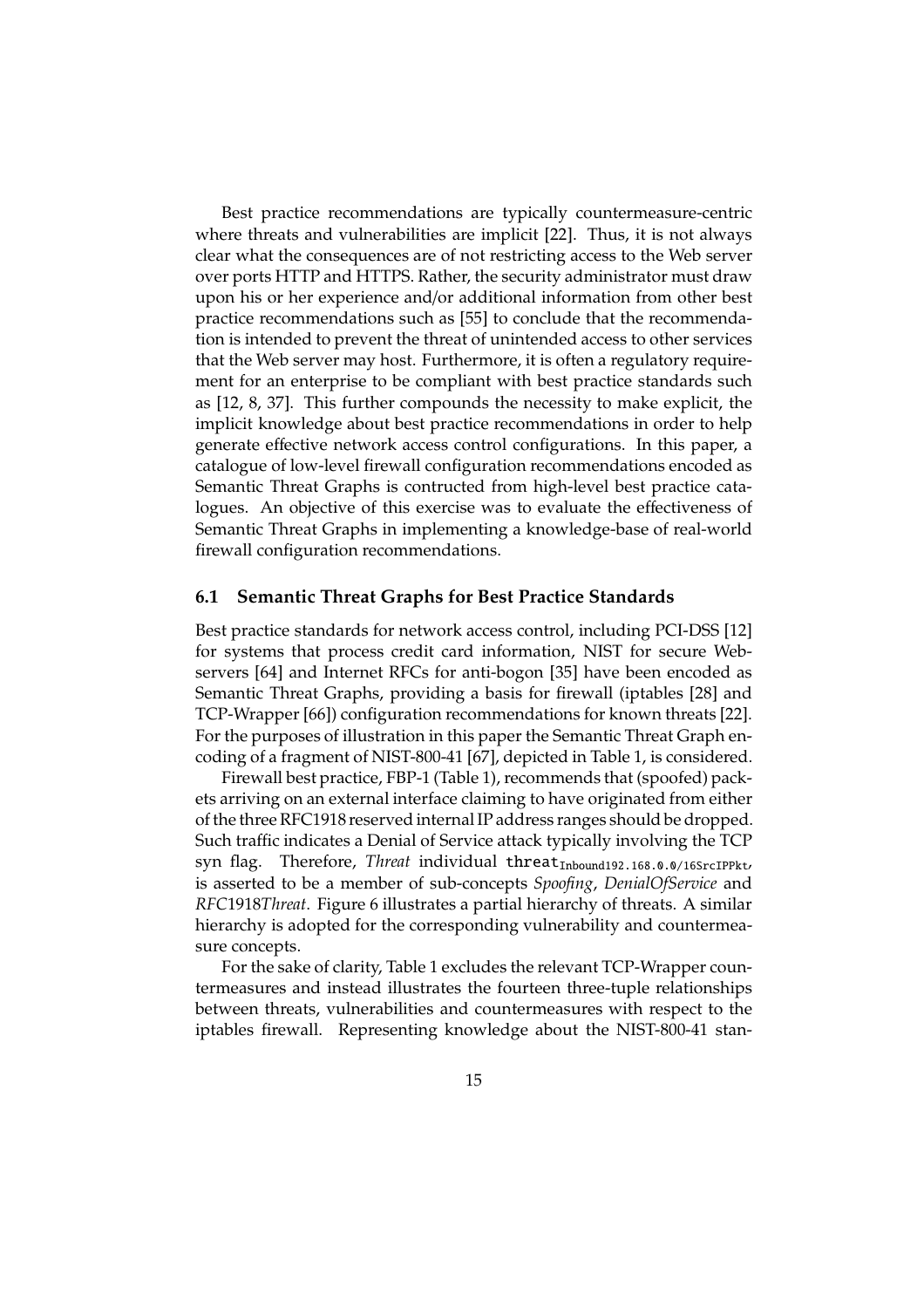dard [67] in terms of TCP-Wrapper countermeasures requires a smaller number of three-tuple relationships between threats, vulnerabilities and countermeasures [22]. The reason for this, is that, TCP-Wrapper filters inbound traffic only (analogous to the iptables INPUT chain) and there are recommendations outlined by NIST-800-41 [67], for example FBP-2, for which TCP-Wrapper cannot provide that kind of network access control.

### **6.2 A Methodology for encoding STG Catalogues**

This section describes the approach used to encode the best practice catalogues referenced in Table 2 in terms of Semantic Threat Graphs.

#### **6.2.1 E**ff**ective Ontology Modelling**

Our approach adheres to ontology engineering principles such as [1, 65, 3, 53], thus providing assurance that the level of granularity required by firewall configuration management is modelled within the Semantic Threat Graphs. That is, there are recommended guidelines for when to define a subconcept instead of an individual, a property instead of a concept and so forth. Similarly, these guidelines provide recommendations that help develop a model that avoids logical inconsistencies which is verified by Description Logic (DL) reasoning.

Ontology evaluation based on competency questions [29, 65] forms a core part of the ontology engineering best practice. Competency questions, that is, questions that are expected to be answered by the ontology, involve a top-down approach that define the scope of the domain of interest and a bottom-up approach that consider the level of granularity required. Both DL and SWRL reasoning is then performed on the ontology to verify that the Semantic Threat Graphs conform to the expected answers. The following are examples of such questions:

- What aspects of the firewall domain will the ontology model?
- What is the relationship between a countermeasure and a threat?
- Is best practice granularity sufficient to for low-level configuration?
- How effective is a countermeasure at mitigating a threat?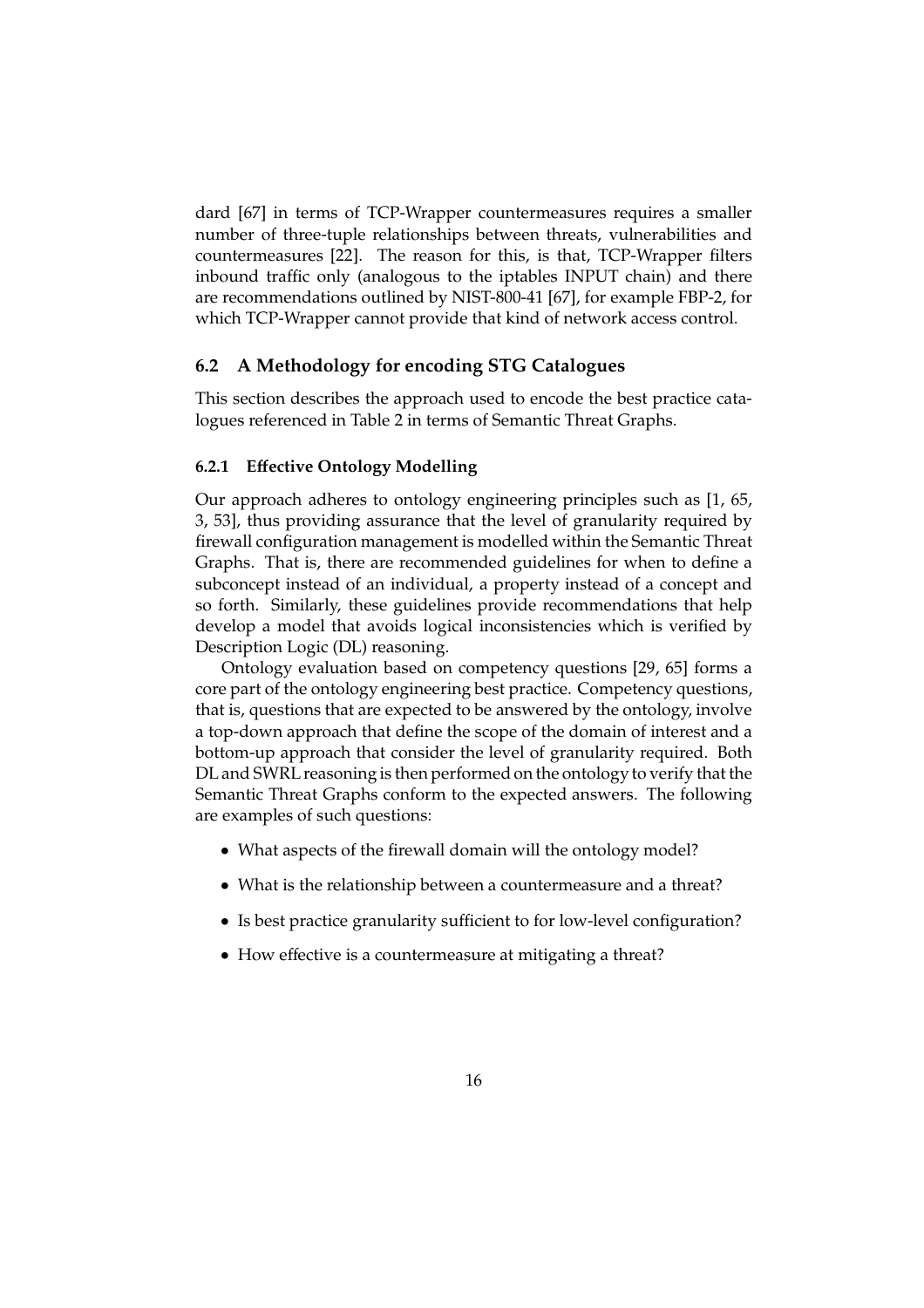| ID    | <b>Recommendation Description</b>                                                                               |                                                                                                                  |                                                                                                                                                            |  |  |  |
|-------|-----------------------------------------------------------------------------------------------------------------|------------------------------------------------------------------------------------------------------------------|------------------------------------------------------------------------------------------------------------------------------------------------------------|--|--|--|
| FBP-1 | Deny "Inbound or Outbound traffic from a system using a source address that falls within the address ranges set |                                                                                                                  |                                                                                                                                                            |  |  |  |
|       | aside in RFC1918 as being reserved for private networks" [67].                                                  |                                                                                                                  |                                                                                                                                                            |  |  |  |
|       | Threat                                                                                                          | Vulnerability                                                                                                    | Countermeasure                                                                                                                                             |  |  |  |
|       | threat <sub>Inbound192.168.0.0/16SrcIPPkt</sub>                                                                 | WulunAuthenInbound192.168.0.0/16PktToFW                                                                          | 1ptr <sub>DropIn192.168.0.0/16SrcIPPktInputChain</sub>                                                                                                     |  |  |  |
|       |                                                                                                                 | threat <sub>Outbound</sub> 192.168.0.0/16SrcIPPkt $\text{Null}_{\text{UnAuthenOutbound192.168.0.0/16PktFromFW}}$ | $\vert \text{iptr}_{\text{DropOut192.168.0.0/16SrcIPPttOutputChain} \vert$                                                                                 |  |  |  |
|       | threat <sub>Inbound</sub> 192.168.0.0/16SrcIPPkt                                                                | VulunAuthenInbound192.168.0.0/16PktToHost                                                                        | 1ptr <sub>DropIn192.168.0.0/16SrcIPPktForwardChain</sub>                                                                                                   |  |  |  |
|       |                                                                                                                 |                                                                                                                  | $\textrm{threat}$ Outbound192.168.0.0/16SrcIPPkt $\rm{[Vul_{UnAuthenOutbound192.168.0.0/16PktFromHost} \&lptr_{DropOut192.168.0.0/16SrcIPPktForwardChain}$ |  |  |  |
|       | threat <sub>Inbound10.0.0.0/8SrcIPPkt</sub>                                                                     | $\texttt{Null}_{\texttt{UnAuthenticationInbound10.0.0.0/8PttToFW}}$                                              | iptr <sub>DropIn10.0.0.0/8SrcIPPktInputChain</sub>                                                                                                         |  |  |  |
|       | threat <sub>Outbound10.0.0.0/8SrcIPPkt</sub>                                                                    | $\texttt{[Vul}_{\texttt{UnAuthenticationOutbound10.0.0.0/8PktFromFW}]}$                                          | iptr <sub>DropOut10.0.0.0/8SrcIPPktOutputChain</sub>                                                                                                       |  |  |  |
|       | threat <sub>Inbound10.0.0.0/8SrcIPPkt</sub>                                                                     | Vul <sub>UnAuthenInbound10.0.0.0/8PktToHost</sub>                                                                | iptr <sub>DropIn10.0.0.0/8SrcIPPktForwardChain</sub>                                                                                                       |  |  |  |
|       | threat <sub>Outbound10.0.0.0/8SrcIPPkt</sub>                                                                    | Vul <sub>UnAuthenOutbound10.0.0.0/8PktFromHost</sub>                                                             | iptr <sub>DropOut10.0.0.0/8SrcIPPktForwardChain</sub>                                                                                                      |  |  |  |
|       | threat <sub>Inbound172.16.0.0/12SrcIPPkt</sub>                                                                  | $\texttt{Null}_{\texttt{UnAuthenticationInbound172.16.0.0/12PktToFW}}$                                           | iptr <sub>DropIn172.16.0.0/12SrcIPPktInputChain</sub>                                                                                                      |  |  |  |
|       | threat <sub>Outbound172.16.0.0/12SrcIPPkt</sub>                                                                 | $\texttt{Vul}_{\texttt{UnAuthenticationOutbound172.16.0.0/12PktFromFW}}$                                         | iptr <sub>DropOut172.16.0.0/12SrcIPPktOutputChain</sub>                                                                                                    |  |  |  |
|       | threat <sub>Inbound172.16.0.0/12SrcIPPkt</sub>                                                                  | $\texttt{Null}_{\texttt{UnAuthenticationInbound172.16.0.0/12PttToHost}}$                                         | $\mathtt{iptr}_{\mathtt{DropIn172.16.0.0/12SrcIPPttForwardChain}}$                                                                                         |  |  |  |
|       | threat <sub>Outbound172.16.0.0/12SrcIPPkt</sub>                                                                 | VulunAuthenOutbound172.16.0.0/12PktFromHost                                                                      | iptr <sub>DropOut172.16.0.0/12SrcIPPktForwardChain</sub>                                                                                                   |  |  |  |
| ID    | <b>Recommendation Description</b>                                                                               |                                                                                                                  |                                                                                                                                                            |  |  |  |
| FBP-2 | Deny "Inbound traffic containing ICMP (Internet Control Message Protocol) traffic" [67].                        |                                                                                                                  |                                                                                                                                                            |  |  |  |
|       | Threat                                                                                                          | Vulnerability                                                                                                    | Countermeasure                                                                                                                                             |  |  |  |
|       | threat <sub>ICMPNetworkScan</sub>                                                                               | $\mathtt{Null}_{\mathtt{InfoDisclosureICMPReplyPktromFW}}$                                                       | iptr <sub>DropInICMPPktInputChain</sub>                                                                                                                    |  |  |  |
|       | threat <sub>ICMPNetworkScan</sub>                                                                               | $\mathtt{Null}_{\mathtt{InfoDisclosureICMPReplyPktFromHost}}$                                                    | iptr <sub>DropInICMPPktForwardChain</sub>                                                                                                                  |  |  |  |

Table 1: Semantic Threat Graphs Extract for NIST-800-41: Guidelines on Firewalls and Firewall Policy.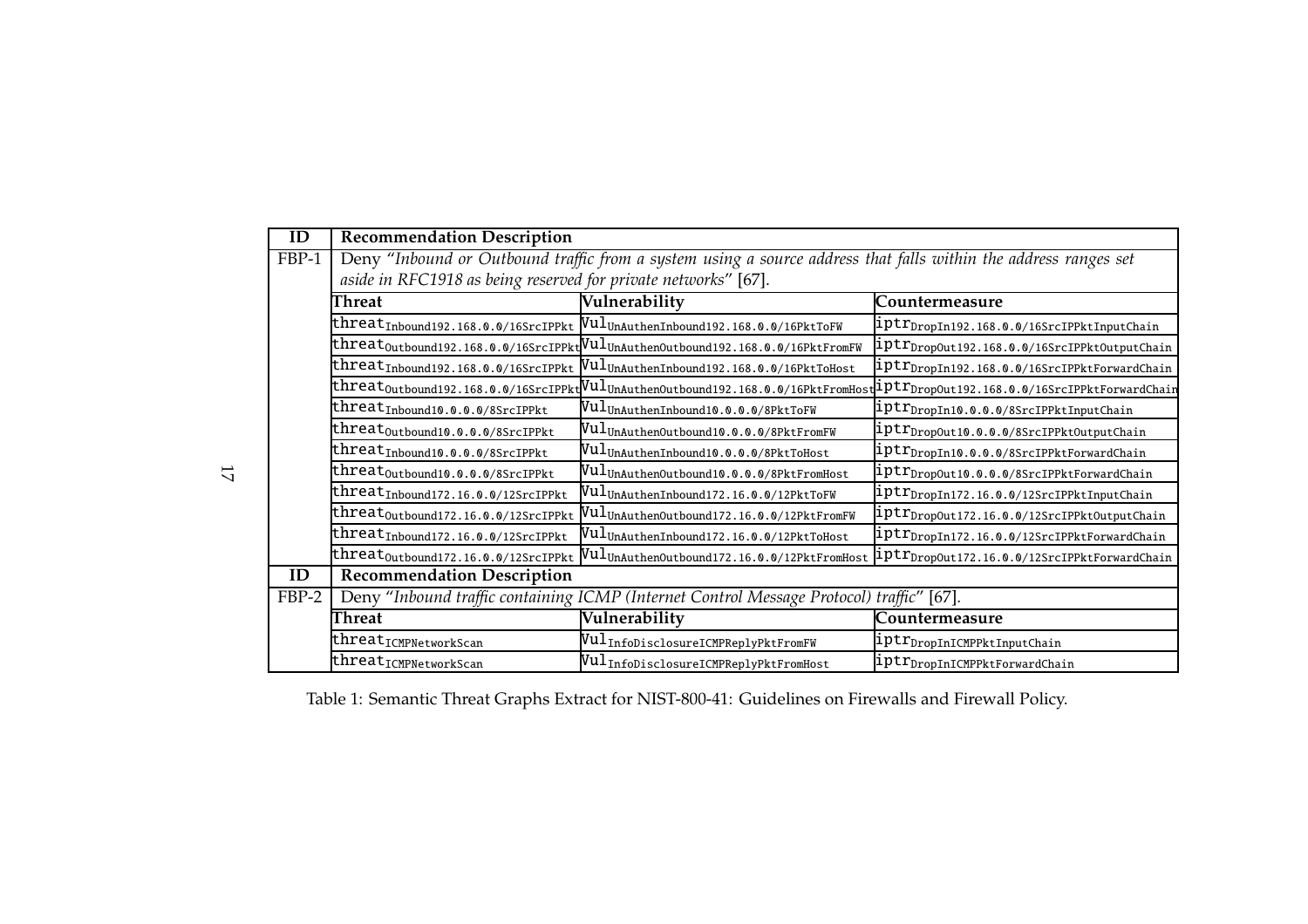| <b>Best Practice Catalogue</b> | No. of | RFC2119-Style Classification |          |            | Completeness |          |
|--------------------------------|--------|------------------------------|----------|------------|--------------|----------|
|                                | Rec.   | Required                     | Optional | Additional | Concrete     | Template |
| NIST SP800-41-rev1             | 16     | 14                           |          |            |              |          |
| <b>NIST SP800-44v2</b>         | 12     | 11                           |          |            |              | 10       |
| <b>NIST SP800-45v2</b>         | 10     | 10                           |          |            |              | 9        |
| <b>NIST SP800-41</b>           | 13     | 10                           |          | 3          | h            |          |
| <b>RFC 3330</b>                | 18     | 6                            |          | 12         | 18           |          |
| <b>RFC 1918</b>                | 3      | 3                            |          |            | 3            |          |
| <b>RFC 3920</b>                | 2      |                              | າ        |            |              |          |
| PCI-DSS                        | 11     | 8                            |          | 3          |              | 9        |
| <b>XEP 0205</b>                | 2      | 2                            |          |            |              | っ        |
| <b>Total</b>                   | 87     | 64                           |          | 20         | 36           | 47       |

Table 2: Summary of Best Practice Catalogues Evaluation.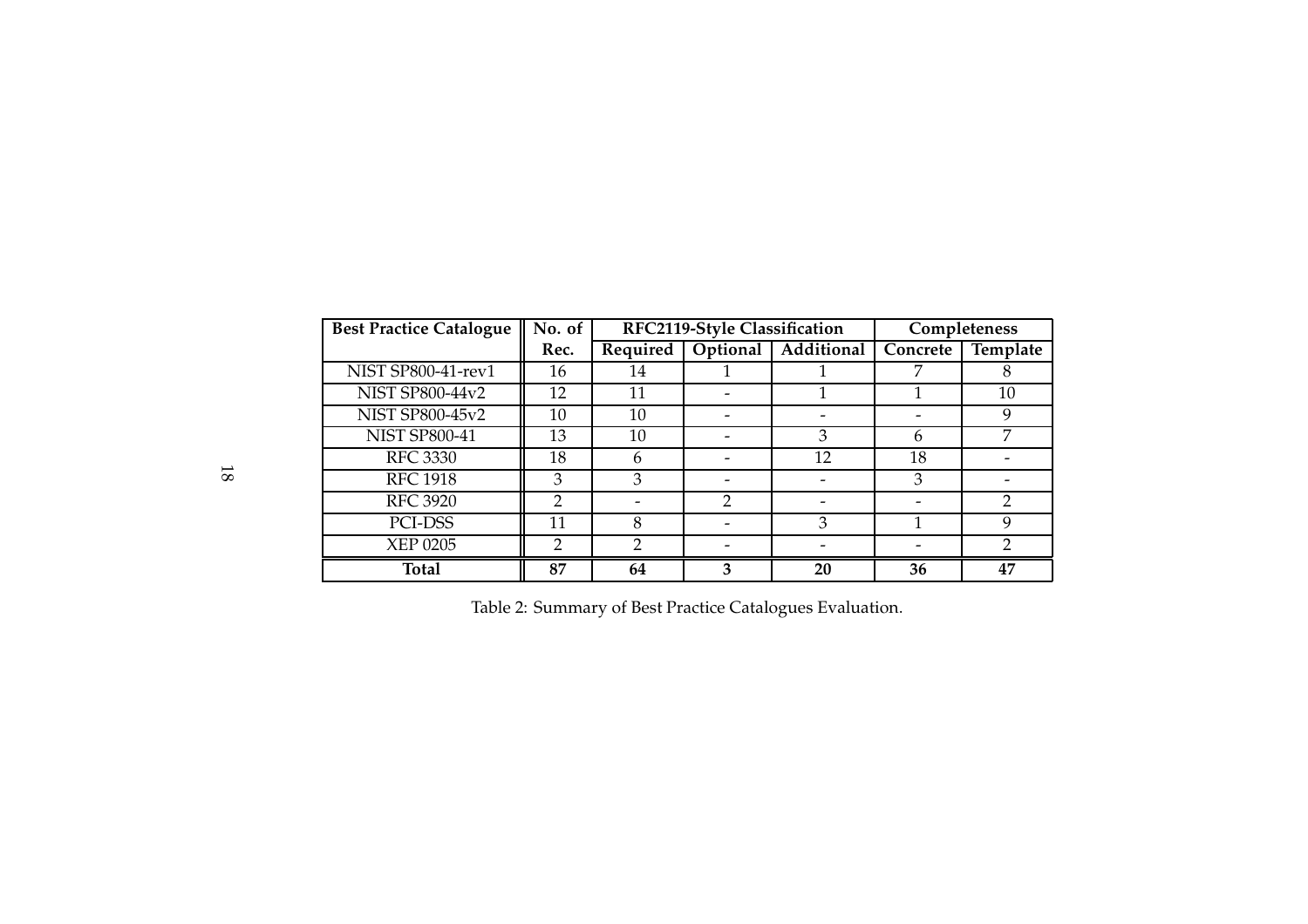#### **6.2.2 Classification of Best Practice Recommendations**

A RFC2119-style [7] approach was adopted to identify and categorise recommended firewall best practice. In [7], a set of key terms are defined to have an explicit meaning. In this research, a best practice recommendation is identified as either a *Required* recommendation, *Optional*recommendation or *Additional* recommendation.

Best practice recommendations that are expressed with terms, for example, *should* or *should not*, are categorised as a Required recommendation. The following RFC3330 best practice recommendation is identified as a Required recommendation: "*10.0.0.0*/*8 - This block is set aside for use in private networks. Its intended use is documented in RFC1918. Addresses within this block should not appear on the public Internet.*" [35]. Similarly, recommendations identified with terms such as *may* or *might* are considered Optional recommendations. The following is an example of a NIST SP800-41-rev1 best practice recommendation, where connection-throttling is considered an Optional recommendation: *"A di*ff*erent type of firewall policy based on network activity is one that throttles or redirects tra*ffi*c if the rate of tra*ffi*c matching the policy rule is too high. For example, a firewall might redirect the connections made to a particular inside address to a slower route if the rate of connections is above a certain threshold.*" [54]. Note, the set of identified NIST SP800-41-rev1 best practice RFC2119-style recommendations are outlined in [22].

An Additional recommendation, is defined to capture implicit best practice recommendations that are not explicitly identifiable in accordance with [7]. Implicit knowledge from the best practice document text and knowledge of other best practice standards are used to determine best practice recommendations of this category. For example, RFC3330 [35] explicitly defines six Required best practice recommendations regarding the filtering of IP address ranges (Table 2). However, it is also considered best practice to also restrict the use of the remaining (Additional) twelve network ranges when mitigating against the threat of denial of service or IP spoofing [67]. Table 4 presents the eighteen RFC3330 best practice recommendations according to the RFC2119-style classification.

Note, the best practice recommendations that do not explicitly use the terms synonymous with the RFC2119-style Required recommendations but do explicitly use 'action' terms such as *block* are also classified as Required recommendations. The second row of Table 3, provides other examples of 'action' terms (implicit should-do's). The following NIST SP800-44v2 best practice recommendation: "*Block all inbound tra*ffi*c to the Web server except tra*ffi*c which is required, such as TCP ports 80 (HTTP) and*/*or 443 (HTTPS)*" [64],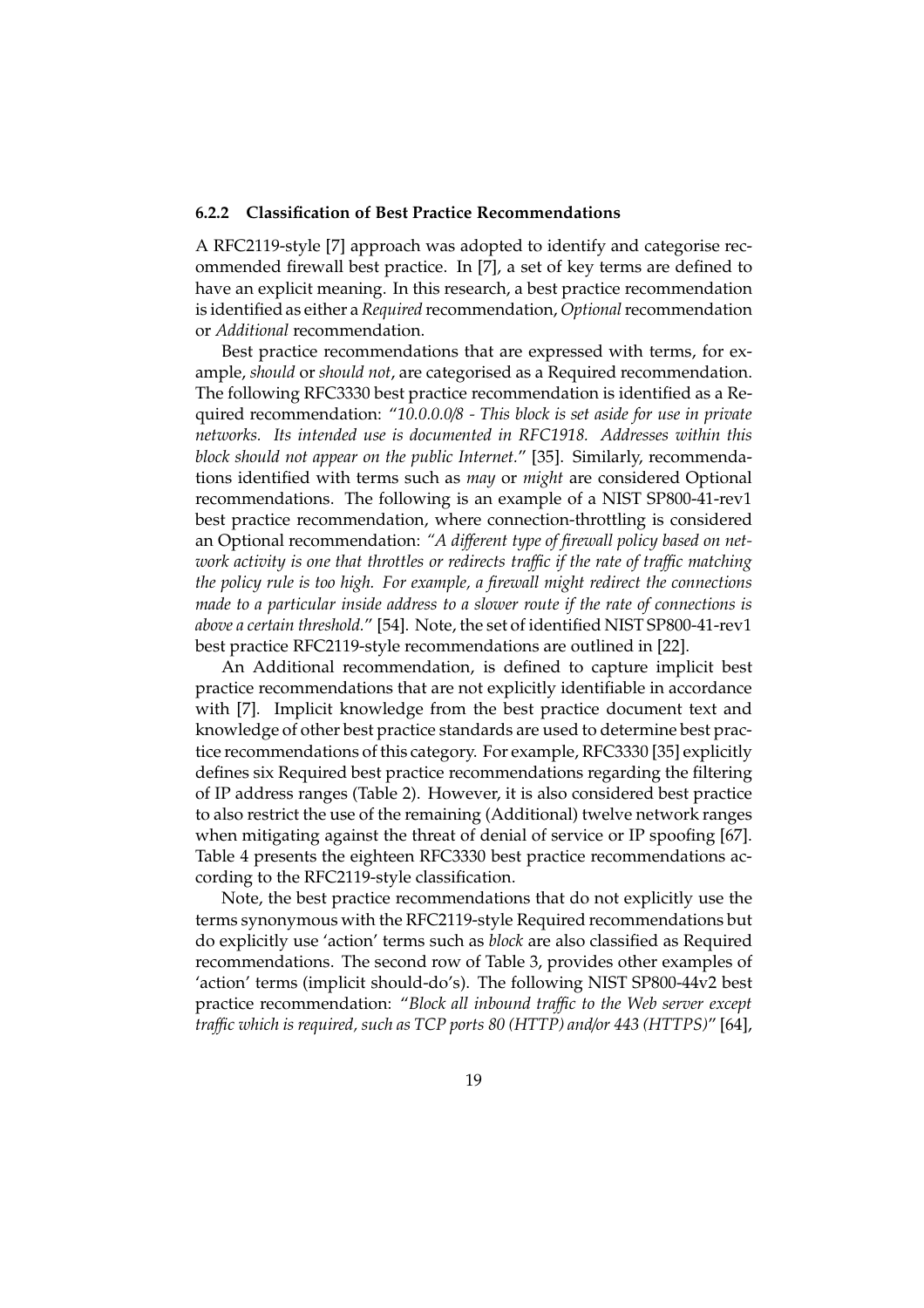

Figure 7: Sample Extract of the Best Practice Countermeasure Hierarchy.

is an example of a Required recommendation. This classification is also supported by the text that immediately precedes the list of specified recommendations, stating: "*To successfully protect a Web server using a firewall, . . . and is configured to perform the following*" [64].

The RFC2119-style classification provides a basis with which to construct a concept hierarchy of best practice recommendations (firewall rules). Figure 7 illustrates a fragment of the hierarchy. Countermeasures categorised as Required recommendations provide a basis to verify compliance with best practice. Confidence in a firewall configuration may be increased if Optional and/or Additional recommendations are also implemented.

#### **6.2.3 Implicit Threats and Vulnerabilities in Best Practice Catalogues**

While it maybe natural to consider vulnerability repositories such as [13] in terms of Semantic Threat Graphs, it is not always obvious how to interpret best practice catalogues in terms of assets, threats, vulnerabilities and countermeasures. For example in [67, 12, 54, 64, 35, 49], best practice recommendations tend to be countermeasure-centric and do not consider explicitly the threats and vulnerabilities within their text-based description. Fenz et. al. [19] encountered the same challenge when interpreting vulnerabilities and threats from the German IT Grundschutz Manual [8].

Ontology engineering best practice [1, 65, 3, 53] requires the informal enumeration of relevant document terms to provide a semantic context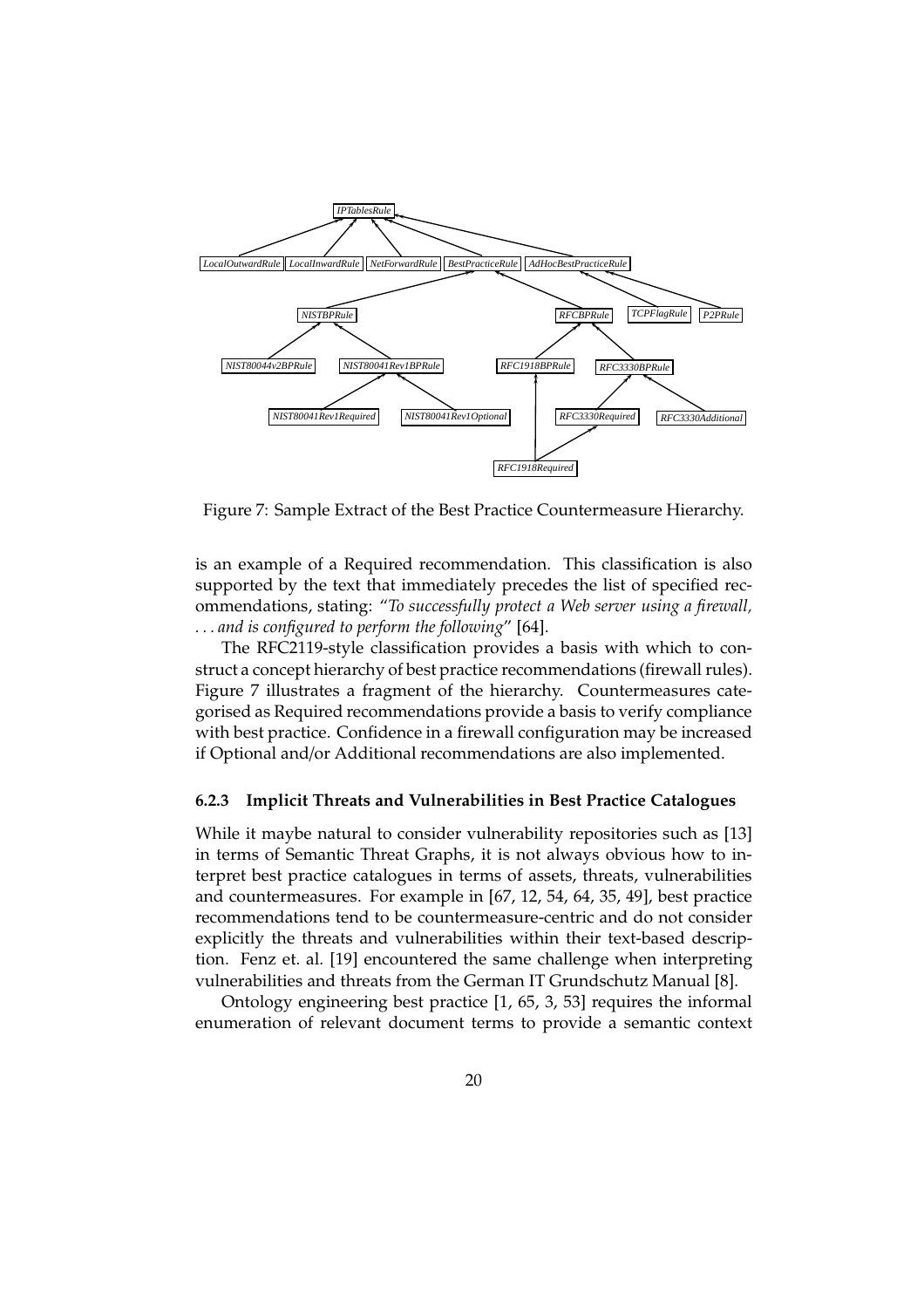| <b>Relevant Terms</b>                                                 |
|-----------------------------------------------------------------------|
| filter, inspect, examine, matching,                                   |
| block, deny, drop, allow, accept, permit,                             |
| source, destination, IP address, network mask, hostname, subnet,      |
| public, private, LAN, Internet, Intranet, inside, internal, external, |
| direction, inbound, outbound, incoming, outgoing, ingress, egress     |
| service, application, ports, HTTP, SMTP, 443, 22                      |
| malware, content, URL, keyword, worms                                 |
| spoofing, spoofed, Denial of Service, DoS                             |

Table 3: Excerpt of Best Practice Catalogue Key Terms.

in which concepts, individuals and their property relationships can be formally defined. Table 3 illustrates a sample set of relevant key terms extracted from the text describing best practice recommendations. Knowledge of the countermeasures being implemented and relevant terms were used to infer the threat and vulnerability concepts, individuals, and their associated relationships. Examples of inferred threat and vulnerability individuals that correspond to recommended low-level countermeasures are outlined in Table 1 and Table 5. An example STRIDE-based ontology concept hierarchy whereby threat individuals are classified is shown in Figure 6.

### **6.2.4 The Right Level of Abstraction**

Modelling best practice recommendations that are at a sufficient level of granularity to represent low-level firewall configuration involves an ongoing Semantic Threat Graphs refinement process.

**High-Level of Abstraction.** Consider the RFC3330 [35] best practice catalogue that is described by a level of abstraction expressed in Table 4. Concepts *RFC*3330*Required* (Required recommendation) and *RFC*3330*Additional* (Additional recommendation) form part of the RFC3330 best practice Semantic Threat Graph hierarchy (Figure 7). Concept *RFC*3330*Required* is defined as an enumerated concept, containing six recommendations.

*RFC*3330*Required* ⊑ *RFC*3330*BPRule* ⊓  ${bprec_{deny10.0.0.0/8, bprec_{deny172.0.0.0/12}}$ bprecdeny192.168.0.0/16, bprecdeny127.0.0.0/8, bprec<sub>deny192.0.2.0/24</sub>, bprec<sub>deny240.0.0.0/4</sub>}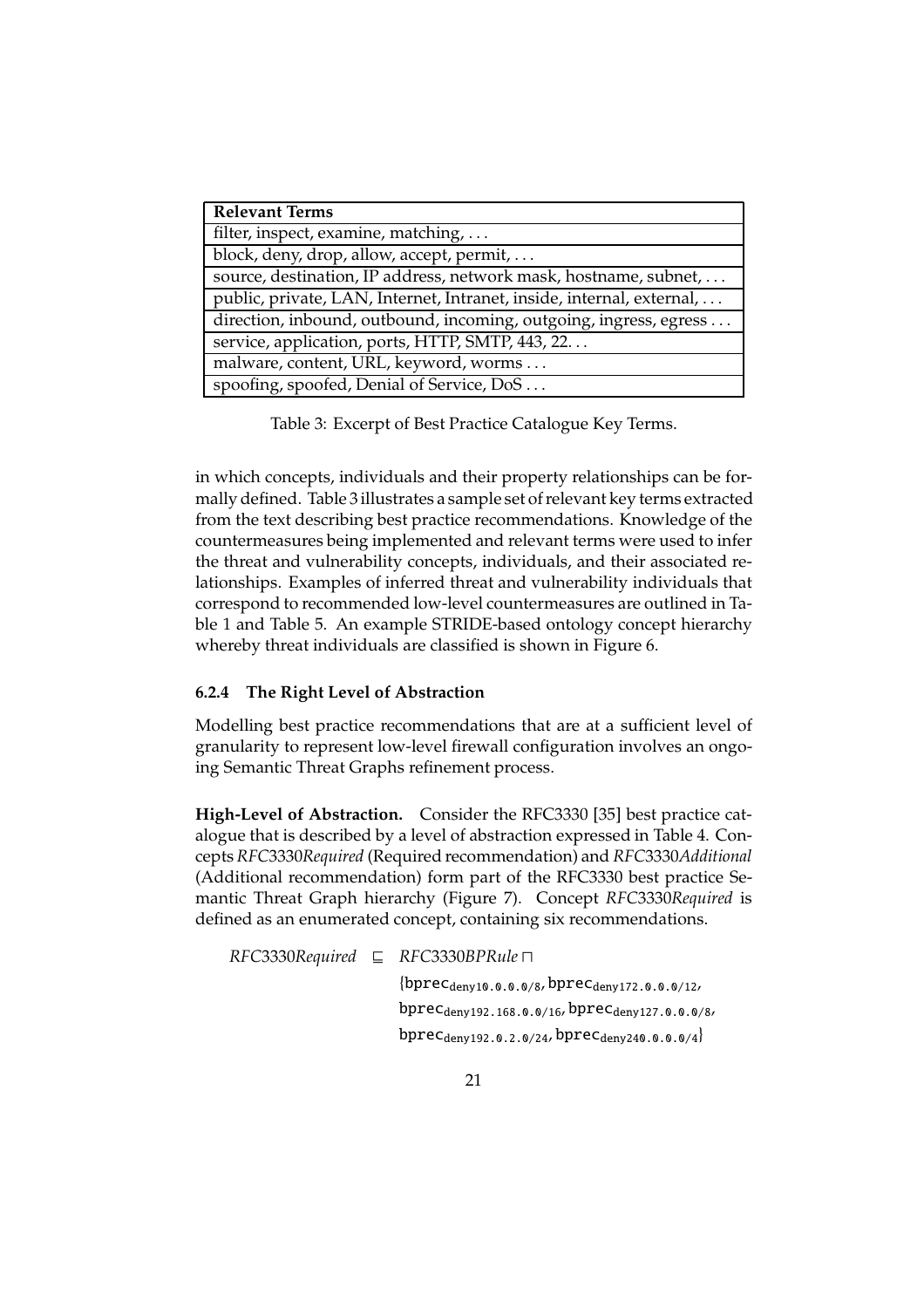The research carried out by Fenz et. al. [19, 21] in modelling the German IT Grundschutz Manual [8] and the ISO27001 Information Security Management System [37] catalogues operate at this level of abstraction. However, best practice recommendations at this level of abstraction, are not sufficient to represent threats, vulnerabilities and countermeasures required to synthesize and analyse low-level firewall configurations.

**Low-Level of Abstraction.** Semantic Threat Graphs that are capable of representing firewall configurations at the level of, for example IP addresses, ports and TCP flags, requires best practice recommendations to be further decomposed. Consider recommendation RFC3330-3 from Table 4. It explicitly specifies that the 192.168.0.0/16 IP address range should not appear on the Internet. However, there is no explicit indication as to what countermeasures are required (nor the threats or vulnerabilities giving rise to the countermeasure). For example, the text "*should not appear on the Public Internet*" may be interpreted to mean, from an offensive point of view, that a firewall must implement countermeasures to deny outbound packets within this range. Similarly, from a defensive point of view, it may be interpreted to mean that a firewall should implement countermeasures to deny the possibility of inbound packets within this IP address range. Thus, there is a certain degree of ambiguity when considering best practice countermeasures at low-levels of granularity and often requires knowledge from other sources. For example, recommendation FBP-1 outlined in Table 1 states that both inbound and outbound packets with a source address within the 192.168.0.0/16 IP address range should be denied. Therefore, to consider the 'direction' in which a packet is travelling in (inbound or outbound), requires concept *RFC*3330*Required* to be further specialised as concepts *RFC*3330*InboundRequired* and *RFC*3330*OutboundRequired*. The six abstract RFC3330 Required best practice individuals may be repesented as twelve Semantic Threat Graphs countermeasure individuals.

This level of abstraction in defining a granular concept hierarchy and its individuals is still incomplete. Other similar recommendations, for example, RFC3330-4 and RFC3330-18 are also best practice requirements of [67], where "*Inbound or Outbound network tra*ffi*c containing a source or destination address of 0.0.0.0*" [67] and "*Inbound or Outbound network tra*ffi*c containing a source or destination address of 127.0.0.1*" [67] state that the destination IP address within a packet header must also be considered. In order to represent a suitable best practice recommendation hierarchy that considers restricting combinations of 'source IP address' and 'destination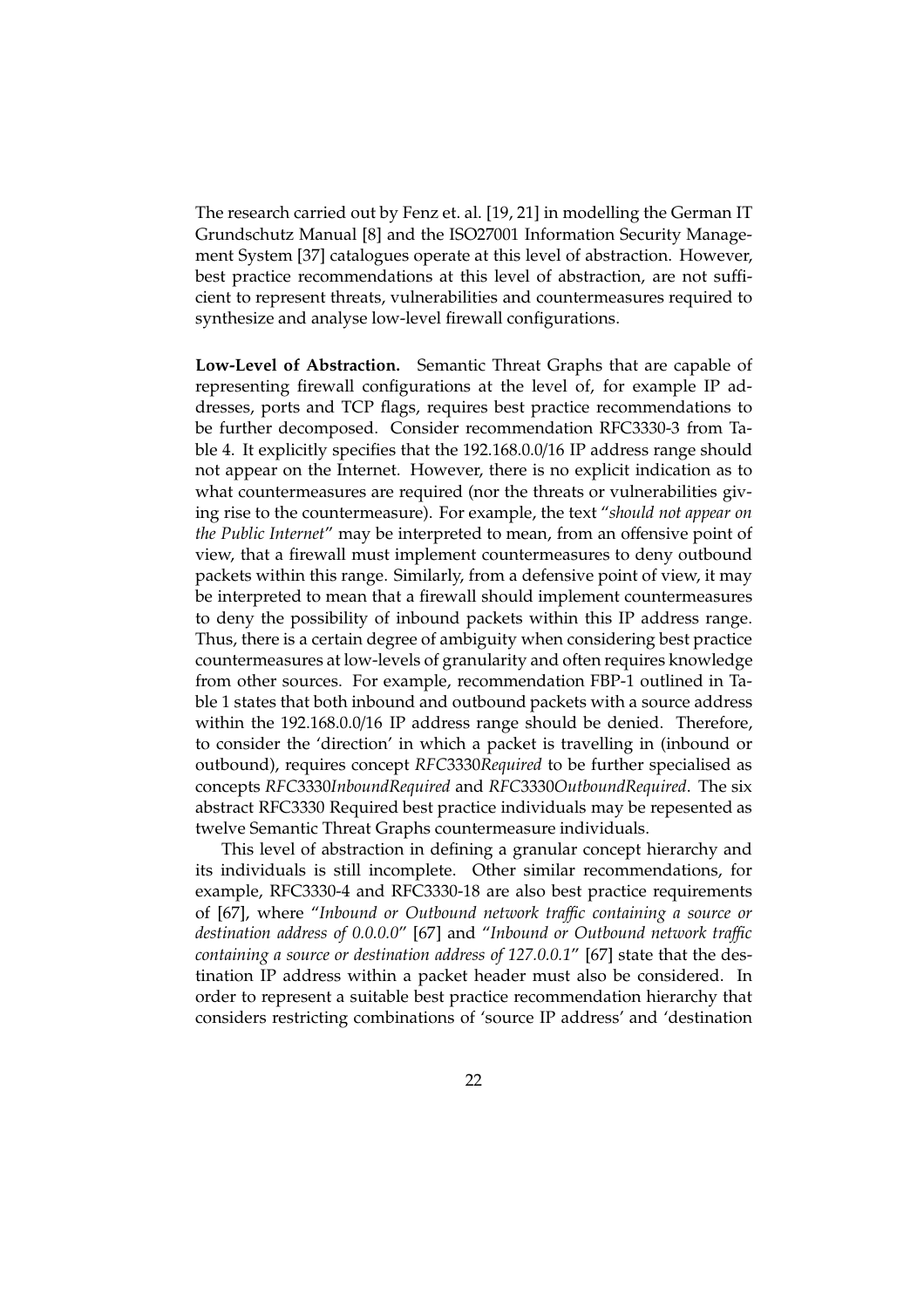IP address', requires both concept *RFC*3330*InboundRequired* and concept *RFC*3330*OutboundRequired* to be further specialised.

| $RFC3330$ InboundSrcIPRequired $\subseteq$ RFC3330InboundRequired |  |
|-------------------------------------------------------------------|--|
| $RFC3330$ InboundDstIPRequired $\subseteq$ RFC3330InboundRequired |  |
| $RFC3330OutboundSrcIPRequired \subseteq RFC3330OutboundRequired$  |  |
| $RFC3330OutboundDstIPRequired \subseteq RFC3330utboundRequired$   |  |

Having defined a hierarchical structure that best reflects the RFC3330 Required recommendations when considering firewall configuration, individuals (iptables and TCP-Wrapper) of each sub-concept are then considered. For example, individual bprec $_{\text{denv192.168.0.0/16}}$ , a high-level best practice recommendation, can now be refined as appropriate low-level firewall countermeasures. Thus, the six RFC3330 Required countermeasures are represented as forty-eight low-level iptables rules and six low-level TCP-Wrapper rules (countermeasures) [22]. A set of corresponding threats and vulnerabilities similar to those outlined in Table 1 are also defined.

#### **6.2.5 Completeness of Semantic Threat Graphs**

Best practice recommendations require for the most part customised 'tweaking' depending on the network in which they are applied. Therefore, modelling best practice recommendations means that not all assets, threats, vulnerabilities, countermeasures and their relationships are known in advance. Ontologies are based on Open World Assumption [3], thereby making it an ideal knowledge-based framework to model both known and unknown facts. For example, it may not be known in advance what the IP address range of a particular enterprise network is in which the catalogue is being applied to, or if a server is listening on a different port from the IANA [33] recommended default. Therefore, *template* Semantic Threat Graph individuals are defined as place holders for unknown knowledge. For example, NIST SP800-44v2 [64] best practice recommendation: "*Block all inbound tra*ffi*c to the Web server except tra*ffi*c which is required, such as TCP ports 80 (HTTP) and*/*or 443 (HTTPS)*", explicitly specifies the traffic direction (inbound) and service ports (HTTP and HTTPS) to be filtered, but the IP address of the Web server is currently unknown. A template Web server individual, webServer, and associated template iptables individuals  $(iptr<sub>AllowInHTTP</sub>$  and  $iptr<sub>AllowInHTTP</sub>$ ) that are intended to permit  $HTTP(S)$ access, may have the following known facts: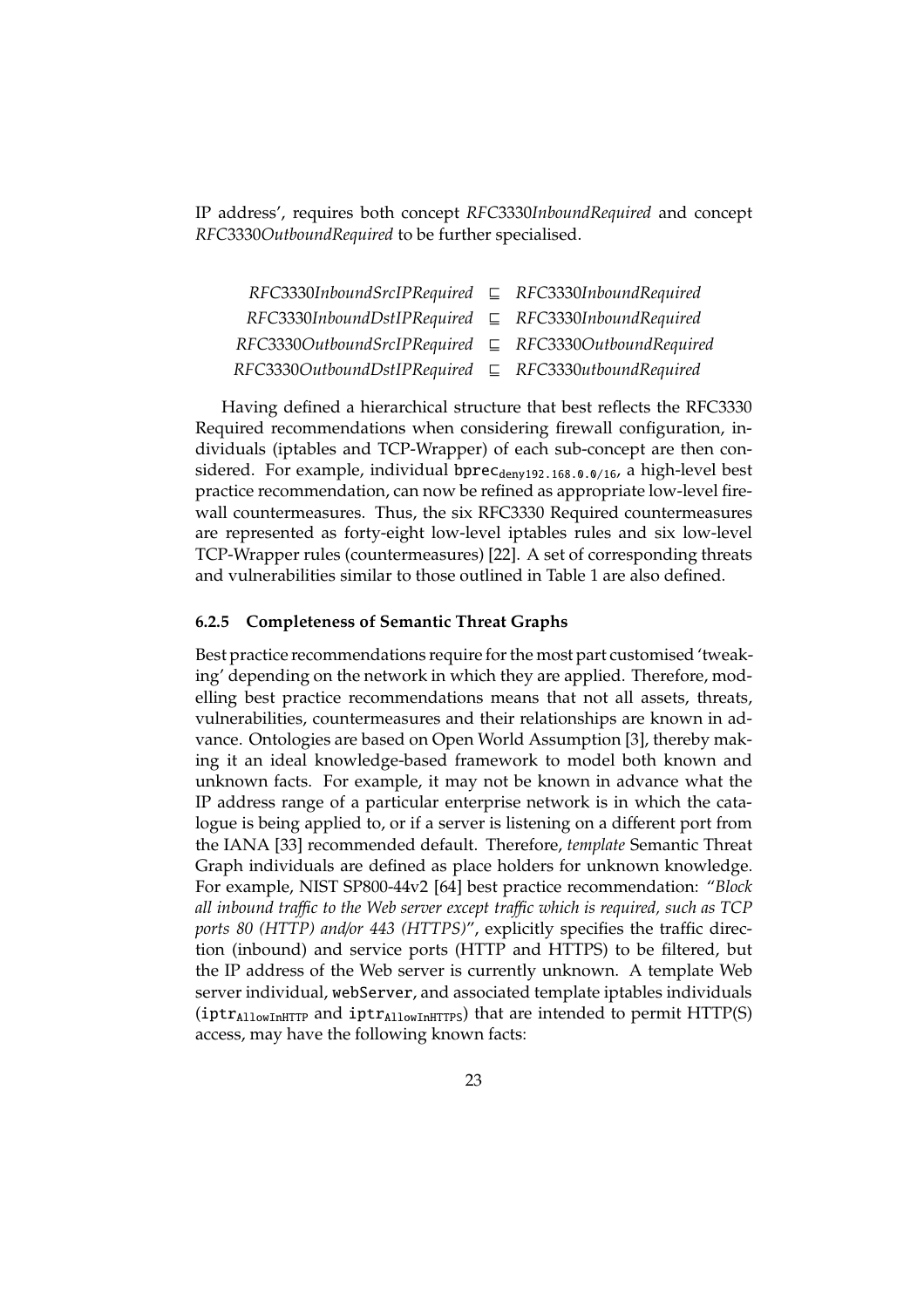| ID         | <b>Recommendation Description</b>                                                                                                       | <b>Type</b>       |
|------------|-----------------------------------------------------------------------------------------------------------------------------------------|-------------------|
| RFC3330-1  | "10.0.0.0/8 - This block is set aside for use in private networks.                                                                      | Required          |
|            | this block should not appear on the public Internet." [35]                                                                              |                   |
| RFC3330-2  | "172.16.0.0/12 - This block is set aside for use in private networks.                                                                   | Required          |
|            | this block should not appear on the public Internet." [35]                                                                              |                   |
| RFC3330-3  | "192.168.0.0/16 - This block is set aside for use in private net-                                                                       | Required          |
|            | works.  this block should not appear on the public Inter-                                                                               |                   |
|            | net." [35]                                                                                                                              |                   |
| RFC3330-4  | "127.0.0.0/8 - This block is assigned for use as the Internet host                                                                      | Required          |
|            | loopback address.  no addresses within this block should ever                                                                           |                   |
|            | appear on any network anywhere." [35]                                                                                                   |                   |
| RFC3330-5  | "192.0.2.0/24 - This block is assigned as "TEST-NET" for use in                                                                         | Required          |
|            | documentation and example code. this block should not appear                                                                            |                   |
|            | on the public Internet." [35]                                                                                                           |                   |
| RFC3330-6  | "240.0.0.0/4 - This block, formerly known as the Class E address                                                                        | Required          |
|            | space, is reserved.  destination address 255.255.255.255 should                                                                         |                   |
|            | never be forwarded " [35]                                                                                                               |                   |
| RFC3330-7  | "14.0.0.0/8 - This block is set aside for assignments to the inter-                                                                     | Additional        |
|            | national system of Public Data Networks." [35]                                                                                          |                   |
| RFC3330-8  | "24.0.0.0/8 - This block was allocated in early 1996 for use in                                                                         | <b>Additional</b> |
|            | provisioning IP service over cable television systems." [35]                                                                            |                   |
| RFC3330-9  | "39.0.0.0/8 - This block was used in the Class A Subnet Experi-                                                                         | Additional        |
|            | ment." [35]                                                                                                                             |                   |
| RFC3330-10 | "128.0.0.0/16 - This block, corresponding to the numerically low-                                                                       | Additional        |
|            | est of the former Class B addresses, was initially and is still                                                                         |                   |
|            | reserved by the IANA." [35]                                                                                                             |                   |
| RFC3330-11 | "169.254.0.0/16 - This is the "link local" block. It is allocated for                                                                   | Additional        |
|            | communication between hosts on a single link." [35]                                                                                     |                   |
| RFC3330-12 | "191.255.0.0/16 - This block, corresponding to the numerically                                                                          | Additional        |
|            | highest to the former Class B addresses, was initially and is still                                                                     |                   |
|            | reserved by the IANA." [35]                                                                                                             |                   |
| RFC3330-13 | "192.0.0.0/24 - This block, corresponding to the numerically low-                                                                       | Additional        |
|            | est of the former Class C addresses, was initially and is still                                                                         |                   |
| RFC3330-14 | reserved by the IANA." [35]                                                                                                             |                   |
|            | "192.88.99.0/24 - This block is allocated for use as 6to4 relay                                                                         | Additional        |
| RFC3330-15 | anycast addresses" [35]                                                                                                                 | Additional        |
|            | "198.18.0.0/15 - This block has been allocated for use in benchmark<br>tests of network interconnect devices." [35]                     |                   |
|            |                                                                                                                                         |                   |
| RFC3330-16 | "223.255.255.0/24 - This block, corresponding to the numerically<br>highest of the former Class C addresses, was initially and is still | Additional        |
|            | reserved by the IANA." [35]                                                                                                             |                   |
| RFC3330-17 | "224.0.0.0/4 - This block, , is allocated for use in IPv4 multicast                                                                     | Additional        |
|            | address assignments." [35]                                                                                                              |                   |
| RFC3330-18 | "0.0.0.0/8 - Addresses in this block refer to source hosts on "this"                                                                    | Additional        |
|            | network." [35]                                                                                                                          |                   |
|            |                                                                                                                                         |                   |

Table 4: RFC3330 Special-Use IPv4 Addresses— RFC2119-Style Evaluation.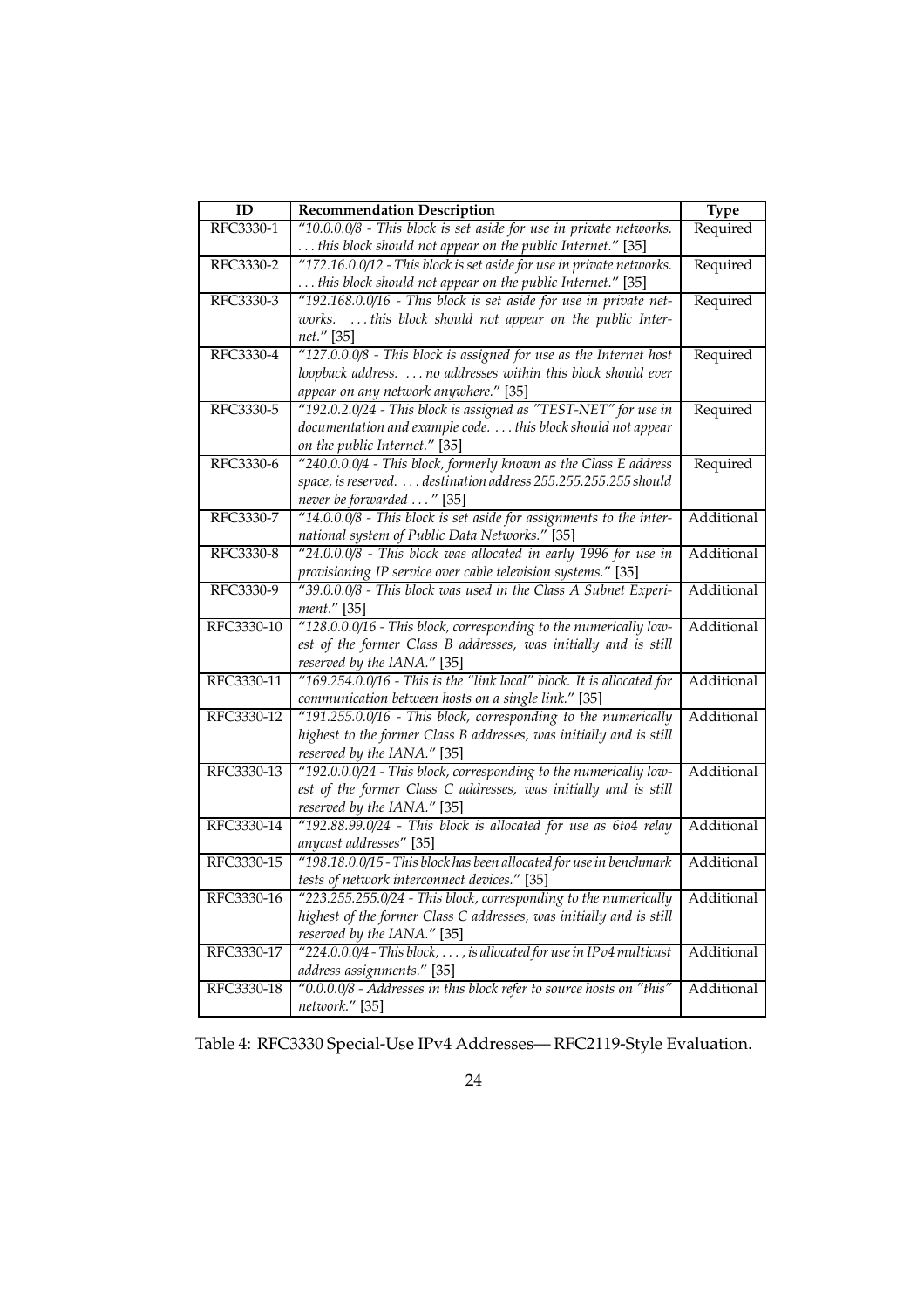|                                             |              | $\textit{Asset}(\text{webServer}) \leftarrow \textit{hasIPAddress}(\text{webServer}, \text{-}) \sqcap$ |
|---------------------------------------------|--------------|--------------------------------------------------------------------------------------------------------|
|                                             |              | $hasPort(webServer, 80) \sqcap$                                                                        |
|                                             |              | hasPort(webServer, 443)                                                                                |
| IPTablesRule(iptr <sub>AllowInHTTP</sub> )  | $\leftarrow$ | hasChain(iptr <sub>AllowInHTTP</sub> , forward) $\sqcap$                                               |
|                                             |              | $hasDstIP(\texttt{iptr}_{\text{AllowInHTTP}}, -)$                                                      |
|                                             |              | hasProtocol(iptr <sub>AllowInHTTP</sub> , tcp) $\sqcap$                                                |
|                                             |              | hasDstPort(iptr <sub>AllowInHTTP</sub> , 80) $\Box$                                                    |
|                                             |              | hasAction(iptrAllowInHTTP, accept)                                                                     |
| IPTablesRule(iptr <sub>AllowInHTTPS</sub> ) | $\leftarrow$ | $hasChain(\texttt{intr}_{\text{AllowInHTTP}}, \text{forward})$                                         |
|                                             |              | $hasDstIP(\texttt{iptr}_{\texttt{AllowInHTTS}},-)$                                                     |
|                                             |              | hasProtocol(iptr <sub>AllowInHTTPS</sub> , tcp) $\sqcap$                                               |
|                                             |              | $hasDstPort(iptrAllowInHTTS, 443)$                                                                     |
|                                             |              | hasAction(iptr <sub>AllowInHTTPS</sub> , accept)                                                       |
|                                             |              |                                                                                                        |

where "−" signifies that the range of a given property is currently unknown. Deploying the Web server within the network, means that it will be assigned an IP address, with the result of the template Web server and iptables rule individuals being modified to reflect this new knowledge.

**Automatic Synthesis of Firewall Rules.** As knowledge about assets, vulnerabilities and threats become known, it becomes possible to not only modify existing template firewall rules, but also to consider automatic synthesis of firewall rules. The following SWRL rule dynamically creates a set of iptables rules, using the *swrlx:makeOWLIndividual* built-in, that will protect assets from spoofing threats. Knowledge about an asset's IP address (*hasIPAddress*(?*asset*, ?*aip*)), the IP address range in which the threat of spoofing (*Threat*(?*spoo f*)) has been identified, is used to synthesise specific firewall rules (*?specific*).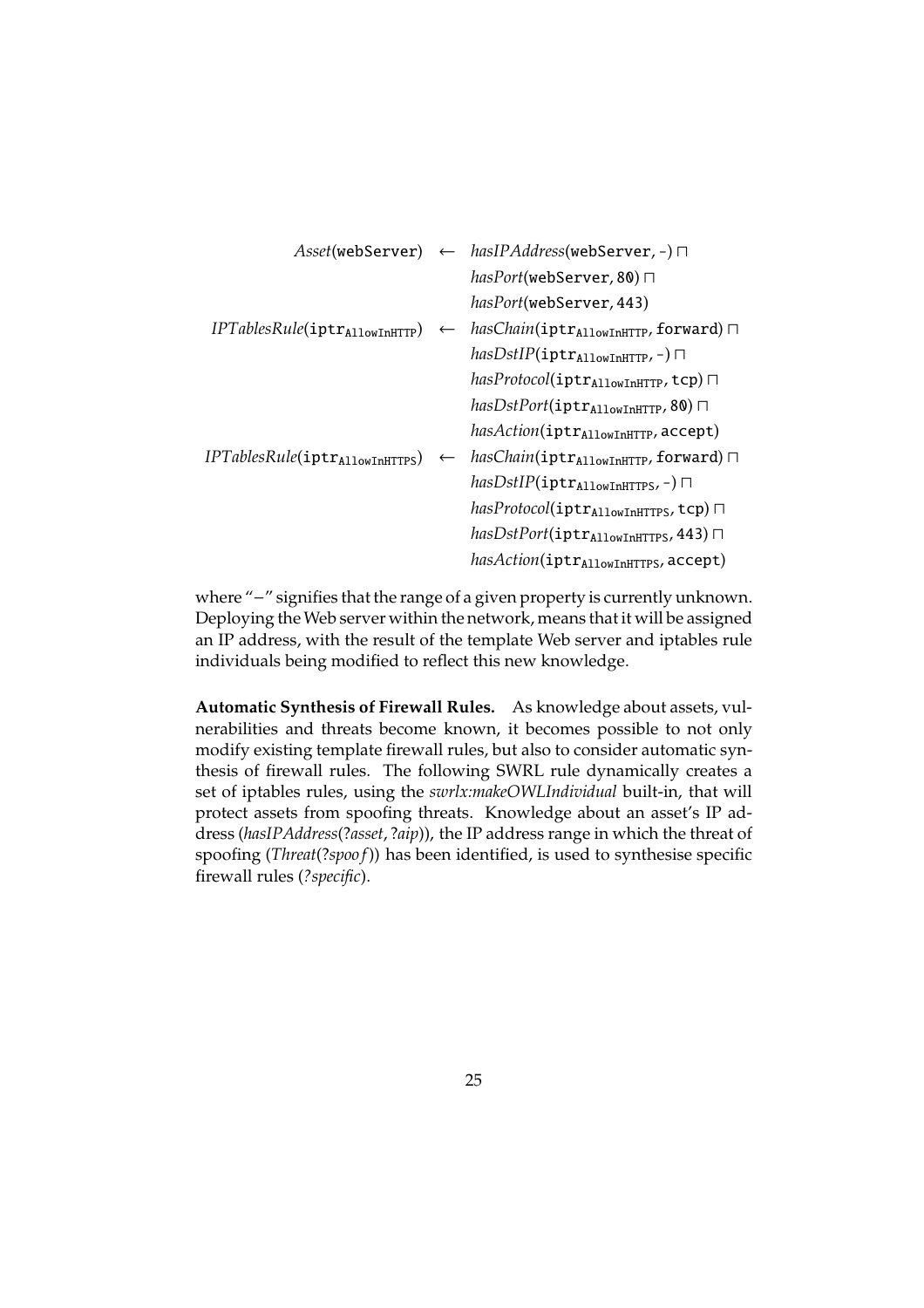```
Asset(?asset) ∧ Threat(?spoo f) ∧ Vulnerability(?ipPktForgery) ∧
TemplateIPTablesRule(iptrtemp) ∧ hasWeakness(?asset, ?ipPktForgery) ∧
exploits(?spoo f, ?ipPktForgery) ∧ mitigates(iptrtemp, ?ipPktForgery) ∧
hasIPAddress(?asset, ?aip) ∧ hasSrcIPAddressStart(?spoo f, ?sip) ∧
hasSrcIPAddressEnd(?spoo f, ?eip) ∧
swrlx : makeOWLIndividual(?speci fic, iptrtemp, ?spoo f, ?asset, ?ipPktForgery)
→ IPTablesRule(?speci fic) ∧
   hasSrcIPAddressStart(?speci fic, ?sip) ∧
   hasSrcIPAddressEnd(?speci fic, ?eip) ∧
   hasDstIPAddress(?speci fic, ?aip) ∧
   hasAction(?speci fic, drop) ∧
   mitigates(?speci fic, ?ipPktForgery)
```
**Concrete Best Practice Recommendations.** Best practice recommendations that can be considered concrete are those that can be enumerated or counted (subject to the required level of abstraction) as threats, vulnerabilities and countermeasures. Concrete best practice recommendations are typically applicable to networks in general, independent of service ports, IP addresses in use within a network, network topology and so forth. The RFC3330 best practice catalogue, presented in Table 4, is an example where each best practice recommendation can be completely defined within the Semantic Threat Graphs, thereby providing a countable set of recommendations. For example, Linux iptables filters traffic to and from the firewall itself, and traffic being forwarded to and from systems behind the firewall [22]. This results in the eighteen high-level RFC3330 best practice recommendations outlined in Table 4 to be configured as one hundred and forty-four low-level iptables firewall countermeasures with corresponding threats and vulnerabilities. That is, there are thirty-six firewall rules that inspect source IP and destination IP addresses which are applied to both the INPUT and OUTPUT chains. The FORWARD chain has seventy-two firewall rules to inspect source IP and destination IP addresses,where thirtysix firewall rules are applied to inbound traffic and the remaining thirty-six firewall rules are applied to the outbound traffic.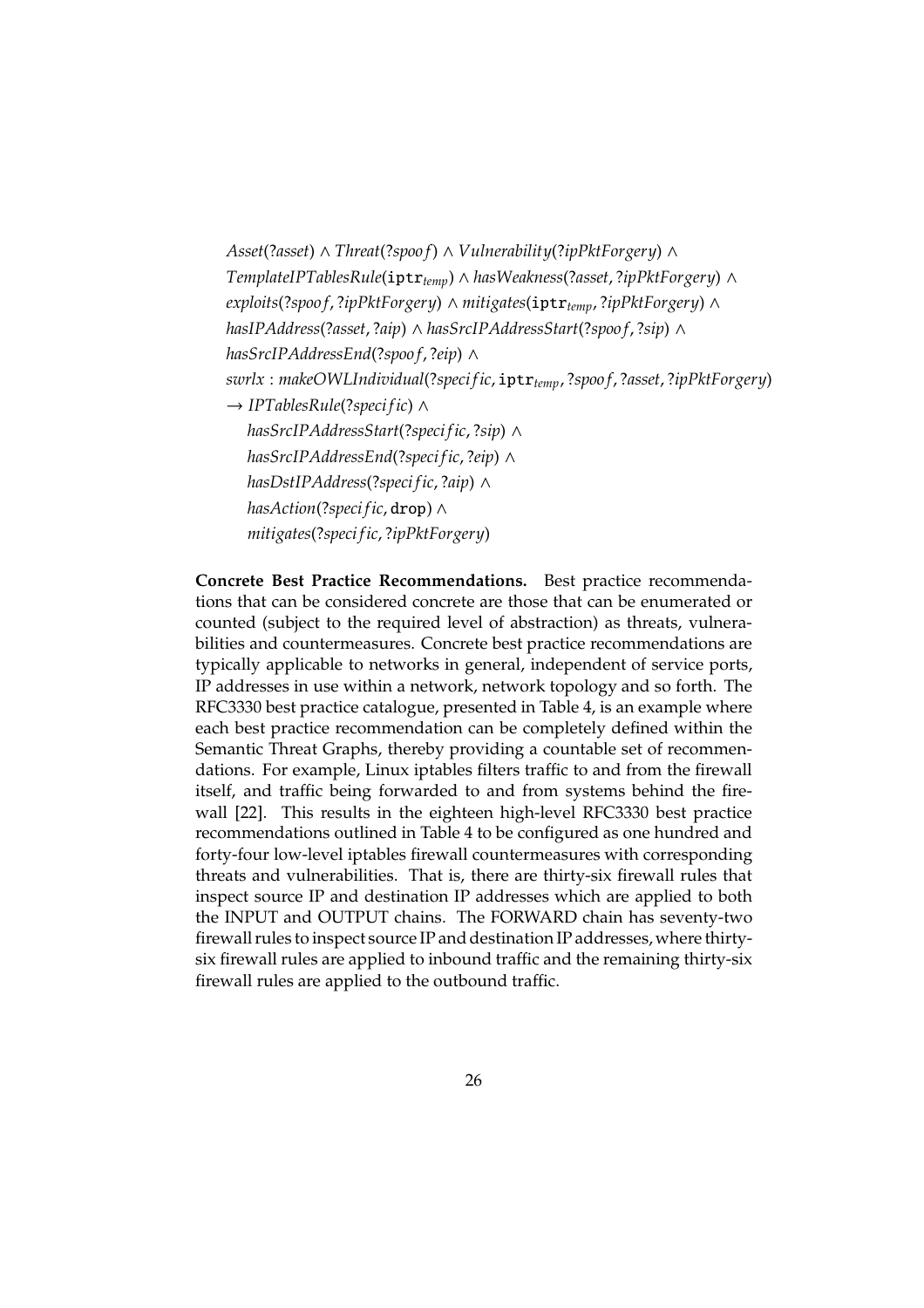#### **6.3 Evaluation of Semantic Threat Graphs for Best Practice**

The effectiveness of the Semantic Threat Graphs approach was explored by encoding the real-world best practice catalogues referenced in Table 2. A total of eighty-seven best practice recommendations were identified using the RFC2119-style approach. These recommendations were modelled within the Semantic Threat Graphs as approximately two-hundred firewall rules with a corresponding number of threats and vulnerabilities. Note, a total of five best practice recommendations are not modelled directly within the ontology, as these recommendations were found to be redundant with respect to other recommendations within their respective best practice catalogue [22]. A fragment of the NIST SP800-41 best practice catalogue is presented in Table 1. Section 7 provides a scenario driven approach [43] whereby the best practice catalogues encoded as Semantic Threat Graphs can be reasoned over.

Modeling each best practice recommendation as a Semantic Threat Graph, involved a degree of subjectivity. Section 6.2.3 discussed how threats and vulnerabilities had to be manually inferred from the best practice recommendations. Similarly, there was a degree of ambiguity within the recommendations themselves. It is important to point out that the level of subjectivity, is not a shortcoming of the Semantic Threat Graphs approach, rather it arises as a consequence of interpreting the best practice recommendations either formally or informally. However, as new knowledge became known about best practice recommendations through modelling of additional catalogues, the Semantic Threat Graphs where refined (for example, Section 6.2.4) such that the level of subjectivity was minimised.

Many best-practice recommendations are incomplete in the sense that certain facts are unknown. The corresponding firewall rules are modeled as 'template' rules containing unbound variables, for facts such as IP address, and port. Some 43% of best practice rules are complete, while the remaining 56% are modelled as template rules. This is not a shortcoming of the Semantic Threat Graphs approach. On the contrary, because ontologies conform to the principles of Open World Assumption, it is an ideal framework to model and reason about incomplete knowledge.

## **7 Case Study: Network Access Control Configuration**

A simplified e-commerce 3-tier firewall environment, depicted in Figure 8, is used to illustrate the use of Semantic Threat Graphs. The network at Tier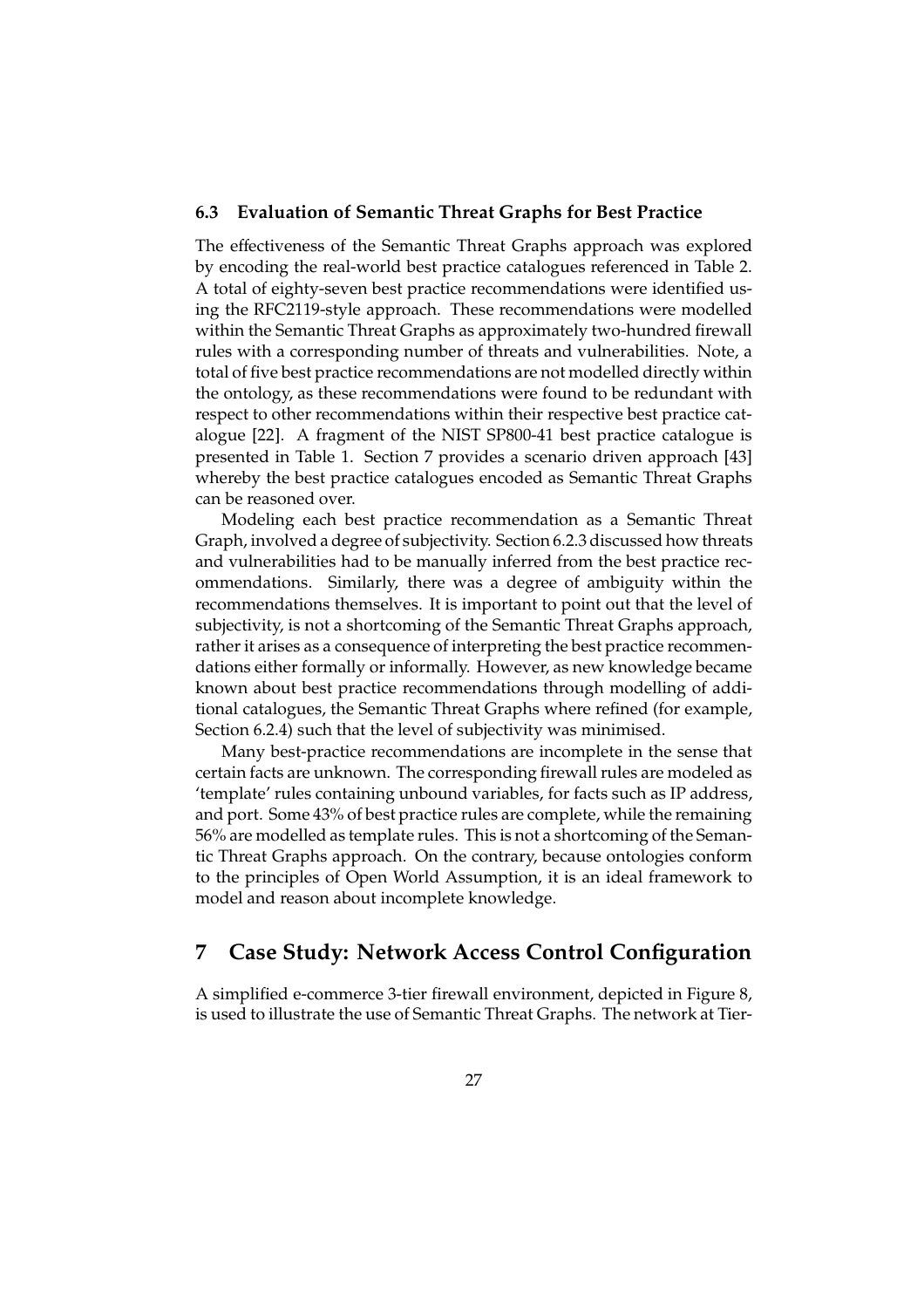1, also known as a Demilitarised Zone (DMZ), hosts both a Web server and an Email server that are accessible from the Internet via the gateway firewall. The gateway firewall implements a firewall configuration that permits packets from the Internet to both the Web server on ports HTTP and HTTPS (for example,  $iptr_{\text{AllowInHTTP}}$ ), and to the Email server on port 25 (for example, $iptr_{\text{AllowInSMTP}}$ ). All other irrelevant packets are denied (iptr<sub>DefaultDenvPkt</sub>). It is considered best practice [35, 49, 67] for a gateway firewall to also implement anti-bogon controls, for example  $iptr_{DropIn192.168.0.0/16SrcIPPttlnputChain}$  to protect its internal servers and end-user workstations from packets claiming to originate from the internal network. The following is a fragment of the firewall configuration implemented by the gateway firewall (gwFW).

*NetworkSecurityServer*(gwFW) ← *protects*(gwFW, webServer) ⊓ *protects*(gwFW, emailServer) ⊓ *implements*(gwFW, iptr<sub>AllowInHTTP</sub>)  $\Box$ *implements*(gwFW, iptr<sub>AllowOutHTTP</sub>) П *implements*(gwFW, iptr<sub>AllowInHTTPS) П</sub> *implements*(gwFW, iptr<sub>AllowOutHTTPS) П</sub> *implements*(gwFW, iptr<sub>DropIn192.168.0.0/16SrcIPPktInputChain) □</sub> *implements*(gwFW, iptr<sub>DropOut192.168.0.0/16SrcIPPktOutputChain) □</sub> *implements*(gwFW, iptr<sub>DropIn192.168.0.0/16SrcIPPktForwardChain) □</sub> *implements*(gwFW, iptr<sub>DropOut192.168.0.0/16SrcIPPktForwardChain) □</sub> *implements*(gwFW, iptr<sub>DropIn10.0.0.0/8SrcIPPktForwardChain) □</sub> *implements*(gwFW, iptr<sub>DropIn172.16.0.0/12SrcIPPktForwardChain) □</sub> *implements*(gwFW, iptr<sub>DropInAllSrcIPPktInputChain) □</sub>  $implements(gwFW, \texttt{iptr}_{DefaultDenvPkt})$ 

Each countermeasure has an associated threat and vulnerability defined within the model. For example,  $iptr_{DropIn192.168.0.0/16SrcIPPttlnputChain}$  (individual), represents an iptables firewall rule to prevent spoofing attempts toward the firewall, is described in Table 1.

The Email server is protected by a locally hosted TCP-Wrapper firewall (emailFW). Note, the gateway firewall and the Email firewall currently do not implement a firewall configuration for SMTP access. Synthesis of a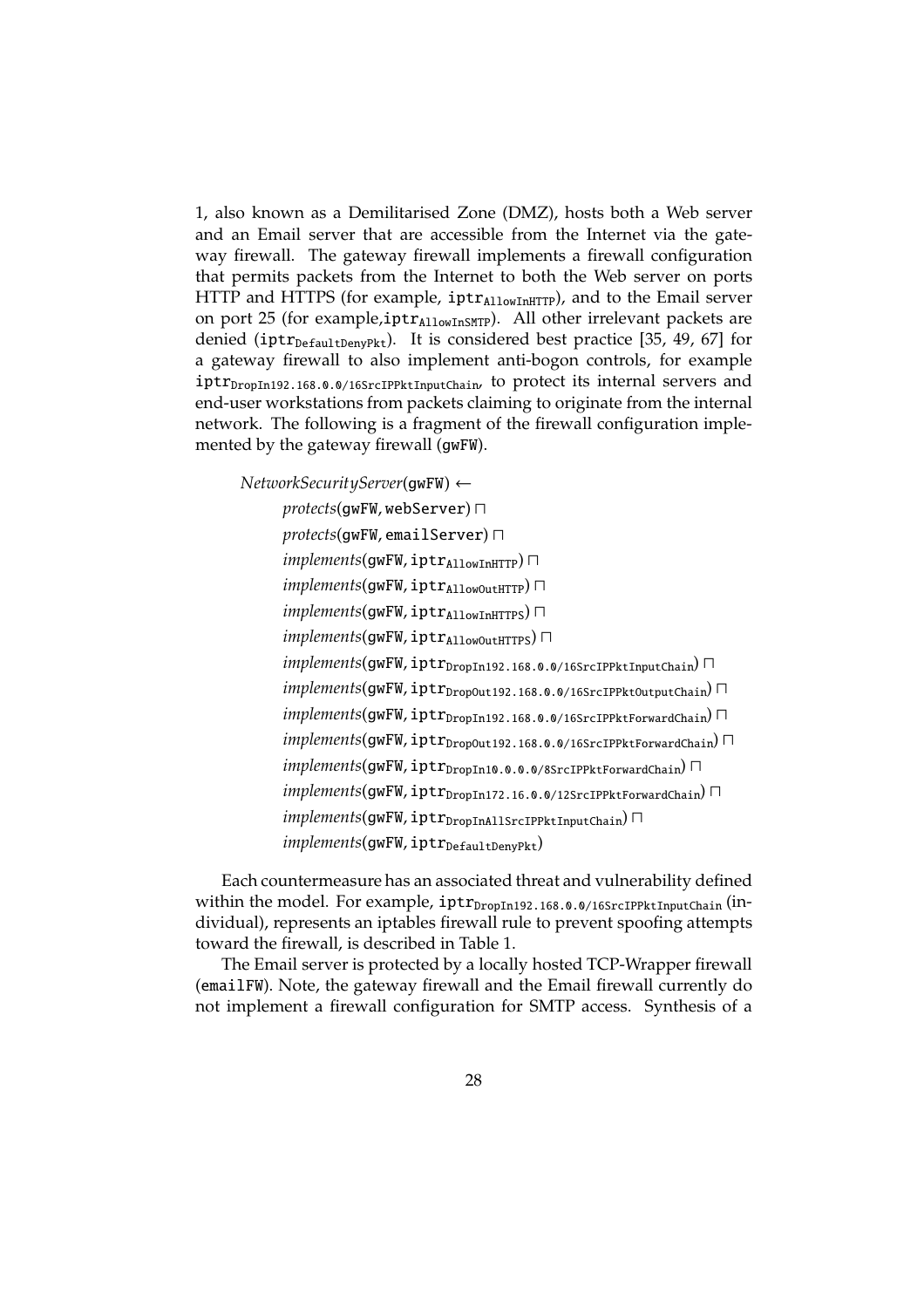suitable firewall configuration is explored in Section 7.1.

*NetworkSecurityServer*(emailFW) ← *protects*(emailFW, emailServer) ⊓  $implements$ (emailFW, twr<sub>DefaultDenyPkt</sub>)

The application firewall (appFW) implements a countermeasure, individual iptr<sub>AllowInWebServerIPToAppServerIPPortSSL</sub>, to permit the Web server in Tier-1 to communicate with the application server Tier-2 over an SSL tunnel.

*NetworkSecurityServer*(appFW) ← *protects*(appFW, appServ) ⊓ *implements*(appFW, iptrAllowInWebServerIPToAppServerIPPortSSL) ⊓  $implements(appFW, iptr<sub>DefaultDenyPkt</sub>)$ 

Hosted in Tier-3 is the database server (dbServer). The back-end data firewall (dataFW) permits an SSH tunnel between the application server and the database server (iptr<sub>AllowInAppServerIPToDBServerIPPortSSH</sub>). Note, in the interest of providing security in-depth, both the application firewall and the data firewall also implement anti-bogon countermeasures in accordance with [67]. However, for the sake of clarity, these are excluded from the DL assertions.

*NetworkSecurityServer*(dataFW) ← *protects*(dataFW, dbServer) ⊓ *implements*(dataFW, iptrAllowInAppServerIPToDBServerIPPortSSH) ⊓  $implements$ (dataFW, iptr<sub>DefaultDenyPkt</sub>)

### **7.1 Firewall Configuration Synthesis**

Involving threshold metrics as part of the synthesis process, ensures suitable countermeasures (firewall rules) that reduce the level of threat to an acceptable level are recommended.

Consider the following scenario, where an Email server (emailServer) has been deployed within the network (Figure 8). The firewalls (gwFW and emailFW) protecting the newly deployed emailServer still have to provision network access control. In this example, recommended countermeasures are inferred from the ontology catalogue for NIST-800-45v2 [63] which provides guidelines on securing Email servers. Table 5 provides a fragment of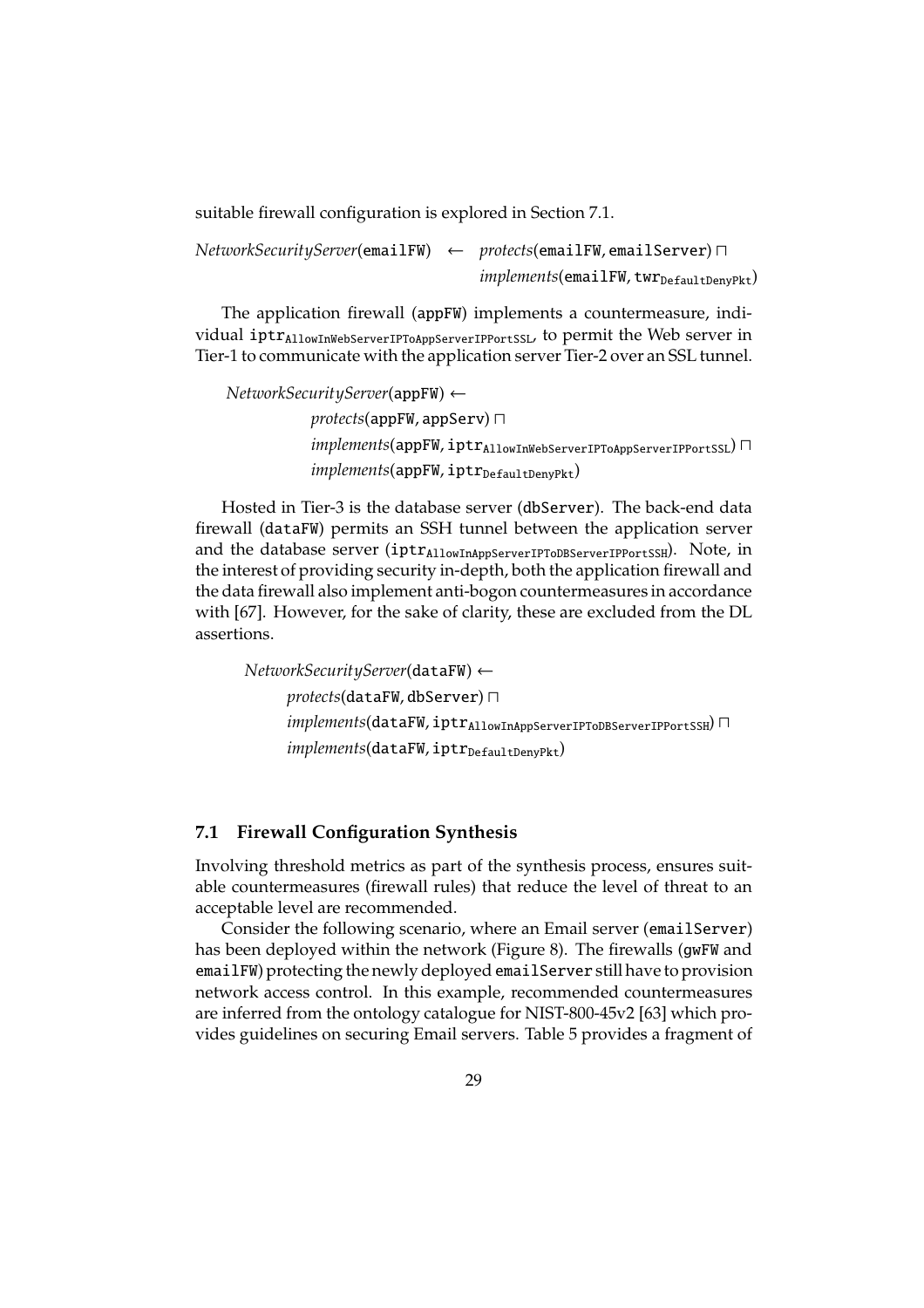

Figure 8: Example 3-Tier Enterprise E-Commerce Firewall Environment.

the NIST-800-45v2 recommendations encoded as Semantic Threat Graphs (ontology). In this paper, only the recommendations relevant to firewall access control are considered. How threats, vulnerabilities and countermeasures are interpreted from best practice guideline descriptions (English text), is not part of this discussion, and will be explored in Section 6.2.

The Email server, emailServer, is identified to have the following vulnerabilities regarding intended inbound (Vul<sub>NoInboundSMTPAllowRule</sub>) and outbound (Vul<sub>NoOutboundSMTPAllowRule</sub>) access (Table 5). Thus, the emailServer is *threatenedBy* the threat of no external access (threat<sub>NoExternalSMTPCommunication).</sub> The catalogue for NIST-800-45v2 provides a number of candidate firewall countermeasures depending on the firewall technology (iptables or TCP-Wrapper) that mitigate the vulnerabilities, thereby resolving the threat. Consider the iptables-based countermeasures that mitigate vulnerability Vul<sub>NoInboundSMTPAllowRule</sub> (Table 5a). Countermeasure iptr<sub>AllowInStatefulSMTPPkt</sub> is a stateful firewall rule that permits access to the SMTP port on the Email server. A stateless firewall rule that also provisions SMTP access is represented by countermeasure iptrAllowInStatelessTCPSMTPPkt. The Email server may belong to an Email server farm, in which case, a firewall rule  $(iptr<sub>AllowInStatelessGenerator</sub>$  that permits inbound SMTP traffic in general, may need to be considered.

The effectiveness (*hasMinE*ff*ect* property) of each countermeasure is asserted within the ontology. Table 6 illustrates the qualitative threshold metrics used in this running example. For example, firewall rules iptr<sub>AllowInStatefulSMTPPkt</sub> and iptr<sub>AllowOutStatefulSMTPPkt</sub> are considered effective (high) countermeasures that filter packets to and from the Email server.

The *Semantic Web Rule Language* (*SWRL*), complements DL by providing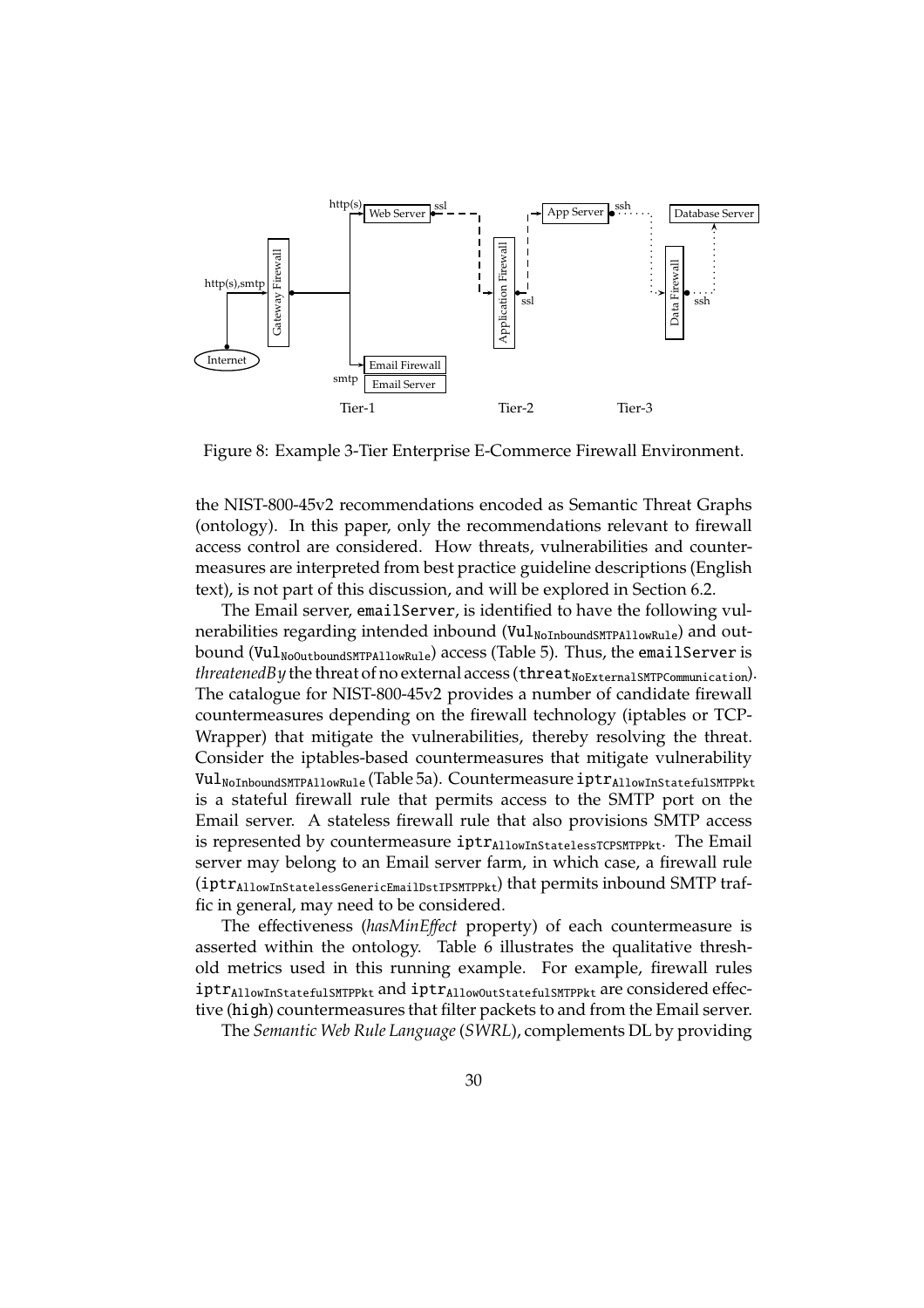| ID                                                                                                 | <b>Guideline Description</b>                  |                                                      |                                                                                                             |
|----------------------------------------------------------------------------------------------------|-----------------------------------------------|------------------------------------------------------|-------------------------------------------------------------------------------------------------------------|
| EBP-1                                                                                              |                                               |                                                      | 'Block all inbound traffic to the mail server except traffic which is required, such as TCP ports 25" [63]. |
|                                                                                                    | <b>Threat</b>                                 | Vulnerability                                        | Countermeasure                                                                                              |
|                                                                                                    | threat <sub>NoExternalSMTPCommunication</sub> | Vul <sub>NoInboundSMTPAllowRule</sub>                | iptr <sub>AllowInStatefulSMTPPkt</sub>                                                                      |
|                                                                                                    | threat <sub>NoExternalSMTPCommunication</sub> | Vul <sub>NoOutboundSMTPAllowRule</sub>               | iptr <sub>AllowOutStatefulSMTPPkt</sub>                                                                     |
|                                                                                                    | threat <sub>NoExternalSMTPCommunication</sub> | $\mathtt{Vul}_{\mathtt{NoInboundSMTPA11owRule}}$     | iptr <sub>Allow</sub> InStatelessTCPSMTPPkt                                                                 |
|                                                                                                    | threat <sub>NoExternalSMTPCommunication</sub> | Vul <sub>NoOutboundSMTPAllowRule</sub>               | iptr <sub>AllowOutStatelessTCPSMTPPkt</sub>                                                                 |
|                                                                                                    | threat <sub>NoExternalSMTPCommunication</sub> | $\mathtt{Vul}_{\mathtt{NoInboundSMTPA11owRule}}$     | iptr <sub>Allow</sub> InStatelessGenericEmailSMTPPkt                                                        |
| threat <sub>NoExternalSMTPCommunication</sub><br>$\texttt{Vul}_{\texttt{NoOutboundSMTPA11owRule}}$ |                                               | iptr <sub>AllowOutStatelessGenericEmailSMTPPkt</sub> |                                                                                                             |
|                                                                                                    | $threat_{InboundUnitended SrcIPPkt}$          | VulInboundPromisciousAccess                          | iptr <sub>DenyOtherPktInbound</sub>                                                                         |
|                                                                                                    | threat <sub>Inbound</sub> UnintendedSrcIPPkt  | VulInboundPromiscuousAccess                          | iptr <sub>DefaultDenyPkt</sub>                                                                              |

(a) Linux iptables-based NIST-800-45v2 Best Practice Semantic Threat Graphs.

| ID    | <b>Guideline Description</b>                     |                                                                  |                                                                                                             |  |
|-------|--------------------------------------------------|------------------------------------------------------------------|-------------------------------------------------------------------------------------------------------------|--|
| EBP-1 |                                                  |                                                                  | "Block all inbound traffic to the mail server except traffic which is required, such as TCP ports 25" [63]. |  |
|       | <b>Threat</b><br>Vulnerability<br>Countermeasure |                                                                  |                                                                                                             |  |
|       | threat <sub>NoExternalSMTPCommunication</sub>    | $\blacksquare$ <code>Vul<sub>NoInboundSMTPAllowRule</sub></code> | twr <sub>Allow</sub> SMTPPkt                                                                                |  |
|       | threat <sub>Inbound</sub> UnintendedSrcIPPkt     | $\mathtt{Vul}_{\mathtt{InboundPromiscuousAccess}}$ '             | <code>tw<math>\mathtt{r}_\mathtt{DefaultDenyPkt}</math></code>                                              |  |

(b) TCP-Wrapper-based NIST-800-45v2 Best Practice Semantic Threat Graphs.

Table 5: Semantic Threat Graphs Extract for NIST-800-45v2: Guidelines on Electronic Mail Security.

31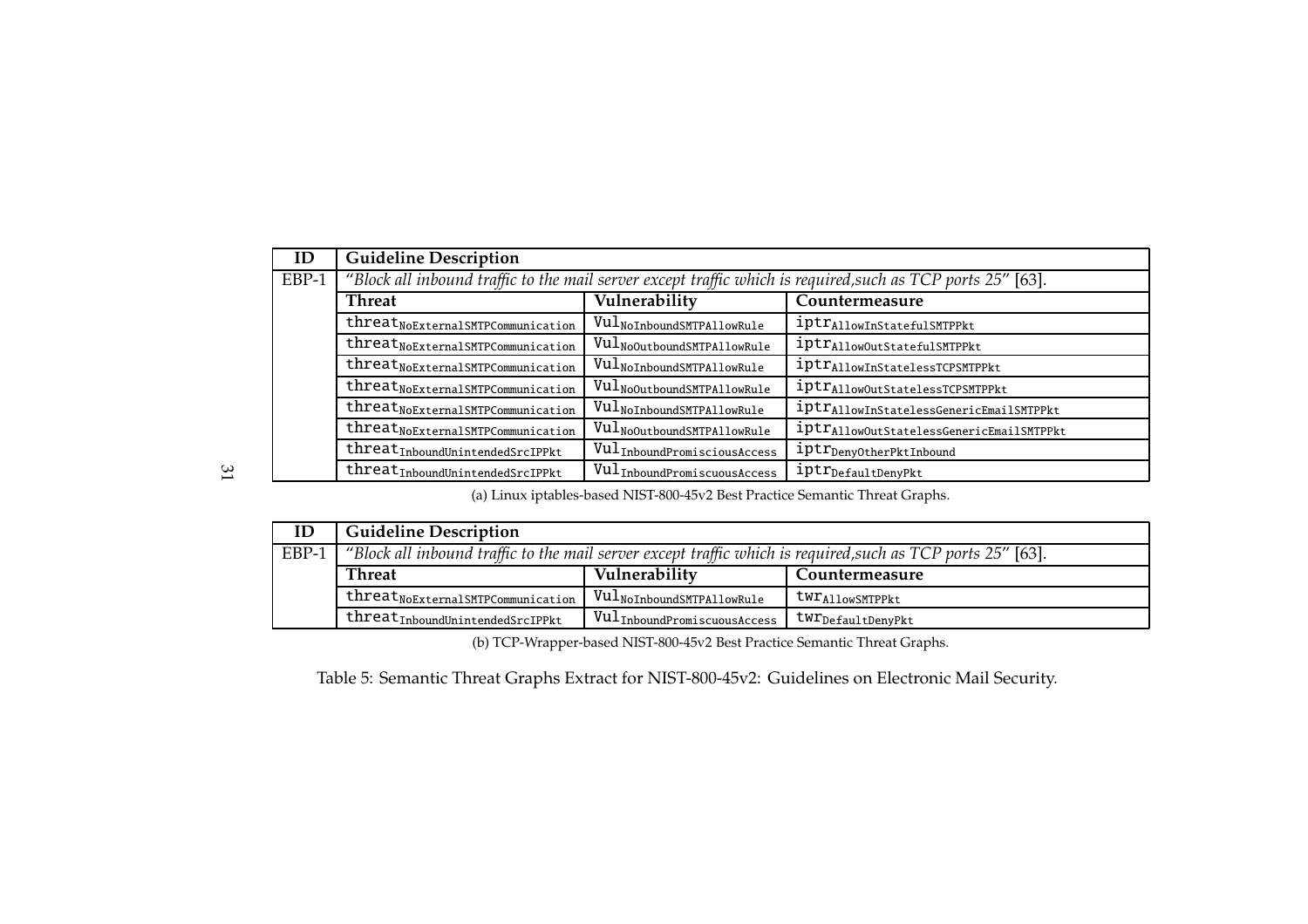| <b>Threat</b>                                        | Impact               |
|------------------------------------------------------|----------------------|
| threat <sub>NoExternal</sub> SMTPCommunication       | high                 |
| Countermeasure                                       | <b>Effectiveness</b> |
| iptr <sub>Allow</sub> InStatefulSMTPPkt              | high                 |
| iptr <sub>AllowOutStatefulSMTPPkt</sub>              | high                 |
| iptr <sub>Allow</sub> InStatelessTCPSMTPPkt          | medium               |
| iptr <sub>AllowOutStatelessTCPSMTPPkt</sub>          | medium               |
| iptr <sub>Allow</sub> InStatelessGenericEmailSMTPPkt | low                  |
| iptr <sub>AllowOutStatelessGenericEmailSMTPPkt</sub> | low                  |
| twr AllowSMTPPkt                                     | high                 |

Table 6: Example Threshold Metric Assignment.

the ability to infer additional knowledge, but at the expense of decidability. SWRL rules are Horn-clause like rules written in terms of DL concepts, properties and individuals [44]. The following SWRL rule, states that if Internet Email clients cannot access the internal Email server (threat of threat<sub>NoExternalSMTPCommunication</sub>) as a result of the currently implemented configurations of the protecting firewalls  $(? *fw*)$ , then search the catalogue of best practice for recommended countermeasures (?*rule*) that reduce the threat to an acceptable level. Once suitable firewall countermeasures have been inferred, automatically assert those inferences (*implements*(? *f w*, ?*rule*)).

*BusinessServer*(emailServer) ∧ *NetworkSecurityServer*(? *f w*) ∧ *NACRule*(?*rule*)∧  $Thread$ (threat<sub>NoExternalSMTPCommunication) ∧ *Vulnerability*(?*vul*)∧</sub> *threatenedBy*(emailServer, threat<sub>NoExternalSMTPCommunication</sub>)∧  $exploits$ (threat<sub>NoExternalSMTPCommunication, ?*vul*) ∧ *mitigates*(?*rule*, ?*vul*)∧</sub> *hasWeakness*(emailServer, ?*vul*) ∧ *isProtectedBy*(emailServer, ? *f w*)∧ *hasMaxImpact*(threat<sub>NoExternalSMTPCommunication,?*timp*) ∧ *hasMinEffect*(?*rule*,?*ceff*)∧</sub> *hasThresValue*(?*timp*, ?*tv*) ∧ *hasThresValue*(?*ce*ff, ?*cv*)∧ *swrlb* : *greaterThanOrEqual*(?*cv*, ?*tv*) ∧ *isExecutableOn*(?*rule*, ?*ruleType*)∧ *operatesAs*(? *f w*, ? *f wType*) ∧ *swrlb* : *equal*(?*ruleType*, ? *f wType*) → *implements*(? *f w*, ?*rule*)

Note, further explanation is required for SWRL variables ?*ruleType* and *?fwType*. In order to get the correct countermeasures to apply to their respective firewalls, each countermeasure has an *isExecutableOn* property that states what firewall technology it is applicable to. Each firewall has an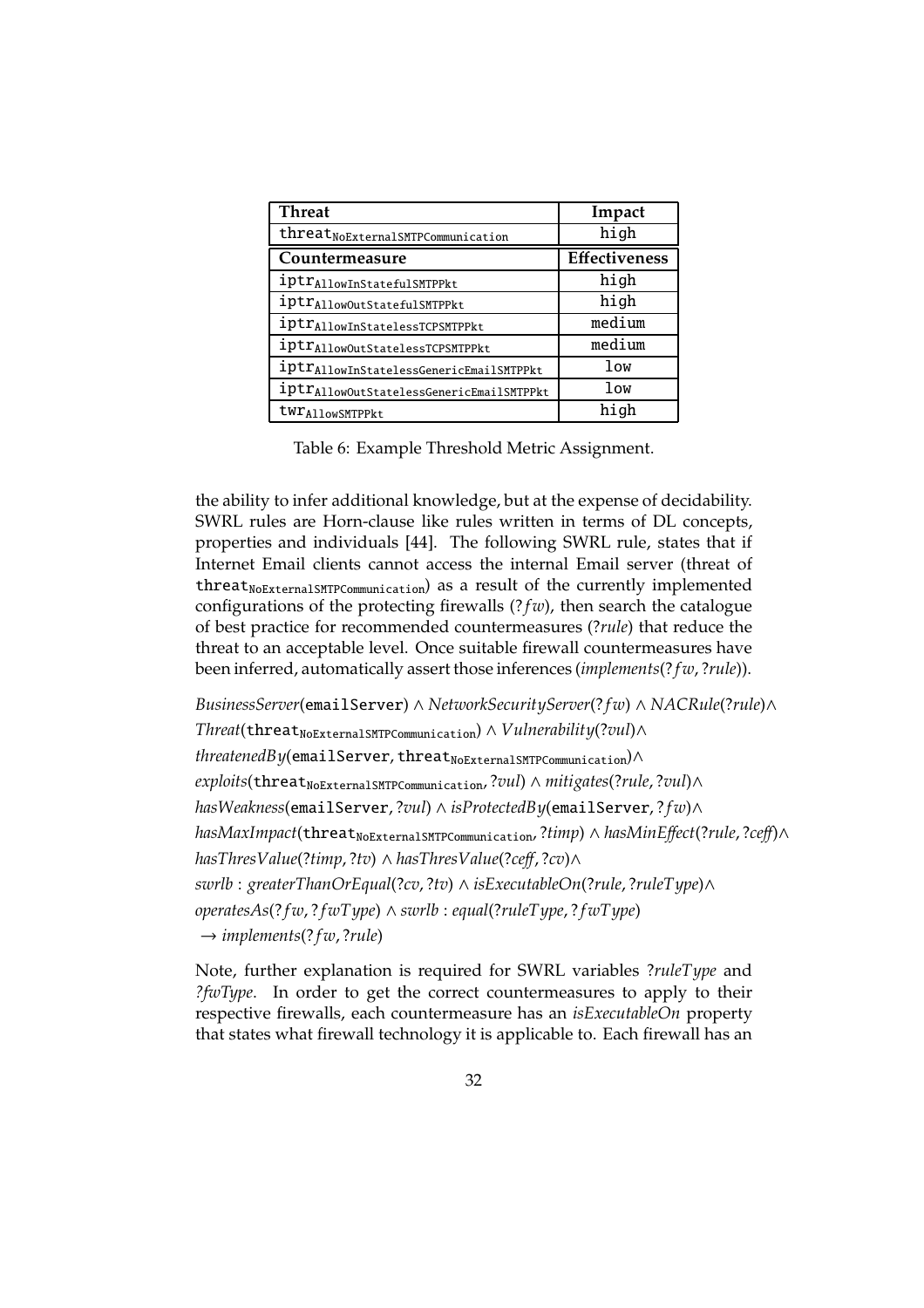*operatesAs* property to specify the kind of technology that it is, for example, the gwFW *operatesAs* "iptables" and firewall rule iptr<sub>AllowInStatefulSMTPPkt</sub> *isExecutableOn* "iptables". The resulting countermeasures inferred from the previous SWRL rule are asserted back into the ontology as new facts.

*NetworkSecurityServer*(gwFW) ←

```
implements(gwFW, iptrAllowInStatefulSMTPPkt)⊓
                                  implements(gwFW, iptrAllowOutStatefulSMTPPkt)
NetworkSecurityServer(emailFW) ← implements(emailFW, twr<sub>AllowSMTP</sub>)
```
### **7.2 Query Analysis**

A firewall can be analysed to check whether or not the answers to queries made of its configuration are consistent with the security policy and/or compliant with recommended best practice. For example, '*Are internal systems protected from bogon spoofing attempts?*'.

### **7.2.1 Compliance-Based Firewall Configuration Analysis**

A firewall configuration, particularly that of a gateway firewall, which may not be fully compliant with, for example, best practice outbound anti-bogon recommendations may result in the enterprise unwittingly participating in a zombie-oriented Denial of Service attack against other external networks, should any of its internal systems become compromised. The following SQWRL query, analyses the gateway firewall (gwFW) for compliance with NIST-800-41 [67] regarding the denial of bogon spoofing attempts.

*NetworkSecurityServer*(gwFW) ∧ *Server*(?*srv*) ∧ *NIST80041SpoofBPRule*(?*rule*)∧ *NIST80041SpoofThreat*(?*ipSpoo f*) ∧ *NIST80041SpoofVulnerability*(?*ipPktForgery*)∧ *threatens*(?*ipSpoof*, ?*srv*) ∧ *exploits*(?*ipSpoof*, ?*ipPktForgery*)∧ *isWeaknessOf*(?*ipPktForgery*, ?*srv*) ∧ *isMitigatedBy*(?*ipPktForgery*, ?*rule*)∧ *isProtectedBy*(?*srv*, gwFW) ∧ *implements*(gwFW, ?*rule*) → *sqwrl* : *select*(gwFW, ?*rule*)

The result of this query is shown in Table 7, and illustrates the set of bogon countermeasures currently implemented by the gwFW. NIST-800-41 [67] recommends four best practice recommendations, for example FBP-1 in Table 1, that are intended to prevent spoofing and Denial of Service attempts.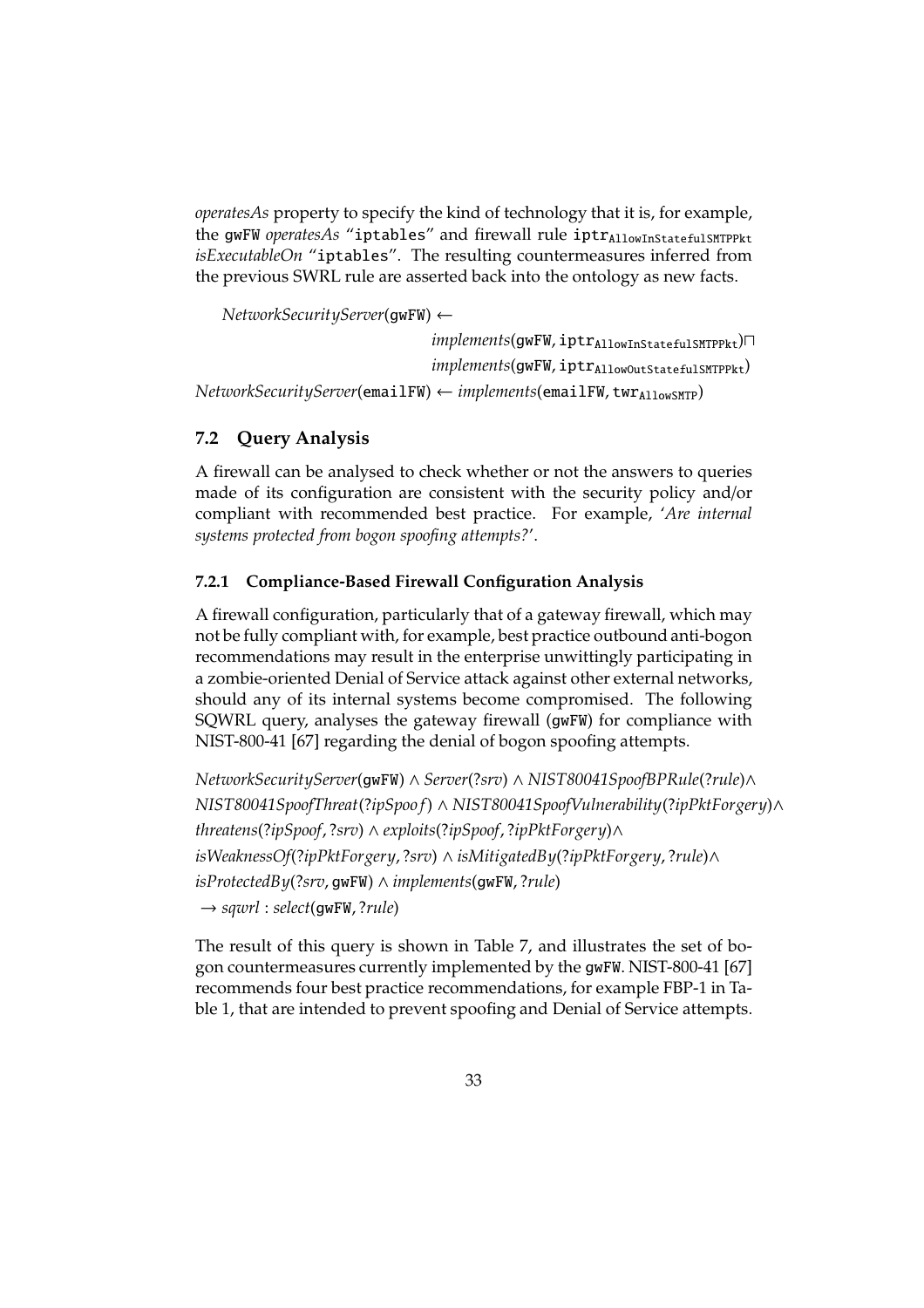These recommendations are modelled as thirty-two iptables countermeasures [22]. However, only six of these have been implemented by the gateway firewall. Further inspection of Table 7, shows that the recommended 192.168.0.0/16 IP address range has been successfully implemented.

| Firewall | NIST 800-41 Best Practice iptables Rules                  |
|----------|-----------------------------------------------------------|
| qwFW     | iptr <sub>DropIn192.168.0.0/16SrcIPPktInputChain</sub>    |
| qwFW     | iptr <sub>DropOut</sub> 192.168.0.0/16SrcIPPktOutputChain |
| qwFW     | iptr <sub>DropIn192.168.0.0/16SrcIPPktForwardChain</sub>  |
| qwFW     | iptr <sub>DropOut192.168.0.0/16SrcIPPktForwardChain</sub> |
| qwFW     | iptr <sub>DropIn10.0.0.0/8SrcIPPktForwardChain</sub>      |
| qwFW     | iptr <sub>DropIn172.16.0.0/12SrcIPPktForwardChain</sub>   |

Table 7: NIST-800-41 Compliance Analysis Report.

#### **7.2.2 Threshold Satisfiability Firewall Configuration Analysis**

Firewall configurations are analysed to determine their effectiveness at mitigating the identified threats to an acceptable level. An example of threats to the servers (Figure 8), asserted within the ontology, are identified in Table 8. The focus here is on the threat of permitting a set of clients (IP Addresses) unintended access. For example, a Web server that is accessible by spoofed localhost IP packets is considered to have the following threat<sub>Inbound127.0.0.0/8SrcIPPkt</sub> which, if exploited (threat impact of high), will have a considerable impact on the server.

A sample collection of firewall countermeasures currently protecting the servers is provided in Table 9 and considers a number of inadequate countermeasures implemented by the respective firewalls that expose the servers to unintended access. Note, an assumption is made that these countermeasures work in conjunction with the default deny countermeasure employed by each firewall in the 3-tier network.

The application server, appServer, is identified as having a *threatenedBy* relationship with threat<sub>InboundTier1SrcIPToAppSeverIPDstPortAll</sub>, where inbound packets from the Tier-1 subnet that attempt to access all service ports represents a significant threat. The appFW firewall implements a countermeasure, iptrAllowInWebServerIPToTier2DstPortAll, that enables spurious SSL access from the Web server to the Tier-2 subnet which includes intended SSL access to the application server. In effect,  $iptr_{\text{AllowInWebServerIPToTier2DstPortAll}}$  permits the Web server access to all systems and services in Tier-2. Given that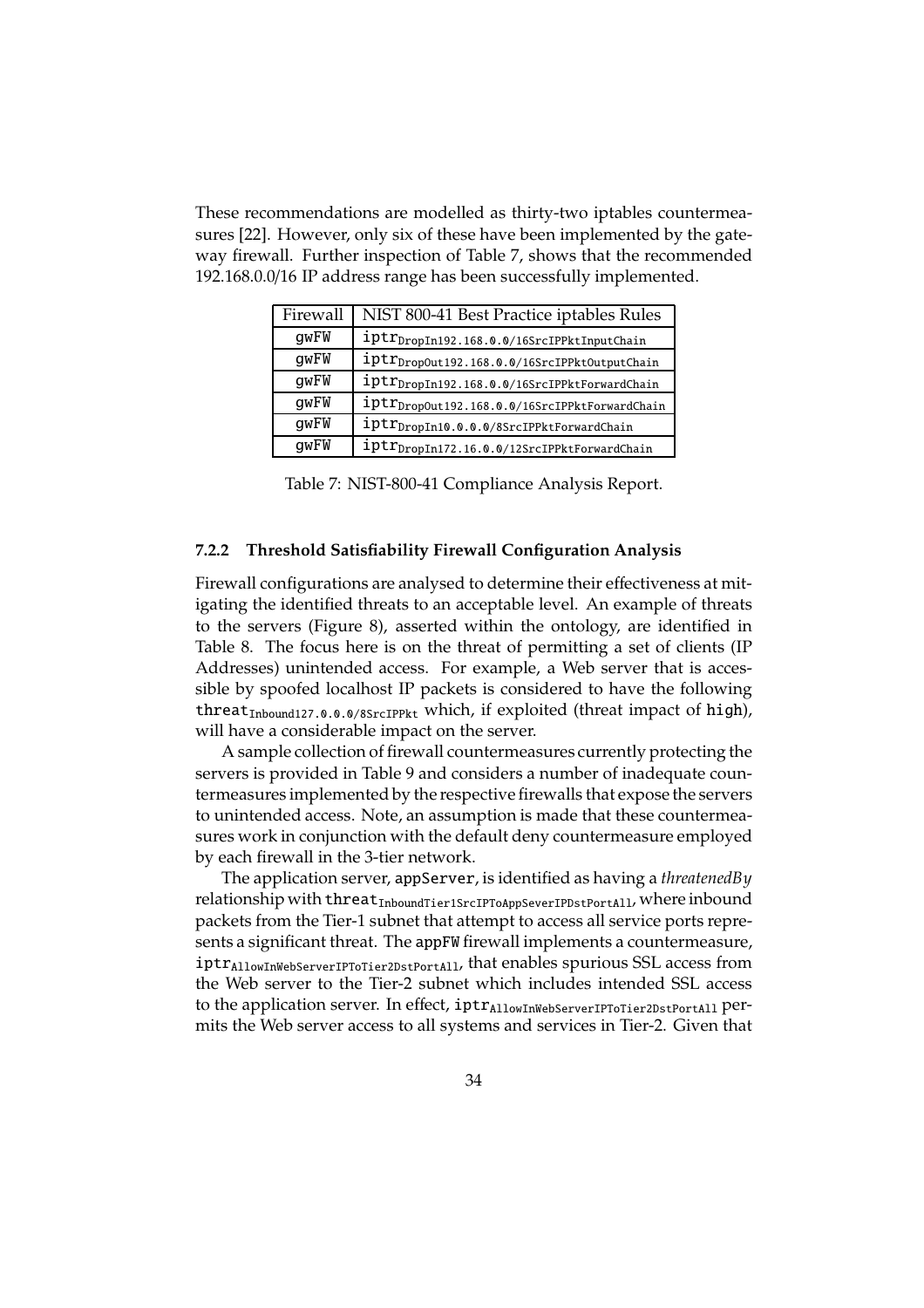this countermeasure, in conjunction with the default deny countermeasure, only partially prohibits the Tier-1 subnet from accessing unintended services on the appServer, it is considered to have a low effectiveness. While the spurious access of the Web server may be considered less of a threat in comparison to the entire Tier-1 subnet, a compromised Web server can now be used as a launch pad for attacks on systems in Tier-2. A more restrictive iptr<sub>AllowInWebServerIPToTier2DstPortAll</sub> countermeasure, for example iptrAllowInWebServerIPToAppServerIPDstPort443, that limits the destination ports accessible on the application server to the SSL port only is required.

Implementing countermeasure iptrAllowInAppServerToDBServerIPDstPort22 as part of the back-end dataFW firewall configuration would help in mitigating the threats that are also mitigated by firewalls upstream. Thus defence-in-depth is borne out as a result. However, in practice, managing network accesss control configurations is complex and there may be a requirement for multiple application servers within Tier-2 to communicate with the database server. Rather than defining specific countermeasures for each Tier-2 system, a security administrator may, in the knowledge of being protected by a firewall upstream, implement a generic countermeasure such as  $iptr_{\text{AllowInTier2SrcIPToTier3DstPort22}}$ , that provides blanket SSH access to the database server from all systems in Tier-2. Other non-bastion hardened servers (such as an Intranet LDAP server) in Tier-2 could then be used as launch pad when attacking the database server (inclusive of other Tier-3 servers), for example, an SSH brute force attack. Countermeasure iptr<sub>AllowInTier2SrcIPToTier3DstPort22</sub>, while providing promiscuous access from Tier-2 to the database server, it does so across port SSH only. Therefore, it provides some effectiveness (low) at mitigating the threat of unintended access to all ports of the database server.

Since countermeasure iptr<sub>AllowInTier1IPToDBServerIPDstPort22</sub> directly permits SSH access from all Tier-1 systems to the database server, the dataFW firewall inadequately mitigates threatInboundTier1SrcIPToDBServerIPDstPort22. It may be that remote database administration is a requirement through a DMZ-based VPN server. In this case, unintended access from the Tier-1, rather than just from the VPN server, through the dataFW may be considered to have less of a threat impact if one can guarantee that firewalls upstream, apply more restrictive port-forwarding controls. However, in keeping with the defence-in-depth, countermeasure iptr<sub>AllowInTier1IPToDBServerIPDstPort22</sub> should be refined to have a more restrictive access control.

The Email server, emailServer, should not receive packets from the Web server. Therefore, the emailServer is considered to be *threatenedBy* the threat<sub>InboundWebServerIPPkt</sub> individual. The TCP-Wrapper firewall, emailFW,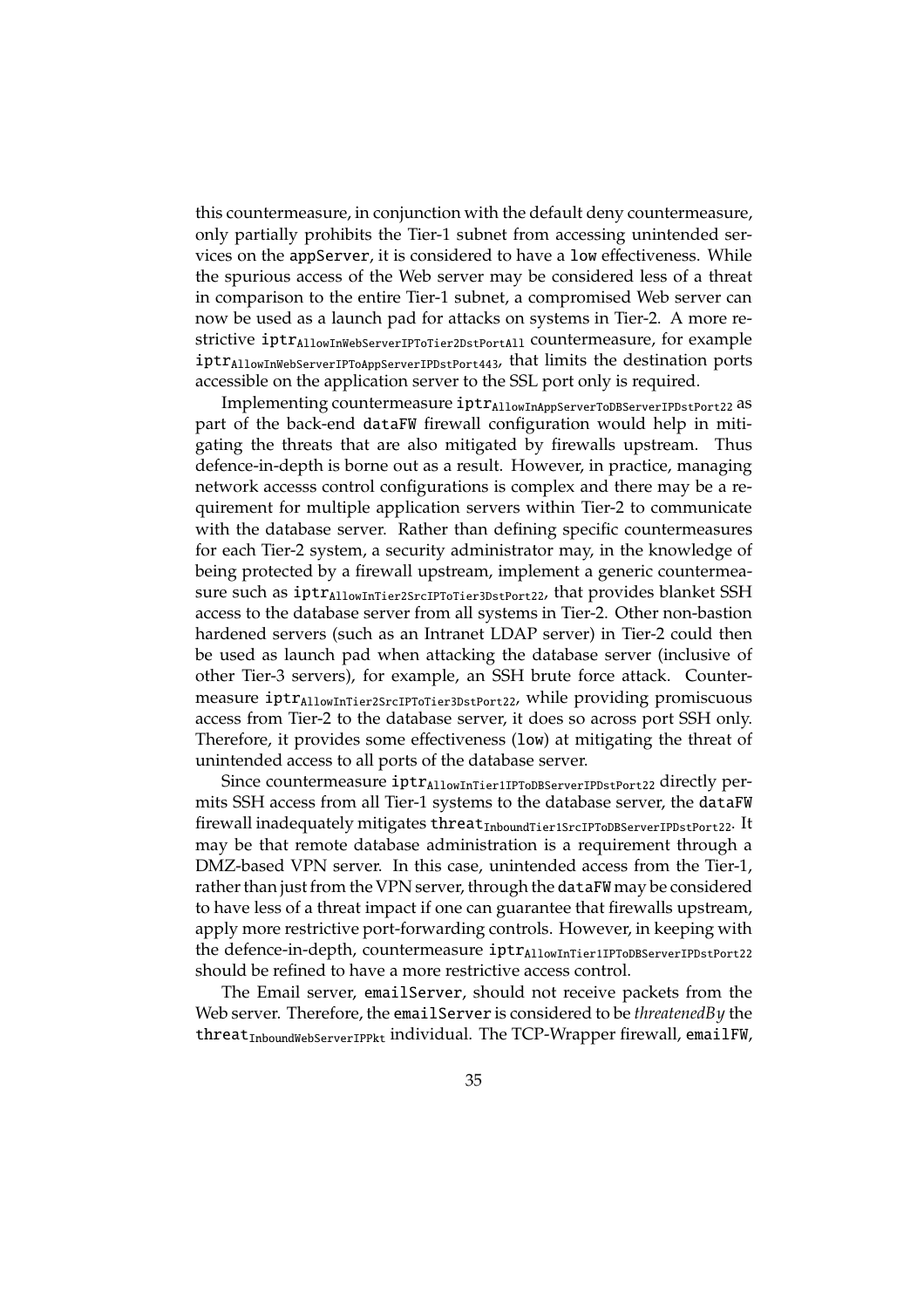| Asset       | <b>Threat</b>                                             | Max. Impact |
|-------------|-----------------------------------------------------------|-------------|
| webServer   | threat <sub>Inbound127.0.0.0/8SrcIPPkt</sub>              | high        |
| emailServer | threat <sub>InboundWebServerIPPkt</sub>                   | high        |
| appServer   | threat <sub>Inbound127.0.0.0/8SrcIPPkt</sub>              | high        |
| appServer   | threat <sub>InboundTier1SrcIPToAppSeverIPDstPortAll</sub> | medium      |
| dbServer    | threat <sub>Inbound127.0.0.0/8SrcIPPkt</sub>              | high        |
| dbServer    | threat <sub>InboundTier1SrcIPToDBServerIPDstPort22</sub>  | low         |
| dbServer    | ${threat_{InboundTier2SrcIPToDBServerDstPortAll}}$        | medium      |

Table 8: Example Threats of Unintended IP Address Access.

implements countermeasure  $\text{twr}_{\text{AllowSMT}}$ . While this countermeasure is considered effective at mitigating threat<sub>NoExternalSMTPCommunication</sub> outlined in Section 7.1, it is considered ineffective at mitigating a Web server threat from within Tier-1, threat $I_{InboundWebServerIPPkt}$ . Therefore, an exclusion countermeasure that specifically denies access to the Web server is required.

The following SQWRL query analyses the overall firewall configuration in terms of countermeasure effectiveness outlined in Table 9. It reports if countermeasures (?*rule*) implemented by a firewall (? *f w*) to protect vulnerable assets (?*bs*) are not effective (*cv* < *tv*) at mitigating the identified threats (?*threat*) illustrated in Table 8.

*BusinessServer*(?*bs*) ∧ *Firewall*(? *f w*) ∧ *NACRule*(?*rule*) ∧ *Threat*(?*threat*)∧ *Vulnerability*(?*vul*) ∧ *threatenedBy*(?*bs*, ?*threat*) ∧ *exploits*(?*threat*, ?*vul*)∧ *mitigates*(?*rule*, ?*vul*) ∧ *hasWeakness*(?*bs*, ?*vul*) ∧ *isProtectedBy*(?*bs*, ? *f w*)∧ *hasMaxImpact*(?*threat*, ?*timp*) ∧ *hasMinE*ff*ect*(?*rule*, ?*ce*ff)∧ *hasThresValue*(?*timp*, ?*tv*) ∧ *hasThresValue*(?*ce*ff, ?*cv*)∧ *swrlb* : *lessThan*(?*cv*, ?*tv*) ∧ *isExecutableOn*(?*rule*, ?*ruleType*)∧ *operatesAs*(? *f w*, ? *f wType*) ∧ *swrlb* : *equal*(?*ruleType*, ? *f wType*) → *sqwrl* : *select*(?*bs*, ?*threat*, ? *f w*, ?*rule*, ?*ce*ff, ?*timp*)

## **8 Tool Support and Prototype**

The ontologies for the management of network access control configuration discussed in this research where implemented in OWL-DL, a language subset of OWL which is a W3C standard that includes DL reasoning semantics [1]. *Protégé* is a plug-and-play knowledge acquisition framework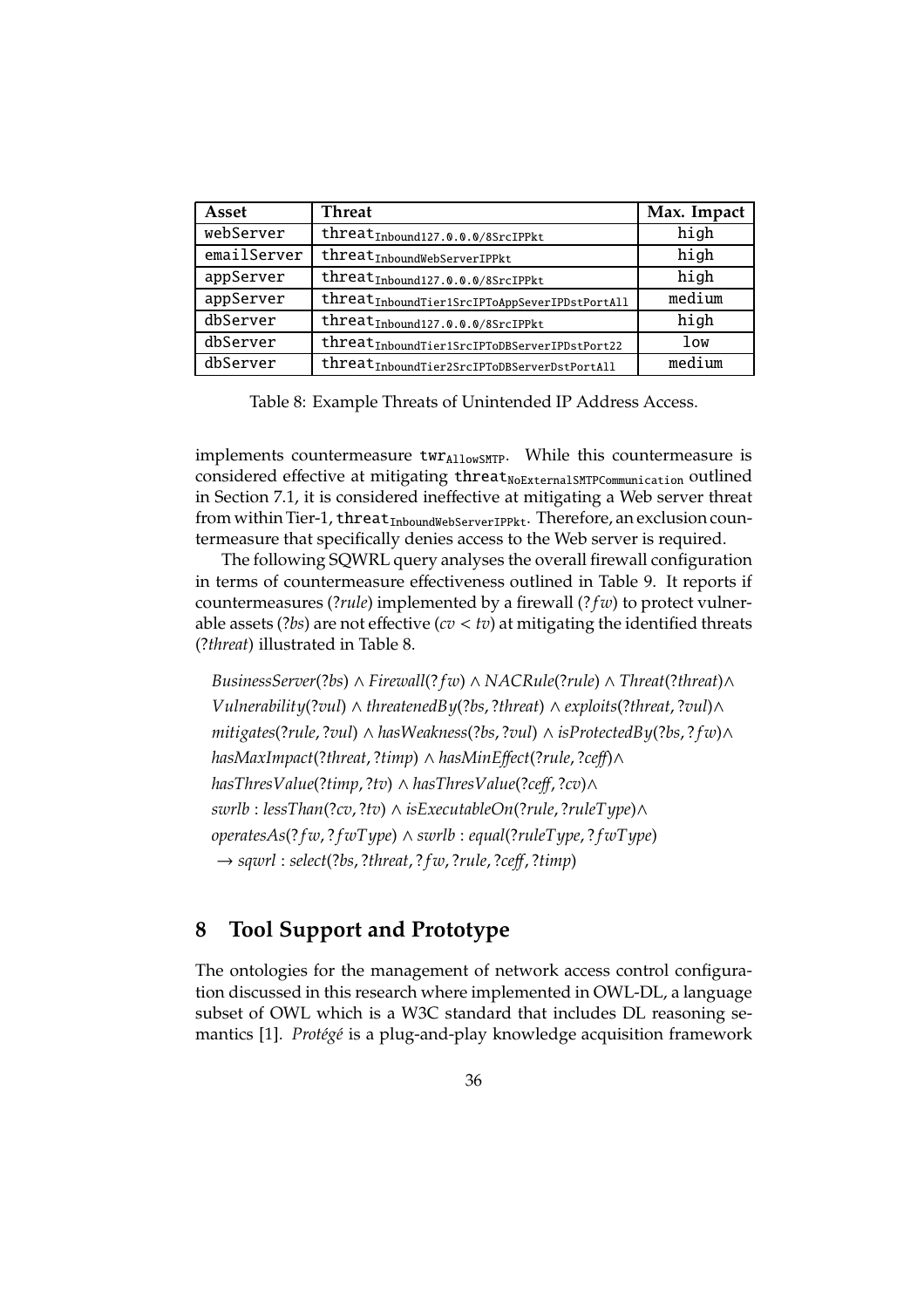| Firewall | Countermeasure                                        | Min. Effectiveness |
|----------|-------------------------------------------------------|--------------------|
| gwFW     | iptr <sub>DropIn127.0.0.0/8SrcIPPktForwardChain</sub> | high               |
| emailFW  | twr Allow SMTP                                        | low                |
| appFW    | iptr <sub>DropIn127.0.0.0/8SrcIPPktForwardChain</sub> | high               |
| appFW    | iptr <sub>Allow</sub> InWebServerIPToTier2DstPortAll  | low                |
| dataFW   | iptr <sub>DropIn127.0.0.0/8SrcIPPktForwardChain</sub> | high               |
| dataFW   | iptr <sub>Allow</sub> InTier1IPToDBServerIPDstPort22  | medium             |
| dataFW   | iptr <sub>Allow</sub> InTier2SrcIPToTier3DstPort22    | low                |

Table 9: Example Firewall Countermeasures & Mitigation Effectiveness

that provides a graphical ontology editor and an ontology API [27]. Protégé interfaces with a DL based reasoner called *Pellet* providing model classification and consistency [46]. In conjunction to DL reasoning support, the SWRL Protégé plug-in (SWRLTab), allows for the creation of horn-like logic rules that interfaces with an expert system called *Jess* [44]

The primary focus of this paper is to describe how knowledge about security configuration and best practice recommendations and their relationships can be modeled, queried and reasoned over within a Semantic Threat Graph ontology. Related research [23] considers how these results can be applied to the management of XMPP application-level and firewalllevel access controls. A preliminary prototype provides a semi-automated configuration agent that represents the current configuration state (iptables and XMPP controls) as an ontology. High level administration requests, such as XMPP server federation [52] map to queries over the configuration ontology with best-practice (ontologies) used to guide the automated generation of new firewall and XMPP policy rules.

### **9 Related Research**

Threat trees have been extended in a number of ways [6, 10, 17, 45]. Additional boolean node operators: *NAND, XOR* and *NOR*, with the incorporation of *defence nodes* as countermeasures is described by [45]. Edge et. al. [17] define a Protection Tree and Bistarelli et. al. [6] define a Defense Tree as countermeasure-centric extensions to the threat tree approach. The research carried out by [10] describes an *Enhanced Attack Tree (EAT)* that supports temporal dependencies and sequential threat events that must occur for an attack to be successful. Threat trees have also been extended to provide qualitative [56] and quantitative [6, 17, 15, 9] metrics for risk analysis.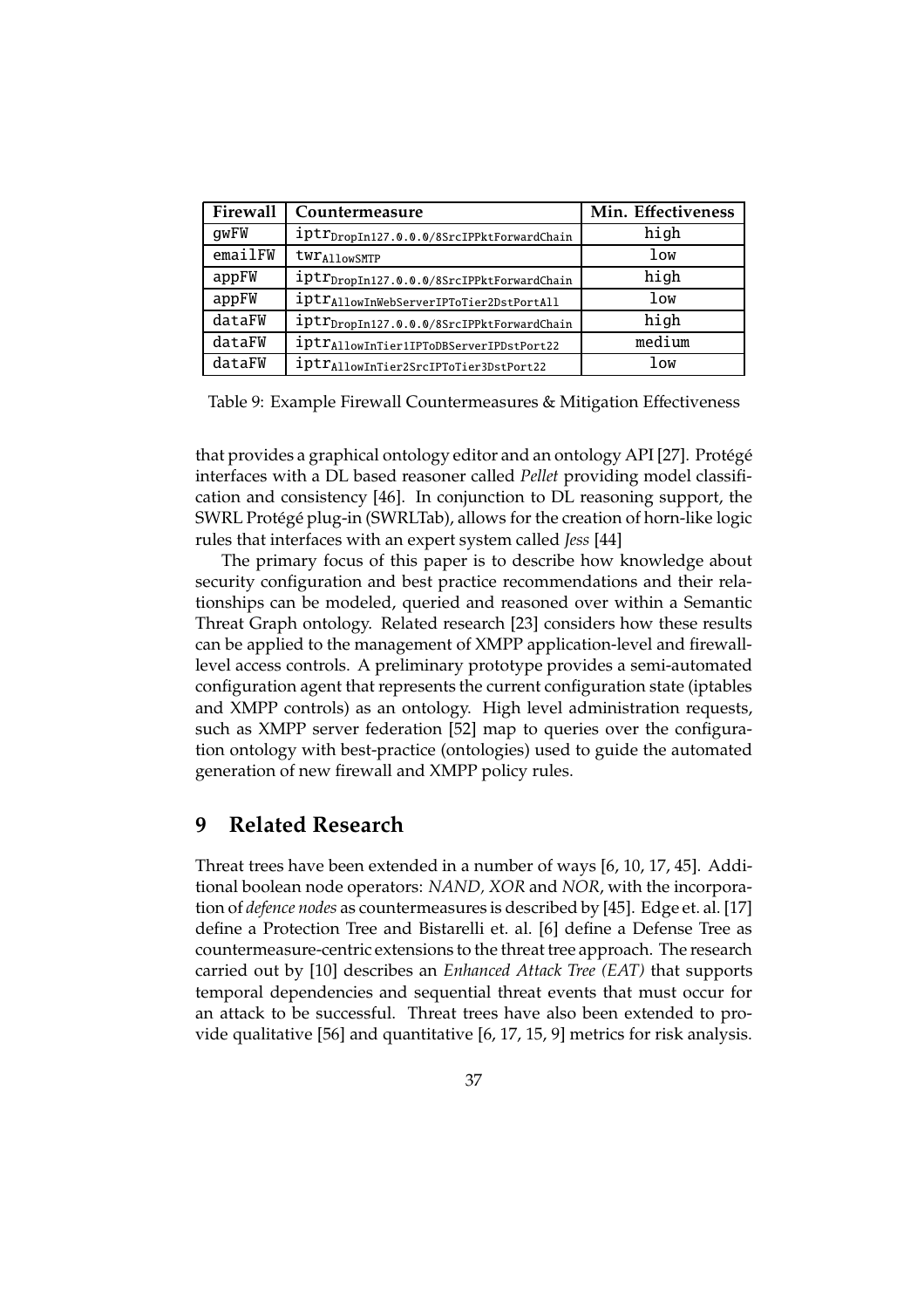For example, Bistarelli et. al. [6, 5] provide economic-based return on investment quantitative risk model that assigns risk attributes to threats and countermeasures within the Defense Tree. The return on investment metric is used as a measure of the effectiveness of a specific security investment in a countermeasure with respect to a corresponding threat [5].

While these extended threat trees are aimed at resolving particular inadequacies within the conventional threat tree model, they still operate at rather high-levels of abstraction and are limited with regard to viable threatonly-vectors that contain implicit information such as assets, vulnerabilities and so forth. The approach presented in this paper differs by extending the threat tree model to include semantic knowledge about fine-grained security configuration and, how it relates to assets, threats, vulnerabilities and countermeasures. Thus, the Semantic Threat Graph approach makes explicit the information that is typically implicit in a threat tree.

An *attack graph* models knowledge about the inter-dependency between system vulnerabilities and knowledge about the network topology in terms of a graph-based data structure [68, 48, 47]. Model checking analysis techniques are typically used to determine all possible sequences of an attack against a system [70, 40, 57]. While threat trees typically focus on the consequence of an attack, attack graphs typically focus on the attacker activity and his/her interaction with the system under threat [48].

Attack graphs are typically classified as one of the following [34]. A *connection-oriented attack graph* consists of nodes that represent system and network states; for example, host system, services, network connectivity and user privilege levels. Graph edges are used to represent exploits which denote state transitions. Both [47, 57] illustrate examples of conditionoriented attack graphs. An *exploit-oriented attack graph* (*exploit dependency graph* [2]), is the opposite of a condition-oriented attack graph with respect to nodes and edges. A *condition-exploit-oriented attack graph* [42] consists of nodes that represent both states and exploits where an edge represents the relationship between states and exploits [34].

Dacier et al. [14] present the concept of a privilege graph, where nodes represent a set of Unix-based privileges owned by a user and edges represent Unix system vulnerabilities. Dacier et al. also present a probabilistic approach thats assesses the likelihood of particular attack sequences. Philips et al. [47] similarly consider a probabilistic approach that determines the likelihood of an attack in terms of the 'effort' required by an attacker to exploit the sequence of identified vulnerabilities. A number of existing research approaches consider the development of automated tool support for the synthesis and analysis of attack graphs, for example [57, 42, 36]. Attack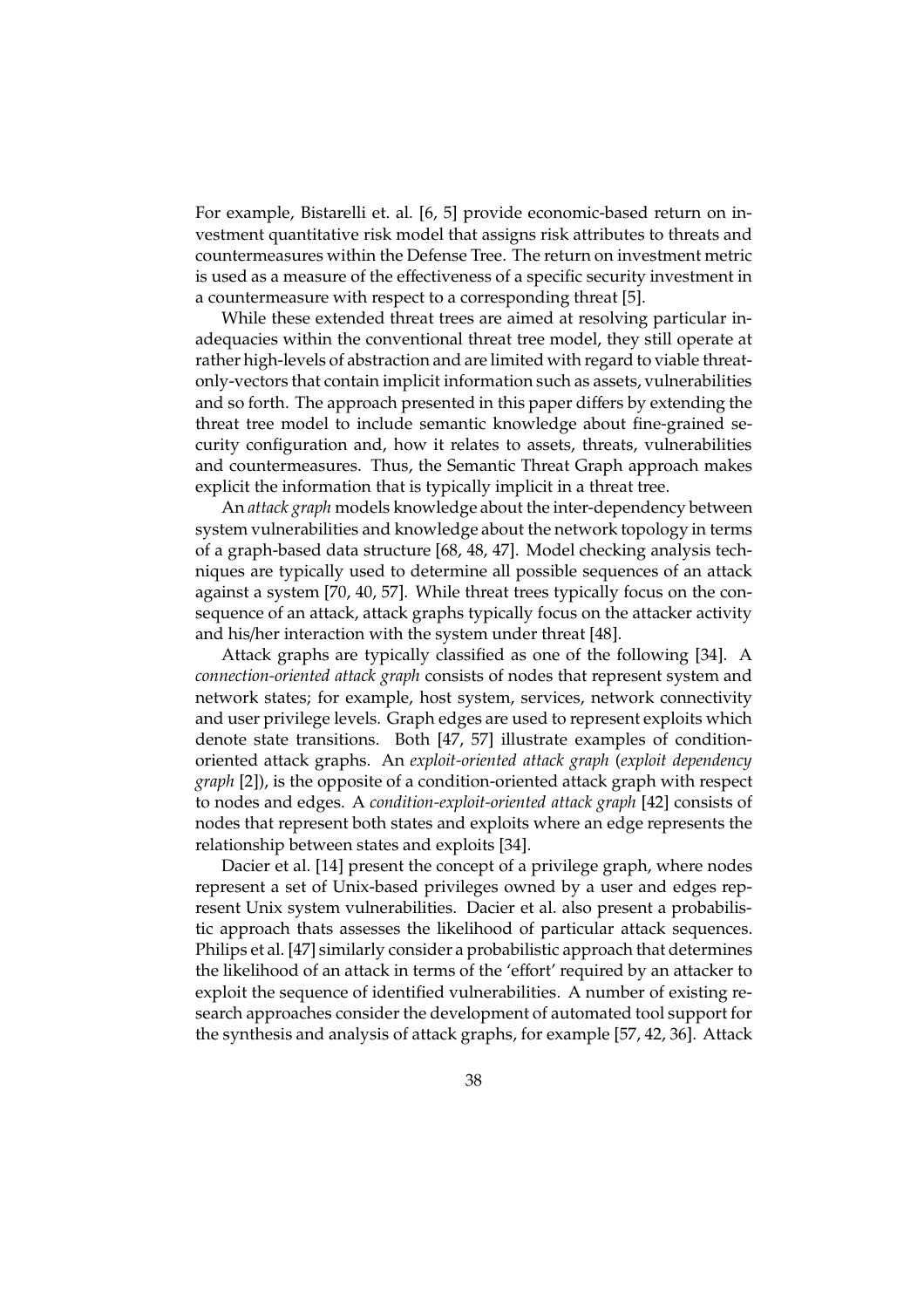graphs tend to be considerably more complex to manage than threat trees with regard to scalability [48, 36]. A number of existing research approaches consider the management of attack graphs. For example, Mehta et al. [40] investigate a number of ranking techniques, such as Google page ranking, as a means of identifying and presenting relevant portions of the attack graph to the security administrator. In [42], Noel et al. present a visual framework for managing attack graph complexity that uses 'hierarchical graph aggregation techniques' where non-overlapping sub-graphs are recursively collapsed to single abstract nodes. In [68], Wang et al. state that analysis of attack graphs are primarily based on proprietary algorithms. Therefore, interactive analysis, similar to decision support systems, is constrained by the current algorithm implementation. Wang et al. present a relational database model as a basis to perform interactive analysis of attack graphs. An in-depth discussion on attack graphs is beyond the scope of this paper and the reader is referred to [34] and [58] for further information.

Attack graphs are intended to operate at higher levels of abstraction than Semantic Threat Graphs. While attack graphs represent knowledge that is typically implicit within threat threes, the representation of such knowledge may overburden the system administrator with respect to what is intended to be conveyed. For example in [47] a single node may be used to model attacker threat capabilities and system attributes such as operating system, services, vulnerabilities, CVE information. However, using the Semantic Threat Graphs approach such knowledge is explicitly modelled in terms of individual threats, assets, vulnerabilities and their corresponding relationships.

Herzog et. al. [32] and Fenz et. al. [18, 20, 21] also consider the use of ontologies for threat trees. However, these works are intended to operate at higher levels of abstraction than what is intended to be represented by Semantic Threat Graphs [22]. How their research differs to that presented in this paper is discussed in [22].

## **10 Conclusion and Discussion**

This paper outlined a threat management approach using an ontology to construct, reason about and manage security policy configurations in the context of Semantic Threat Graphs. A number of disadvantages are identified when using conventional threat trees to model threats to an enterprise at low-levels of granularity. In a threat tree, everything is considered a threat and as a consequence implicit concepts and implicit concept relations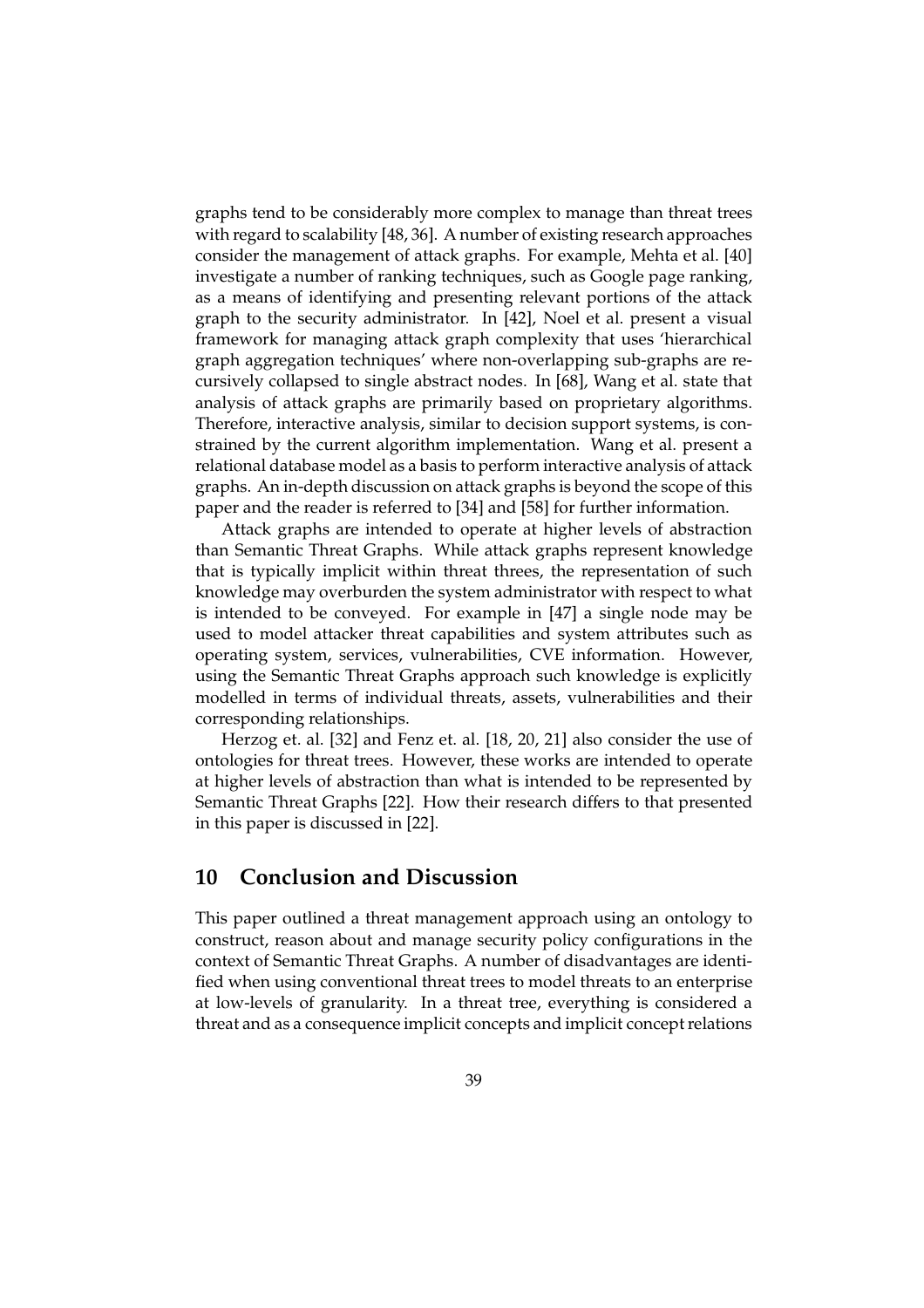maybe overlooked. Adopting the Semantic Threat Graph approach makes the implicit knowledge explicit. A threat tree only provides a hierarchy of the *Threat* concept. It lacks the capability to also include a hierarchy for the implicit concepts, for example vulnerabilities, within the tree. Semantic Threat Graphs enable explicit taxonomic hierarchies to be systematically developed. Cascading threats between disparate threat trees cannot be explicitly represented using threat tree constraints. However, modeling threats within the Semantic Threat Graph explicitly identifies any threat or vulnerability dependencies. In summary, threat trees are used to represent threats at a high-level of abstraction, their singular threat vector focus and their practical suitably in a localised context (individual trees) do not explicitly capture all the entities involved in the threat management process. The Semantic Threat Graph extends the threat tree model to include semantic knowledge about low-level security configurations.

A case study involving a distributed and heterogeneous firewall environment, demonstrated how security configurations can be analysed using knowledge about the countermeasures effectiveness in mitigating threats and how automated security mechanism configuration recommendations can be made based on catalogues of best-practice countermeasures. Emphasis on dynamic elicitation of threshold weightings needs to be considered as part of future work. Note, in [22] the ontology for Semantic Threat Graphs is extended to include knowledge about qualitative [62] and quantitative [60] risk-based metrics.

A number of best practice standards that make recommendations about how firewalls should be configured in practice were encoded as Semantic Threat Graphs. This served two purposes. The first, ensured that the knowledge-base of firewall rules developed were representative of firewall rules used in practice. The second was to evaluate the feasibility of the Semantic Threat Graphs approach to construct a knowledgebase of real-world detailed firewall configuration recommendations. Semantic Threat Graphs have successfully been used to model and reason about the following best practice standards: NIST-800-41 [67], NIST-800-41rev1 [54], NIST-800-45v2 [63], NIST-800-44v2 [64], RFC1918 [49], RFC3330 [35], RFC3920 [50], PCIDSS-v1.2.1 [12] and XEP-0205 [51]. The current ontology is populated with around two-hundred threat, vulnerability and countermeasure combinations providing a relatively small catalogue for evaluation purposes. A RFC2119-style approach was developed to identify and categorise recommended firewall best practice. This approach has been shown to be effective at identifying implicit recommendations that may not have been identified by a security administrator.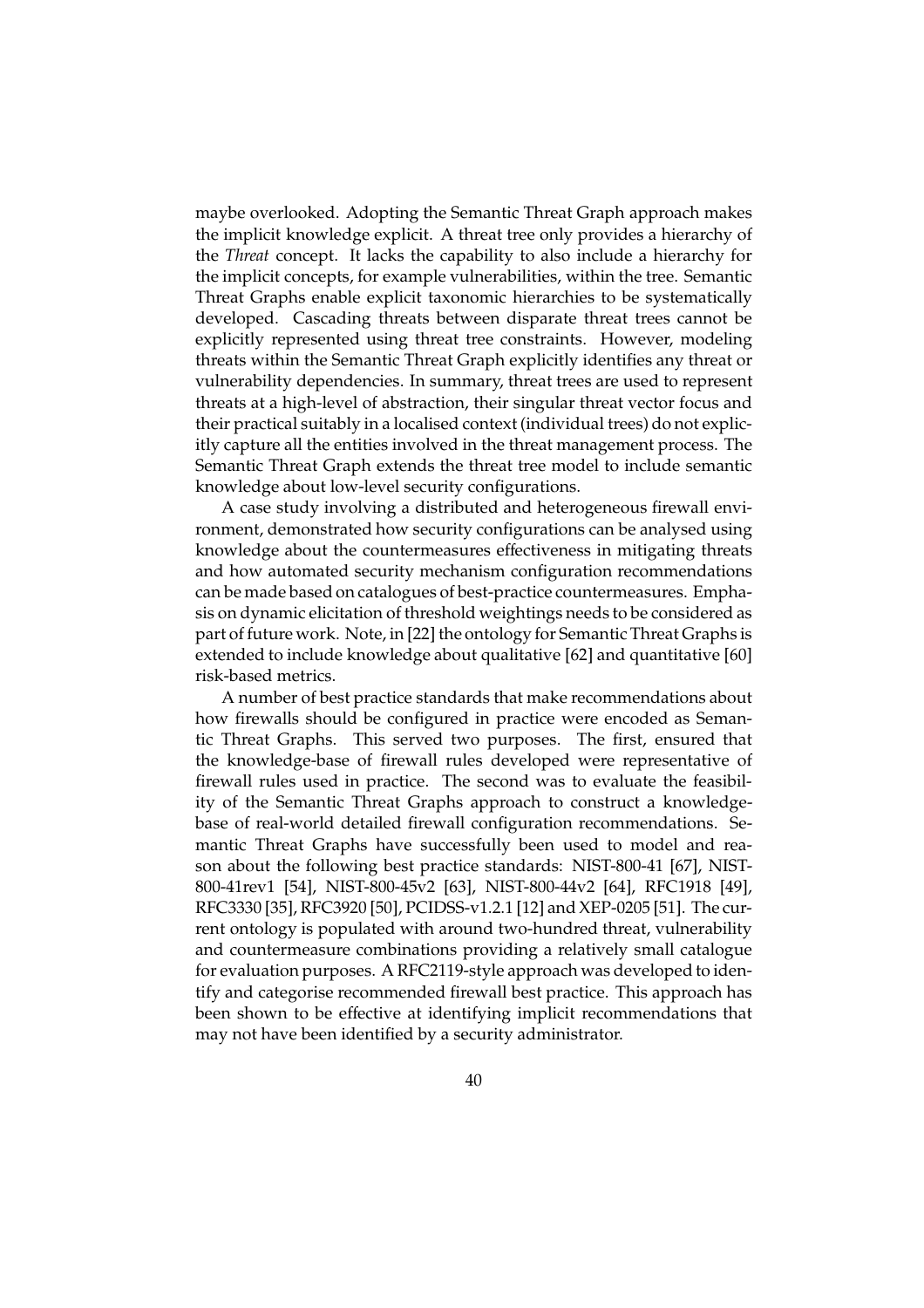Future research will capture knowledge of additional best practice standards, for example [30, 16, 41]. A security administrator will typically draw upon ad-hoc recommendations that are based on general firewall literature described at a system-level [22]. Thus, integrating ad-hoc recommendations with the existing standards-based recommendations knowledge-base should also be considered. By developing additional ontologies, for example IDS [11], one can more effectively reason about firewall configurations.

Future research should consider the automatic population of the Semantic Threat Graphs with threats and vulnerabilities from repositories such as CVE [13], and from vulnerability scanners, such as Nessus [4]. An ontology for network discovery, for example Nmap [38], that is automatically populated with knowledge about the network topology could be used to automate the assignment of IP addresses, ports and Operating System type to network resources (assets) encoded within the Semantic Threat Graphs. Our current evaluation suggests that representing knowledge about catalogues of best practice within Semantic Threat Graphs is reasonable.

**Acknowledgments.** This research has been supported by Science Foundation Ireland grant 08/SRC/11403.

## **References**

- [1] Dean Allemang and Jim Hendler. *Semantic Web for the Working Ontologist: E*ff*ective Modeling in RDFS and OWL*. Morgan Kaufmann, May 2008.
- [2] Paul Ammann, Duminda Wijesekera, and Saket Kaushik. Scalable, Graph-based Network Vulnerability Analysis. *9th ACM conference on Computer and Communications Security (CCS), Washington, DC, USA*, November 2002.
- [3] Franz Baader, Diego Calvanese, Deborah L. McGuinness, Daniele Nardi, and Peter Patel-Schneider. *The Description Logic Handbook: Theory, Implementation and Applications*. Cambridge University Press, March 2003.
- [4] Jay Beale. *Nessus Network Auditing, 2nd Ed.* Syngress, November 2007.
- [5] Stefano Bistarelli, Marco Dall'Aglio, and Pamela Peretti. Strategic Games on Defense Trees. *4th International Workshop on Formal Aspects in Security and Trust (FAST), Hamilton, Ontario, Canada*, August 2006.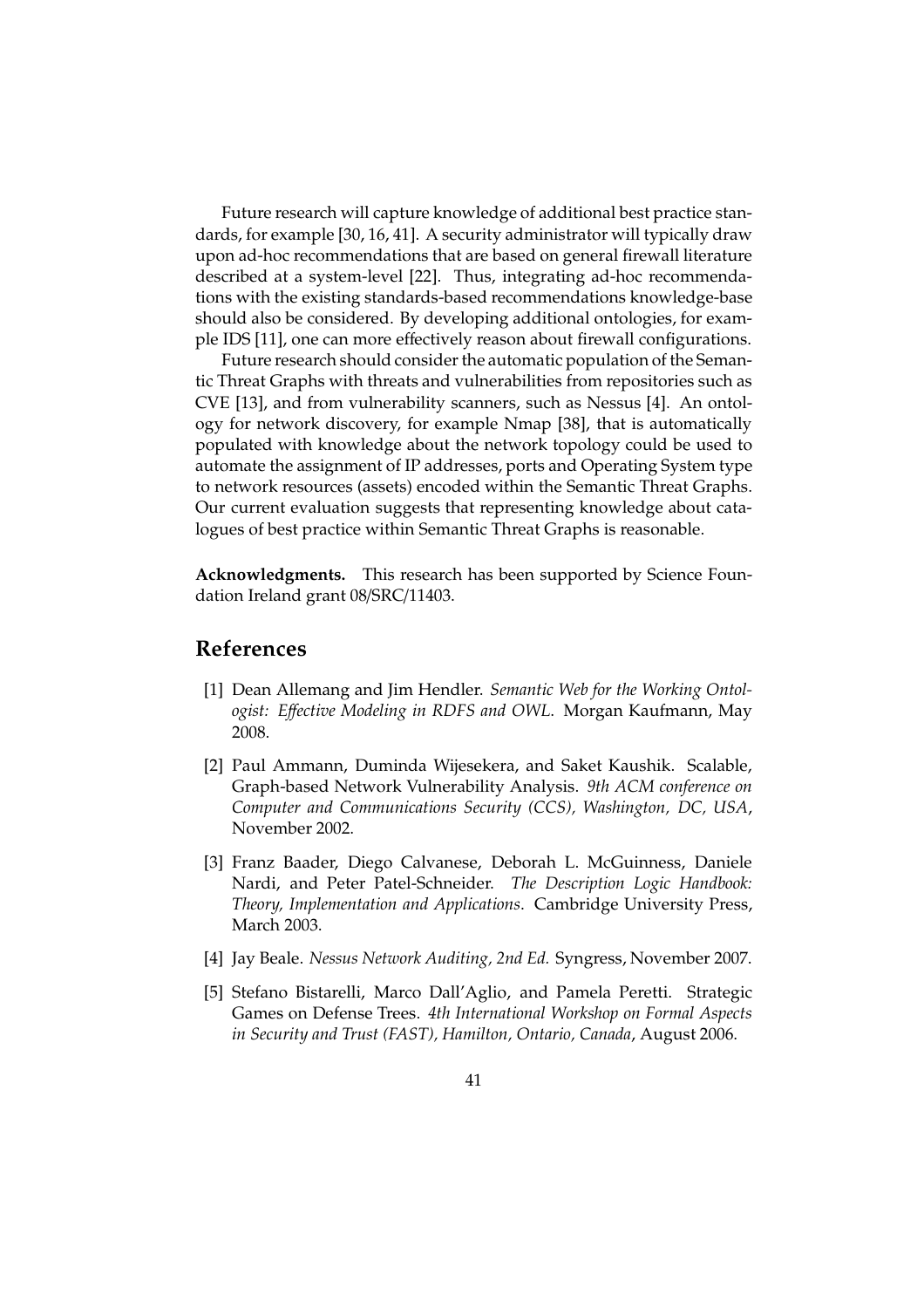- [6] Stefano Bistarelli, Fabio Fioravanti, and Pamela Peretti. Defense trees for Economic Evaluation of Security Investments. *1st International Conference on Availability, Reliability and Security (ARES), Vienna, Austria*, April 2006.
- [7] Scott Bradner. RFC2119: Key words for use in RFCs to Indicate Requirement Levels. *http:*//*ietf.org*, March 1997.
- [8] BSI. IT Grundschutz Manual. *https:*//*www.bsi.bund.de*.
- [9] Ahto Buldas, Peeter Laud, Jaan Priisalu, Mart Saarepera, and Jan Willemson. Rational Choice of Security Measures via Multi-Parameter Attack Trees. *1st International Workshop on Critical Information Infrastructures Security (CRITIS), Volume 4347 of LNCS, Greece*, 2006.
- [10] Seyit Ahmet Camtepe and Bulent Yener. Modeling and Detection of Complex Attacks. *3rd International Conference on Security and Privacy in Communications Networks, SecureComm, Nice, France*, September 2007.
- [11] Brian Caswell, Jay Beale, and Andrew Baker. *Snort IDS and IPS Toolkit*. Syngress, February 2007.
- [12] PCI Security Standards Council. Payment Application Data Security Standard: Requirements and Security Assessment Procedures Version 1.2.1. *Payment Card Industry (PCI) Data Security Standard*, July 2009.
- [13] CVE. Common Vulnerabilities and Exposures. *http:*//*cve.mitre.org*/.
- [14] Marc Dacier, Yves Deswarte, and M. Mohamed Kaâniche. Models and Tools for Quantitative Assessment of Operational Security. *12th International Information Security Conference (IFIP*/*Sec)*, May 1996.
- [15] Rinku Dewri, Nayot Poolsappasit, Indrajit Ray, and Darrell Whitley. Optimal Security Hardening using Multi-Objective Optimization on Attack Tree Models of Networks. *14th ACM Conference on Computer and Communications Security (CCS), VA, USA*, pages 204–213, 2007.
- [16] Wesley M. Eddy. RFC 4987: TCP SYN Flooding Attacks and Common Mitigations. *http:*//*ietf.org*, August 2007.
- [17] Kenneth Edge, Richard Raines, Michael Grimaila, Rusty Baldwin, Robert Bennington, and Christopher Reuter. The Use of Attack and Protection Trees to Analyze Security for an Online Banking System. *40th International Conference on System Sciences (HICSS), Waikoloa, Big Island, Hawaii, USA*, 2007.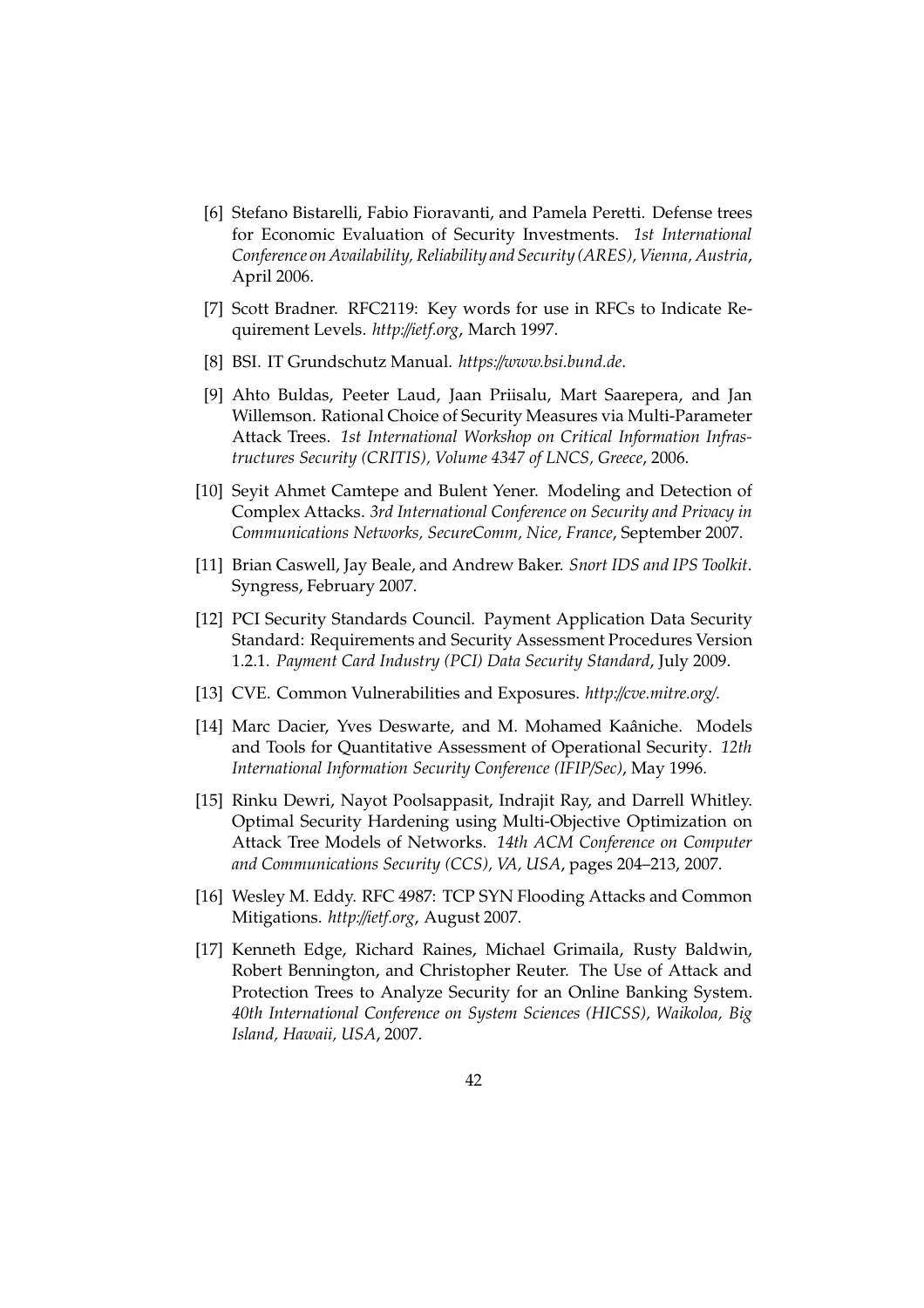- [18] Andreas Ekelhart, Stefan Fenz, Markus Klemen, and Edgar R. Weippl. Security Ontology: Simulating Threats to Corporate Assets. *2nd International Conference Information Systems Security (ICISS), Kolkata, India*, pages 249–259, December 2006.
- [19] Stefan Fenz and Andreas Ekelhart. Formalizing Information Security Knowledge. *ACM Symposium on Information, Computer and Communications Security (ASIACCS), Sydney, Australia*, March 2009.
- [20] Stefan Fenz, Gernot Goluch, Andreas Ekelhart, Bernhard Riedl, and Edgar R. Weippl. Information Security Fortification by Ontological Mapping of the ISOIEC 27001 Standard. *13th Pacific Rim International Symposium on Dependable Computing (PRDC), Australia*, December 2007.
- [21] Stefan Fenz, Thomas Pruckner, and Arman Manutscheri. Ontological Mapping of Information Security Best-Practice Guidelines. *12th International Conference on Business Information Systems (BIS), Poznan, Poland*, April 2009.
- [22] William M. Fitzgerald. *An Ontology Engineering Approach to Network Access Control Configuration*. PhD thesis, University College Cork, Ireland, August 2010.
- [23] William M. Fitzgerald and Simon N. Foley. Management of Heterogeneous Security Access Control Configuration using an Ontology Engineering Approach. *3rd ACM Workshop on Assurable & Usable Security Configuration, Chicago, USA*, October 2010.
- [24] William M. Fitzgerald and Simon N. Foley. Aligning Semantic Web Applications with Network Access Controls. *Journal on Computer Standards & Interfaces, Volume 33, Issue 1, Special Issue: Secure Semantic Web, Pages 24-34, ISSN 0920-5489*, January 2011.
- [25] William M. Fitzgerald, Simon N. Foley, and Mícheál Ó Foghlú. Network Access Control Configuration Management using Semantic Web Techniques. *Journal of Research and Practice in Information Technology, Volume 41 (2)*, May 2009.
- [26] Simon N. Foley and William M. Fitzgerald. An Approach to Security Policy Configuration using Semantic Threat Graphs. *23rd Annual IFIP WG 11.3 Working Conference on Data and Applications Security (DBSec), Springer LNCS, Montreal, Canada*, July 2009.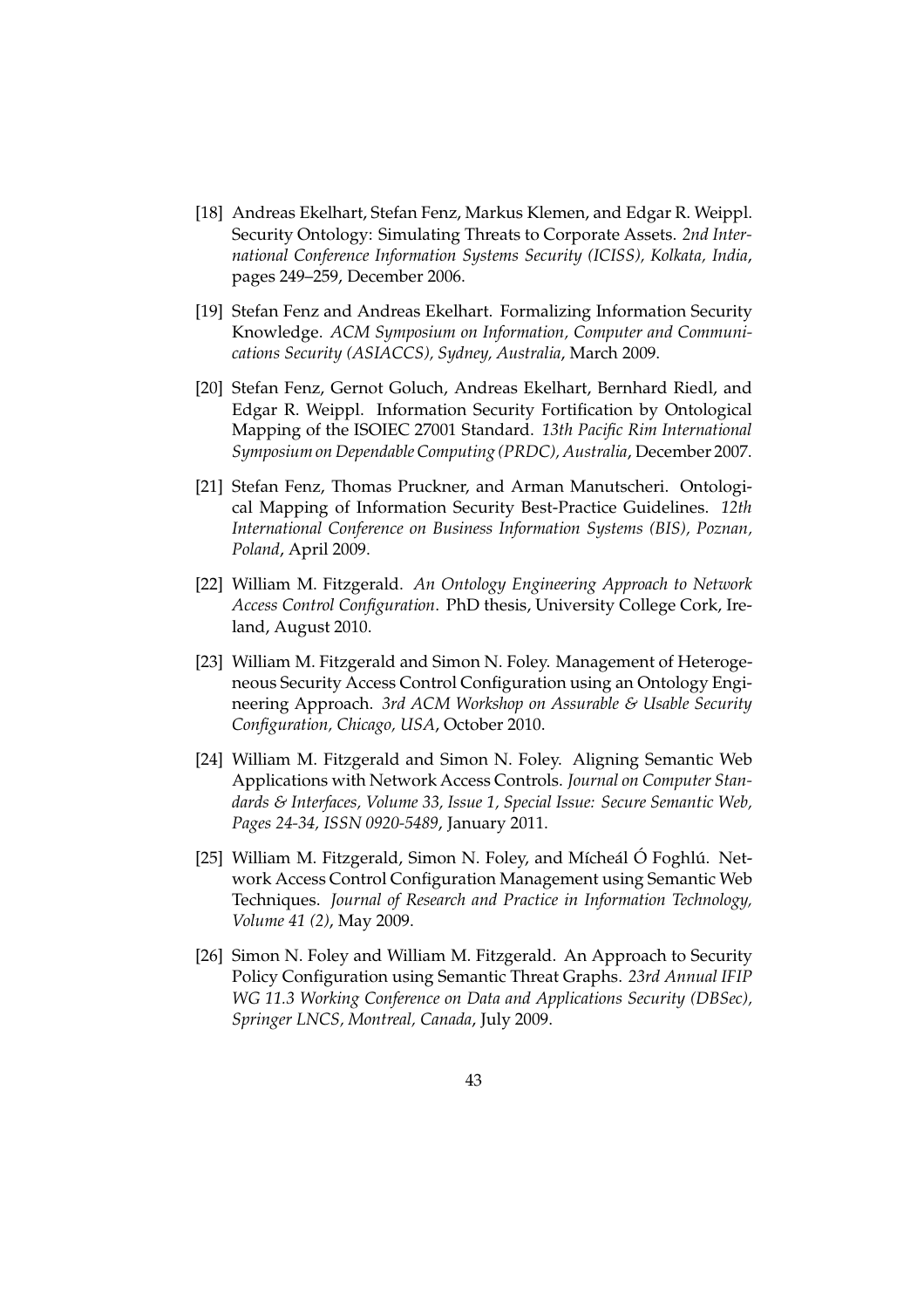- [27] John H. Gennari, Mark A. Musen, Ray W. Fergerson,William E. Grosso, Monica Crubézy, Henrik Eriksson, Natalya F. Noy, and Samson W. Tu. The Evolution of Protégé: An Environment for Knowledge-Based Systems Development. In *Journal of Human-Computer Studies, Volume 58, Issue 1*, 2003.
- [28] Lucian Gheorghe. *Designing and Implementing Linux Firewalls with QoS using netfilter, iproute2, NAT and l7-filter*. PACKT, October 2006.
- [29] Michael Gruninger and Mark S. Fox. Methodology for the Design and Evaluation of Ontologies. *International Joint Conference on Artificial Inteligence (IJCAI), Workshop on Basic Ontological Issues in Knowledge Sharing, Montreal, Canada*, August 1995.
- [30] Mark J. Handley and Eric Rescorla. RFC4732: Internet Denial-of-Service Considerations. *http:*//*ietf.org*, November 2006.
- [31] Shawn Hernan, Scott Lambert, Tomasz Ostwald, and Adam Shostack. Uncover Security Design Flaws Using The STRIDE Approach. *http:*//*microsoft.com*/.
- [32] Almut Herzog, Nahid Shahmehri, and Claudia Duma. An Ontology of Information Security. *International Journal of Information Security and Privacy (IJISP), Volume 1, Issue 4*, 2007.
- [33] IANA. Port Numbers. *Internet Assigned Numbers Authority (IANA), http:*//*www.iana.org*/*assignments*/*port-numbers*.
- [34] Nwokedi C. Idika. *Characterizing and Aggregating Attack Graph-Based Security Metrics*. PhD thesis, Purdue University, West Lafayette, Indiana, USA, August 2010.
- [35] IETF. RFC 3330: Special-Use IPv4 Addresses. *http:*//*ietf.org*, September 2002.
- [36] Kyle Ingols, Richard Lippmann, and Keith Piwowarski. Practical Attack Graph Generation for Network Defense. *22nd Annual Computer Security Applications Conference (ACSAC), FL, USA*, December 2006.
- [37] ISO. ISO 27001 Standard. *http:*//*www.27000.org*.
- [38] Gordon Lyon. *NMAP Network Scanning: O*ffi*cial Nmap Project Guide to Network Discovery and Security Scanning*. Insecure LLC, CA, United States, December 2008.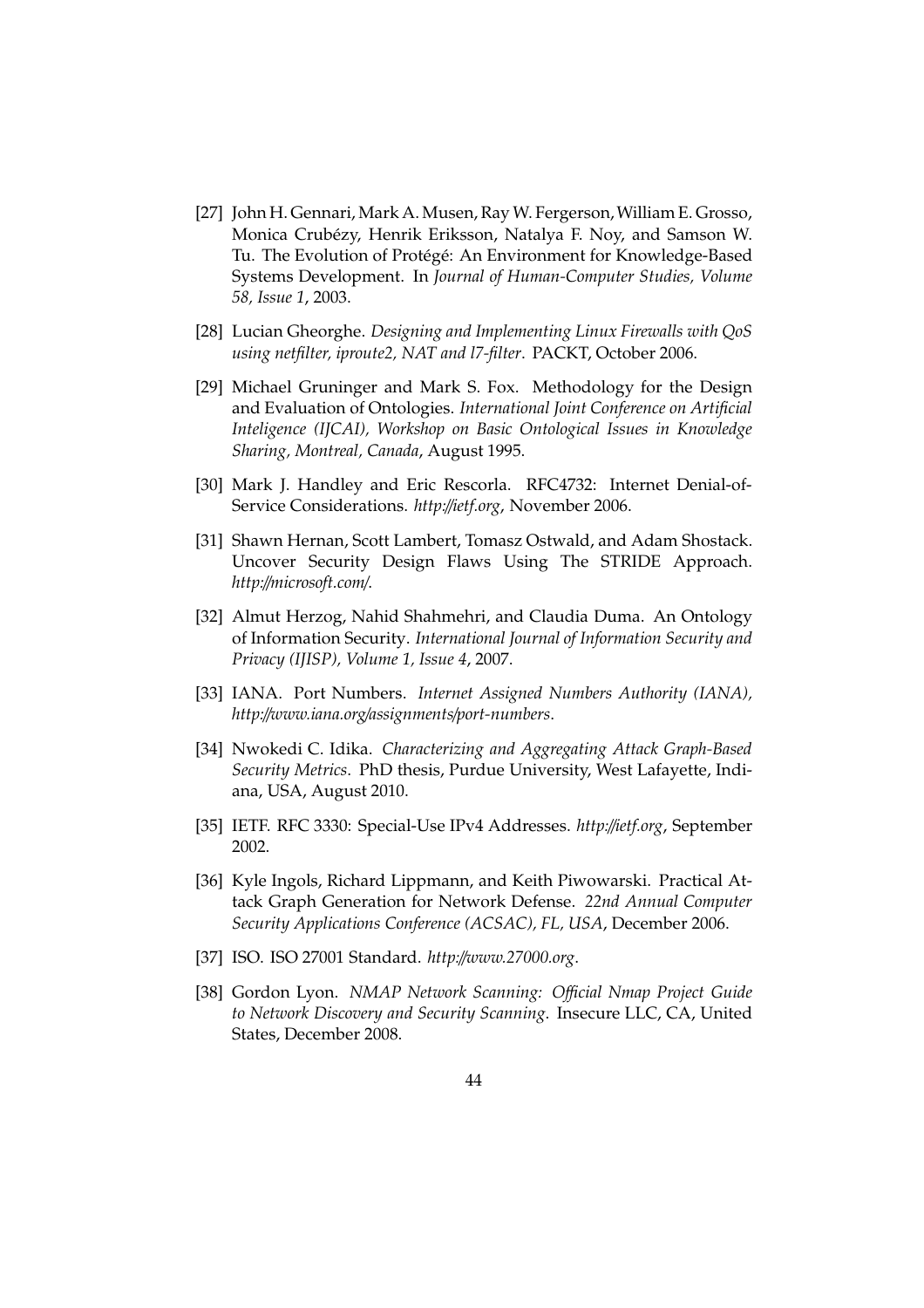- [39] Sjouke Mauw and Martijn Oostdijk. Foundations of Attack Trees. *8th International Conference on Information Security and Cryptology (ICISC), LNCS 3935, pages 186-198, Seoul, Korea*, December 2005.
- [40] Vaibhav Mehta, Constantinos Bartzis, Haifeng Zhu, Edmund Clarke, and Jeannette M. Wing. Ranking Attack Graphs. *9th International Symposium on Recent Advances in Intrusion Detection, Springer LNCS 4219, Hamburg, Germany*, September 2006.
- [41] NISCC. Security Assessment of the Transmission Control Protocol (TCP). *CPNI TECHNICAL NOTE 3*/*2009, Centre for the Protection of National Infrastructure, (CPNI), http:*//*www.cpni.gov.uk*/, February 2009.
- [42] Steven Noel and Sushil Jajodia. Managing Attack Graph Complexity Through Visual Hierarchical Aggregation. *ACM workshop on Visualization and data mining for computer security, Washington DC, USA*, October 2004.
- [43] Leo Obrst, Werner Ceusters, Inderjeet Mani, Steve Ray, and Barry Smith. *SEMANTIC WEB: Revolutionizing Knowledge Discovery in the Life Sciences*, chapter 7. Springer Science and Business Media, 2007.
- [44] Martin O'Connor, Holger Knublauch, Samson Tu, Benjamin Grossof, Mike Dean, William Grosso, and Mark Musen. Supporting Rule System Interoperability on the Semantic Web with SWRL. *4th International Semantic Web Conference (ISWC2005), Galway, Ireland*, 2005.
- [45] Alexander Opel. Design and Implementation of a Support Tool for Attack Trees. *Internship Thesis, Otto-von-Guericke University Magdeburg, Germany*, March 2005.
- [46] Bijan Parsia and Evren Sirin. Pellet: An OWL DL Reasoner. *3rd International Semantic Web Conference (ISWC), Japan*, November 2004.
- [47] Cynthia Phillips and Laura P. Swiler. A graph-based system for network-vulnerability analysis. *New Security Paradigms Workshop (NSPW), Virginia, USA*, September 1998.
- [48] Indrajit Ray and Nayot Poolsappasit. Using Attack Trees to Identify Malicious Attacks from Authorized Insiders. *10th European Symposium on Research in Computer Security, Milan, Italy*, September 2005.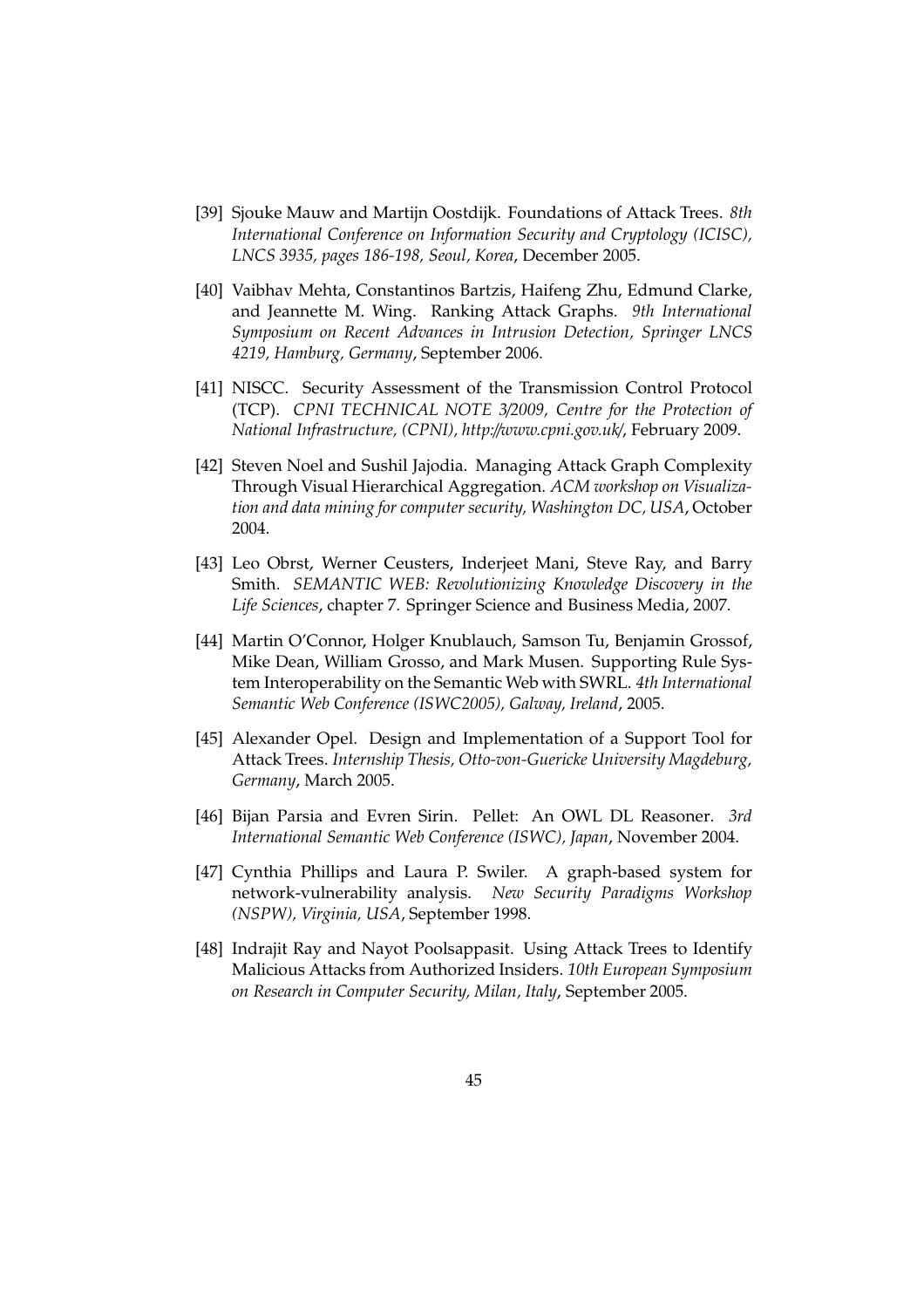- [49] Yakov Rekhter, Robert G Moskowitz, Daniel Karrenberg, Geert Jan de Groot, and Eliot Lear. RFC1918: Address Allocation for Private Internets. *http:*//*ietf.org*, Febuary 1996.
- [50] Peter Saint-Andre. RFC3920: Extensible Messaging and Presence Protocol (XMPP): Core. *http:*//*ietf.org*, October 2004.
- [51] Peter Saint-Andre. XEP-0205: Best Practice to Discourage Denial of Service Attacks. *http:*//*xmpp.org*, January 2009.
- [52] Peter Saint-Andre, Kevin Smith, and Remko Troncon. *XMPP: The Definitive Guide, Building Real-Time Applications with Jabber Technologies*. O'Reilly, 2009.
- [53] Matthias Samwald. Classes versus Individuals: Fundamental Design Issues for Ontologies on the Biomedical Semantic Web. *Foundations of Clinical Terminologies and Classifications (FCTC), Romania*, April 2006.
- [54] Karen Scarfone and Paul Hoffman. Guidelines on Firewalls and Firewall Policy: Recommendations of the National Institute of Standards and Technology. *NIST Special Publication 800-41, Revision 1*, September 2009.
- [55] Karen Scarfone, Wayne Jansen, and Miles Tracy. Guide to General Server Security: Recommendations of the National Institute of Standards and Technology. *NIST Special Publication 800-123*, July 2008.
- [56] Bruce Schneier. Secrets and Lies Digital Security in Networked World. *Wiley Publishing*, 2004.
- [57] Oleg Sheyner, Joshua Haines, Somesh Jha, Richard Lippmann, and Jeannette M. Wing. Automated Generation and Analysis of Attack Graphs. *IEEE Symposium on Security and Privacy, Oakland, CA, USA*, May 2002.
- [58] Oleg M. Sheyner. *Scenario Graphs and Attack Graphs*. PhD thesis, Carnegie Mellon University, Pittsburgh, PA, USA, 2004.
- [59] Robert Shirey. RFC 2828: Internet Security Glossary. *http:*//*ietf.org*, May 2000.
- [60] Wes Sonnenreich, Jason Albanese, and Bruce Stout. Return On Security Investment (ROSI): A Practical Quantitative Model. *Journal of Research and Practice in Information Technology*, 38(1):45–56, February 2006.